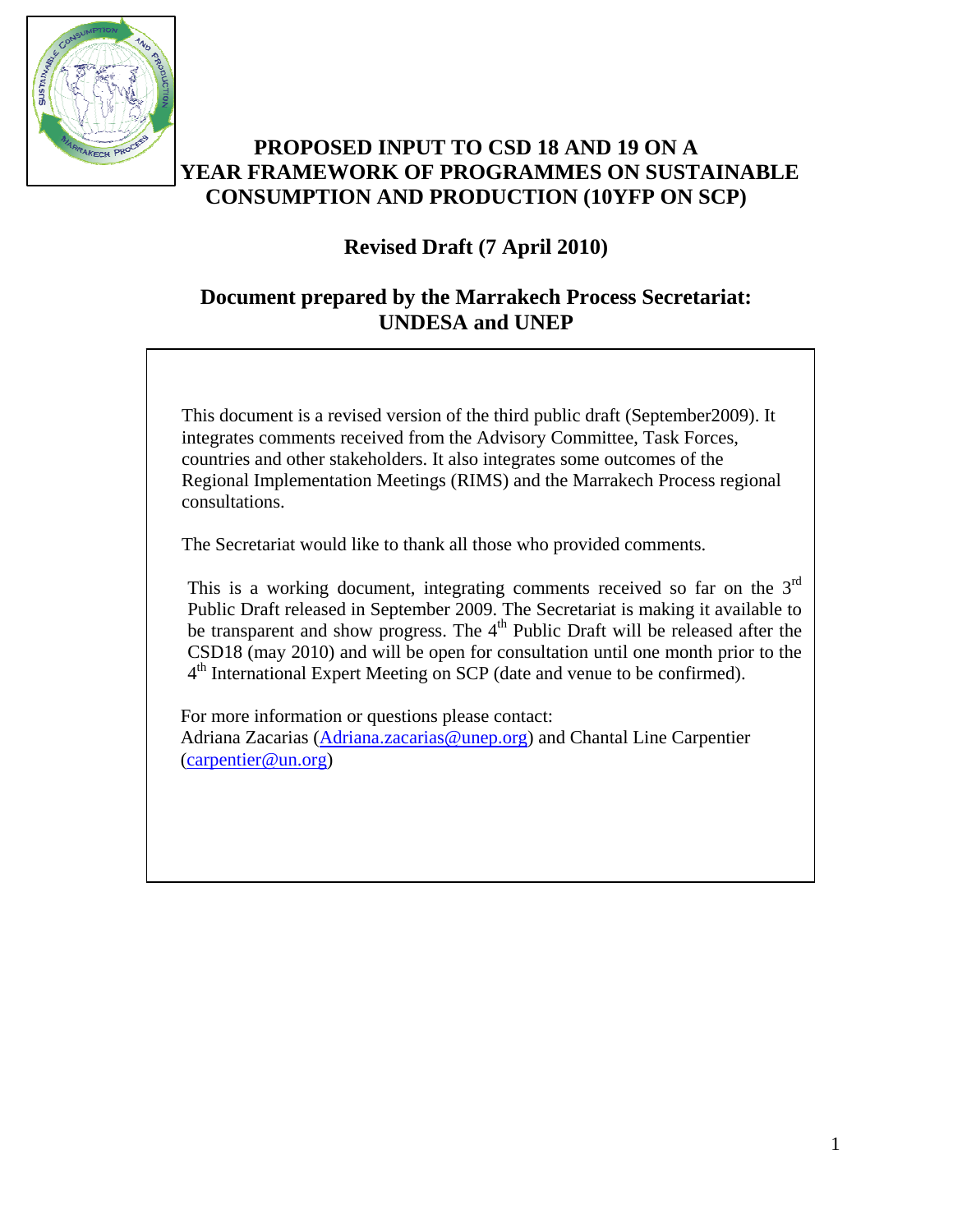### **TABLE OF CONTENTS**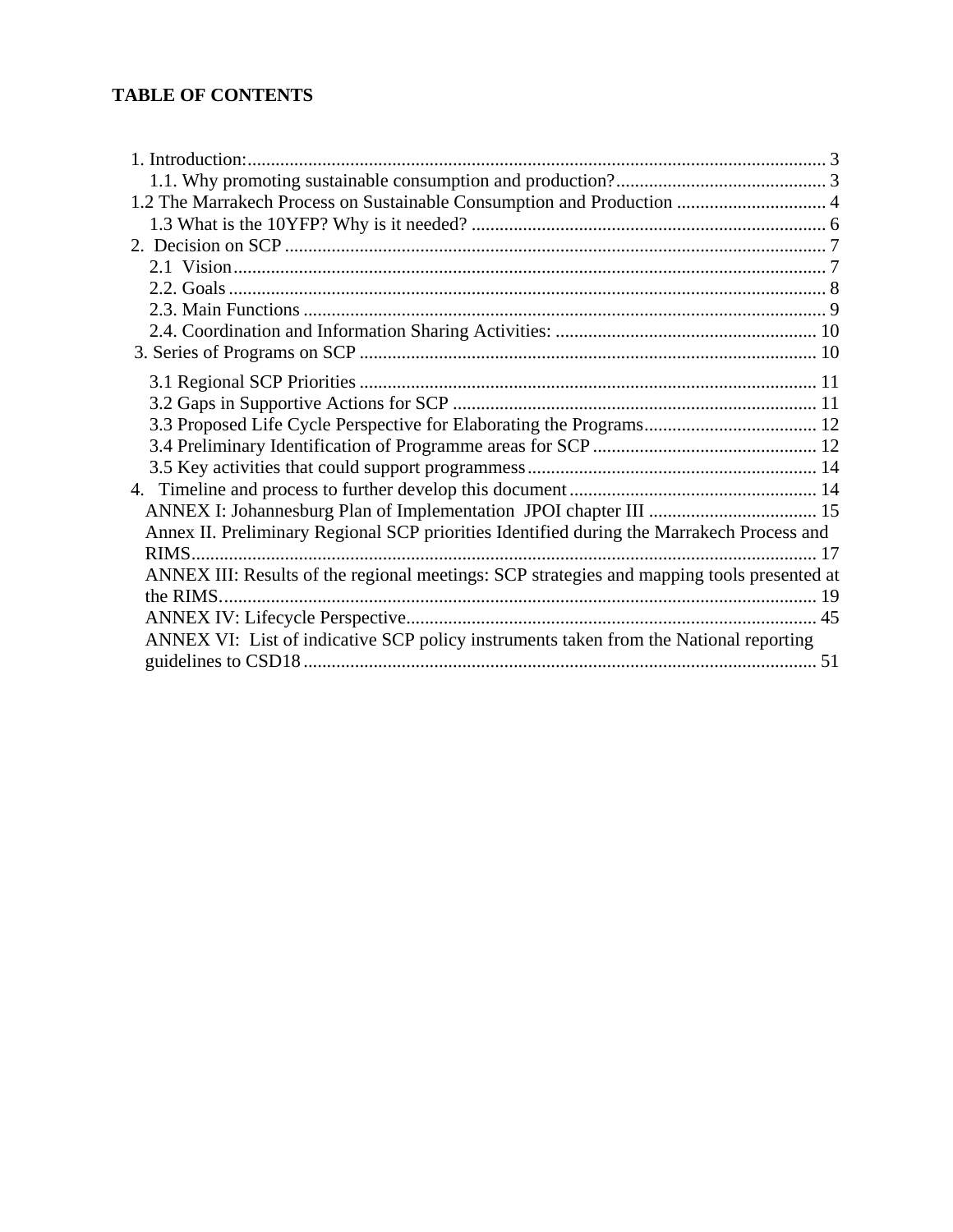# <span id="page-2-0"></span>**1. Introduction:**

### **1.1. Why promoting sustainable consumption and production?**

Promoting sustainable patterns of consumption and production was recognized at the World Summit on Sustainable Development in 2002 as one of the three overarching objectives of sustainable development. Without a fundamental shift in the way that goods and services are produced and consumed, the world faces impending development and resources/environmental crises.

Meeting the Millenium Development Goals, for instance, requires additional production and consumption by the world poorest at a time when many limits in the carrying capacity of the resource base are under threat. The Brundtland Commission in 1987 had already recognized the social dimension of SCP and the ultimate limits to the carrying capacity of ecosystems stressing that "long before these are reached, the world must ensure equitable access to the constrained resource and reorient technological efforts to relieve the pressure".<sup>[1](#page-2-1)</sup> The costs of inaction are even higher now.

Moving towards sustainable consumption and production is a systemic and long-term challenge. This change requires a lifecycle approach, cooperation across all actors of society, and a mix of policies and tools that will be adapted to each country based on their levels of development.

SCP requires a product and service "lifecycle perspective" to ensure sustainable management of natural resources from the extraction, to the production, distribution, consumption, and disposal/reuse phases. With this lifecycle perspective, SCP goals and actions become powerful levers to accelerate the transition to eco-efficient economies and turn global, regional and national environmental and social challenges into business and employment opportunities, while decoupling economic growth from environmental degradation. SCP aims at "doing more and better with less", by providing policies, tools, measures, infrastructure, and supporting behavior changes leading to green, resource efficient economies that ensure well-being, quality of life, and social development for all, while minimizing environmental degradation along the whole lifecycle.

This change towards SCP requires multi-stakeholder cooperation. Businesses, consumers, workers and policy makers cannot bring about this change by themselves. To be effective, they must work together, consolidating and extending partnerships where they exists and creating new ones such as between workers and consumers. Moreover, new actors need to become more actively engaged, such as scientists, teachers and educators, retailers, media, and development cooperation agencies, among others. Formal and informal education, for instance, has a large role to play.

There is a need for a common global framework and international cooperation to support regional and national shifts in the medium and long term towards SCP, and to bridge the gaps between developed and developing countries. Only joint efforts can reverse the worsening social

<span id="page-2-1"></span><sup>&</sup>lt;u>.</u> <sup>1</sup> UN. 1987. Our Common Future. Report of the World Commission on Environment and Development. Chapter 2, paragraph 10.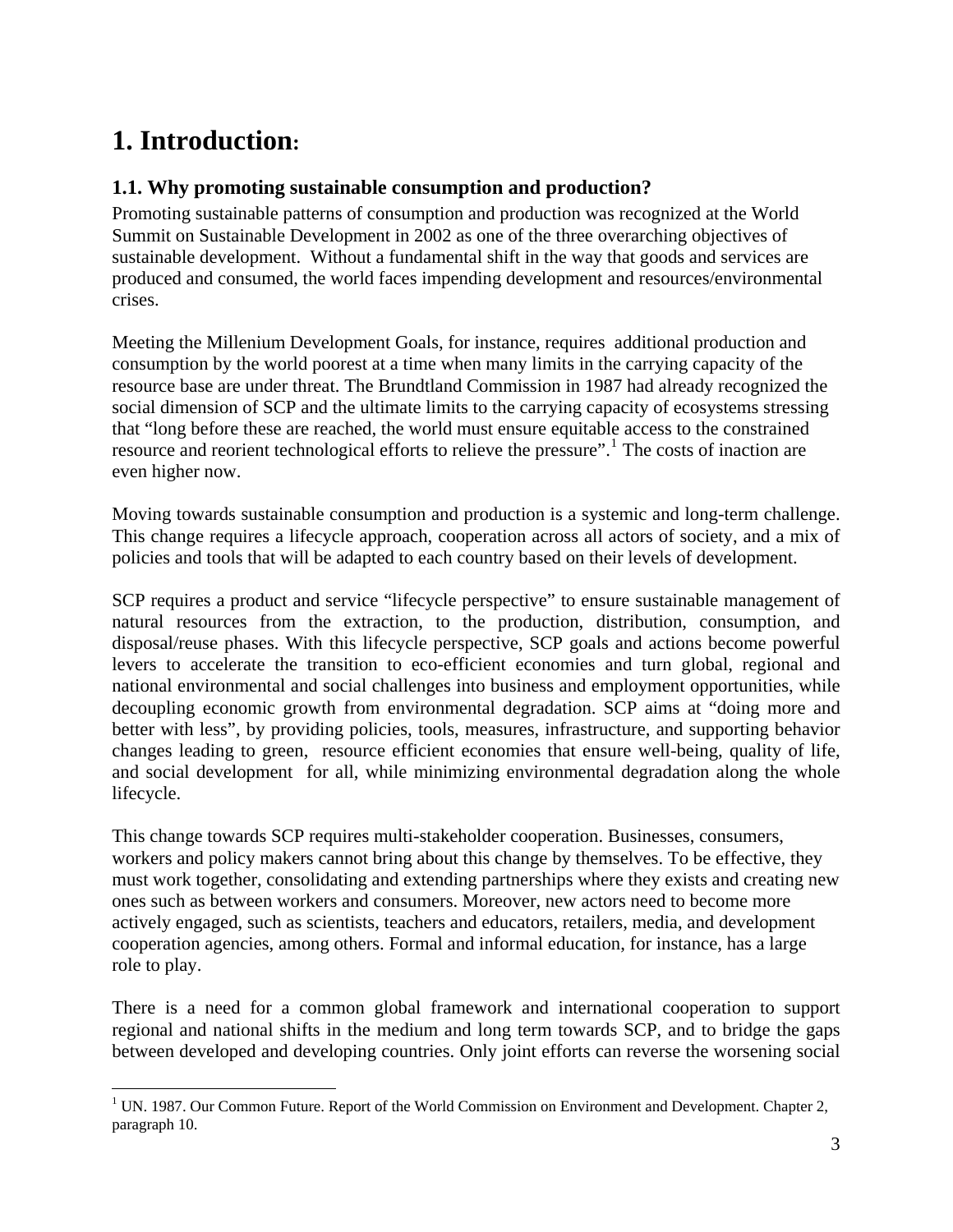<span id="page-3-0"></span>and ecological trends and promote a rapid transition towards resource efficient, equitable, low carbon economies and societies that operate within the carrying capacity of ecosystems, while enhancing our cultural and natural heritage, and decreasing the disparities in standards of living.

A mix of policy instruments (regulatory, economic, fiscal, voluntary, etc.) is also necessary to affect incremental and transformational changes in each phase of the good/services lifecycle. Investment in enabling sustainable built environment and infrastructure and energy will also be required.

SCP does not impede development, indeed with complementary investments, institutions, and access to know-how and technologies, SCP can offer an opportunity for developing countries to leapfrog to sustainability, avoiding economic inefficiencies, pollution and waste by creating new market opportunities and decent jobs.

#### **What is SCP?**

An agreed UN definition of SCP is "the use of services and related products which respond to basic needs and bring a better quality of life while minimizing the use of natural resources and toxic materials as well as the emissions of waste and pollutants over the life-cycle so as not to jeopardize the needs of future generations."  $2$ 

SCP's main goal is to 'decouple' economic growth and environmental degradation by increasing the efficiency of resource use as well as supporting sustainable lifestyles and livelihoods for all. Therefore it is a journey to resource and energy efficiency, sustainable infrastructure, green jobs and better quality of life and equity. Taking a lifecycle perspective to SCP also helps achieving development goals such as the MDGs, as well as support the Mutltilateral Environmenatal Agreements (MEA's) and thus improve economic, social, and environmental resilience, while reducing poverty.

## **1.2 The Marrakech Process on Sustainable Consumption and Production**

The Marrakech Process is a global and informal multi-stakeholder process that supports the implementation of policies and capacity building activities on SCP and the elaboration of a 10- Year Framework of Programs on SCP (10YFP). Launched in 2003, in response to Chapter III of the Johannesburg Plan of Implementation, the Process inherits its name from the host city of its first meeting.

Institutionally the Marrakech Process is serviced by UNEP and UNDESA who jointly act as the Secretariat with an active participation of national governments, major groups, scientific community and other stakeholders.

Since its beginning, the Marrakech Process has also undertaken the following tasks:

a) Organizing regional consultations to promote awareness and to identify regional priorities and needs for SCP;

 $\overline{a}$ 

<span id="page-3-1"></span><sup>&</sup>lt;sup>2</sup> CSD International Work Programme in 1995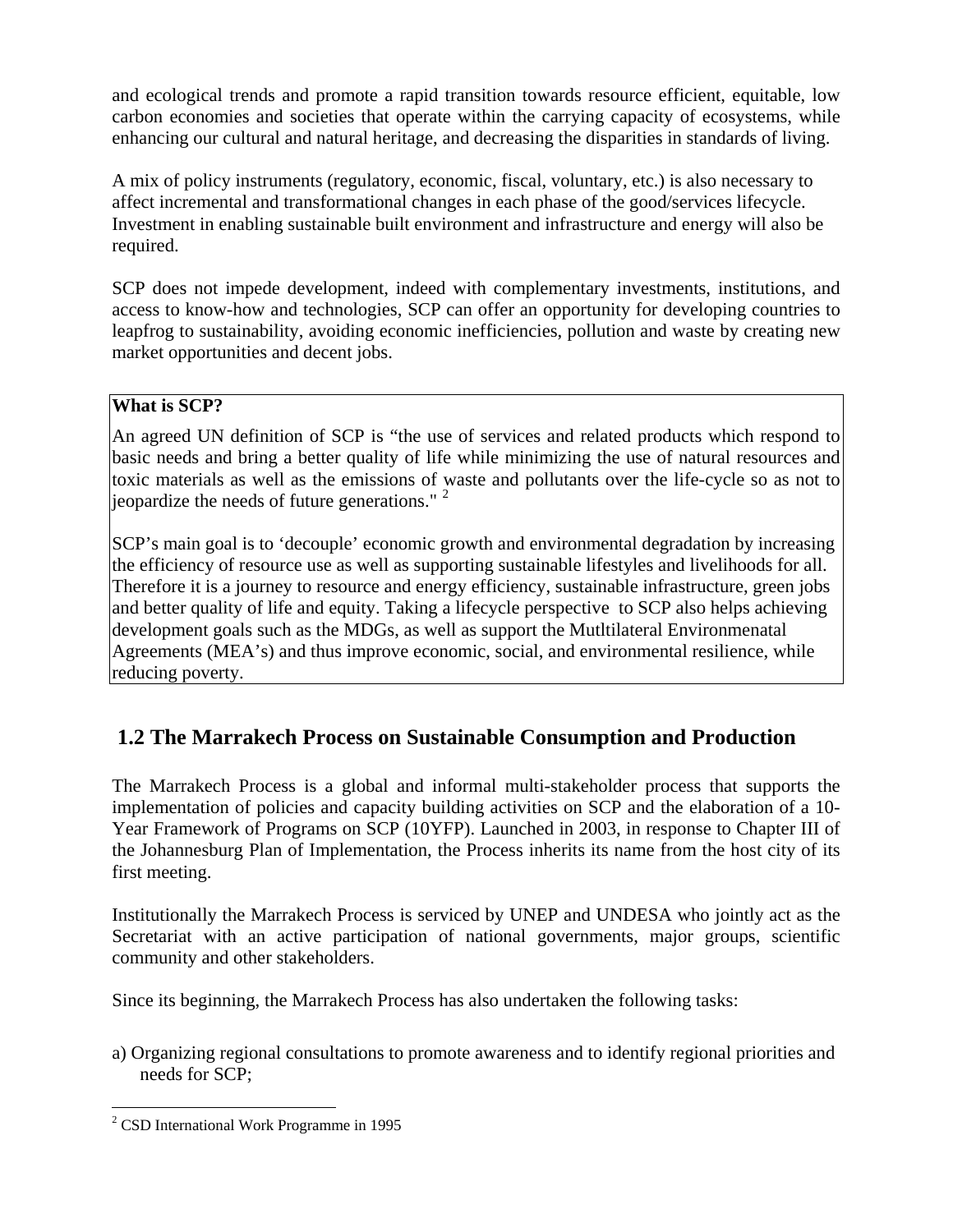<span id="page-4-0"></span>b) Helping to build regional SCP strategies/programs and implementation mechanisms with regional, sub-regional and national ownership, to be endorsed by the relevant regional institutions;

c) Supporting implementation of demonstration projects at the regional, national and local levels to develop and/or improve SCP policies, methodologies and capacity building activities with its seven Task Forces as the main implementation mechanisms;

- d) Evaluating progress, sharing information and encouraging international cooperation and coordination, through the international review meetings;
- e) Securing and incorporating multi-stakeholder inputs on the elaboration of a 10YFP to be submitted as input to the CSD18/19.

The Marrakech Process has also promoted and supported as needed the development of regional SCP programs or action plans in Africa, Latin America and West Asia as well as in the European Union with the institutional support of the regional intergovernmental organizations.<sup>[3](#page-4-0)</sup> In Asia and the Pacific the Marrakech Process is supporting the Green Growth Initiative. These programs or action plans address issues that are highly relevant to the energy, food, water, and climate crises. North America has also rapidly increased its engagement with the Process over the past two years.

Seven Marrakech Task Forces have been launched as voluntary initiatives lead by countries and with a north-south multi-stakeholder participation. These Task Forces support the development of SCP tools, capacity building and the implementation of SCP projects on the following specific SCP-related issues:

- 1. Cooperation with Africa
- 2. Sustainable products
- 3. Sustainable lifestyles

1

- 4. Sustainable public procurement
- 5. Sustainable tourism development
- 6. Sustainable buildings and construction, and
- 7. Education for sustainable consumption.

The Task Forces are contributing to the design of SCP policies and supporting the delivery of capacity building activities and demonstration projects, as well as documenting good practices on SCP. Examples include a Tool Kit on how to implement sustainable public procurement, policy recommendations on sustainable tourism, an African Eco-labeling Mechanism, awareness-raising campaign for tourists "Green Passport", a Global Survey on Sustainable Lifestyles, guidelines for education on sustainable consumption, as well as international collaboration on energy-efficient products, and documenting the contribution of sustainable buildings and construction to climate change mitigation.<sup>[4](#page-4-0)</sup>

Activities have also taken place at the national level. The Marrakech Process supported the development of National SCP Programs through capacity building and implementation of demonstration projects in various countries, including Mauritius, Senegal, Indonesia, Tanzania, Egypt, Mozambique, Colombia, Brazil and Ecuador. Progress has been made in engaging

<sup>&</sup>lt;sup>4</sup> For more information on the regional process and outcomes see Annex 5 and: <http://www.unep.fr/scp/marrakech/consultations/regional>

<sup>&</sup>lt;sup>4</sup> For more information please refer to: <http://www.unep.fr/scp/marrakech/taskforces>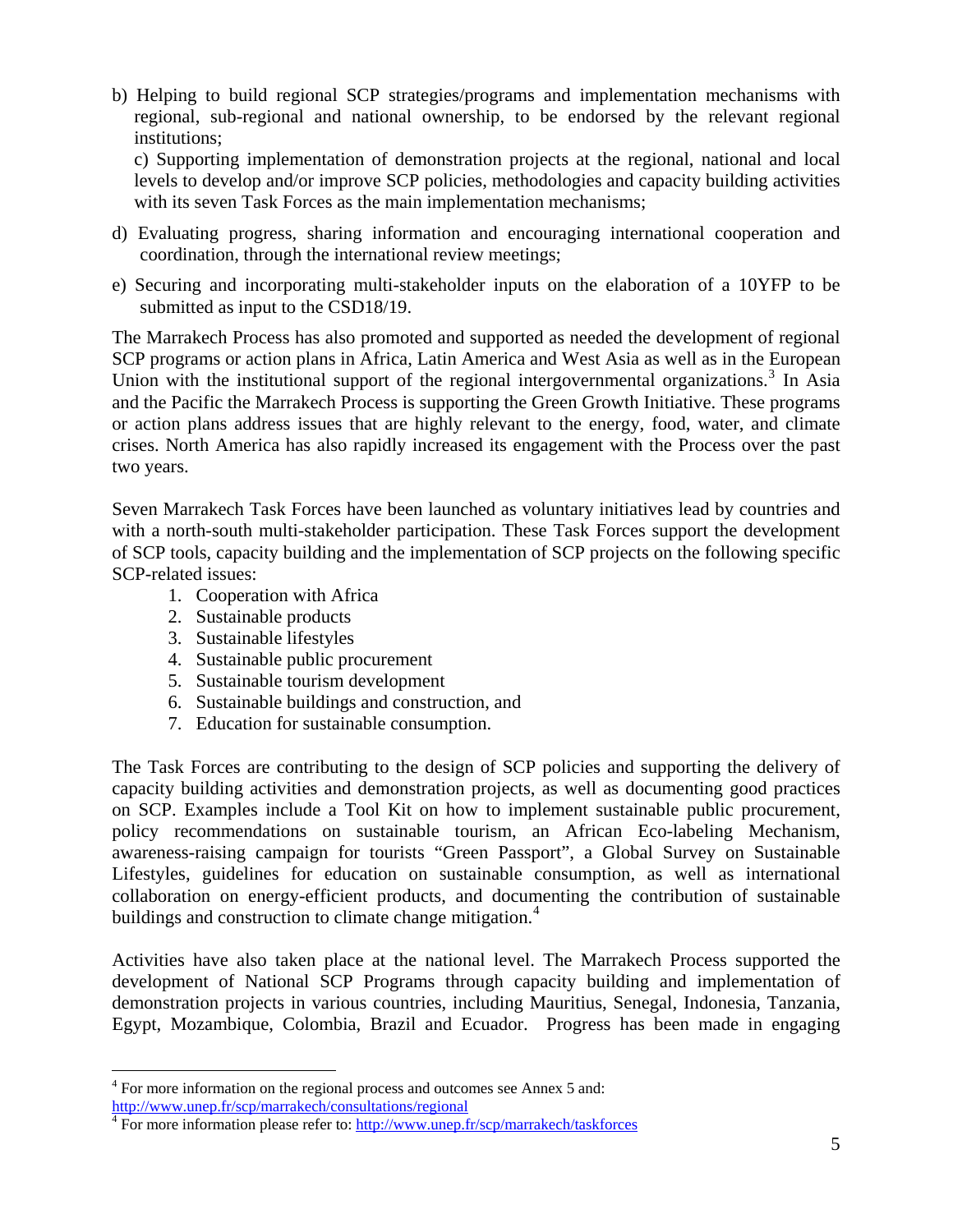<span id="page-5-0"></span>countries with emerging economies, including the convening of national roundtables on SCP in China, India, Brazil and South Africa, and a forthcoming one in Mexico.<sup>[5](#page-5-0)</sup>

### **1.3 What is the 10YFP? Why is it needed?**

The Johannesburg Plan of Implementation (JPOI Chapter III) states that "Fundamental changes in the way societies produce and consume are indispensable for achieving global sustainable development. All countries should promote sustainable consumption and production patterns, with the developed countries taking the lead and with all countries benefiting from the process, taking into account the Rio principles, including, inter alia, the principle of common but differentiated responsibilities as set out in principle 7 of the Rio Declaration on Environment and Development. Governments, relevant international organizations, the private sector and all major groups should play an active role in changing unsustainable consumption and production patterns." (see Annex 1).

This Framework of Programs is to deliberated by member states at  $18<sup>th</sup>$  and  $19<sup>th</sup>$  sessions of the Commission for Sustainable Development in 2010-2011.

**Why 10 years?** It is envisioned that the 10YFP that emerges from CSD19 would be implemented for a period of ten years.

**Why a framework of programs?** The JPOI calls for the "development of a 10-year framework of programs in support of regional and national initiatives to accelerate the shift towards sustainable consumption and production to promote social and economic development within the carrying capacity of ecosystems by addressing and, where appropriate, delinking economic growth and environmental degradation through improving efficiency and sustainability in the use of resources and production processes and reducing resource degradation, pollution and waste. All countries should take action, with developed countries taking the lead, taking into account the development needs and capabilities of developing countries, through mobilization, from all sources, of financial and technical assistance and capacity-building for developing countries." (see Para 15 in Annex 1).

This requires a holistic approach with programs that support regional and national initiatives are scaled up and contribute systematically and synergistically to one another.

Based on previous CSD sessions, a range of possible outcomes for the 10YFP can be contemplated and have been analyzed. A proposed option is to have the 10-years framework of programs composed of 2 elements:

- 1. A decision (policy document) outlining the vision, goals, main functions, coordination and information activities for its delivery (by stakeholder), as well as some indicators to measure progress.
- 2. A series of umbrella programs to be undertaken voluntarily in support of regional and national initiatives, drawn from the outcomes of national, regional and global meetings and of the Regional Implementation Meeting (RIMs) of the CSD 18/19 cycle. These broad programs could then be tailored to national and regional needs and conditions.

1

<sup>&</sup>lt;sup>5</sup> For more information on the National activities and outcomes see: http://www.unep.fr/scp/marrakech/consultations/national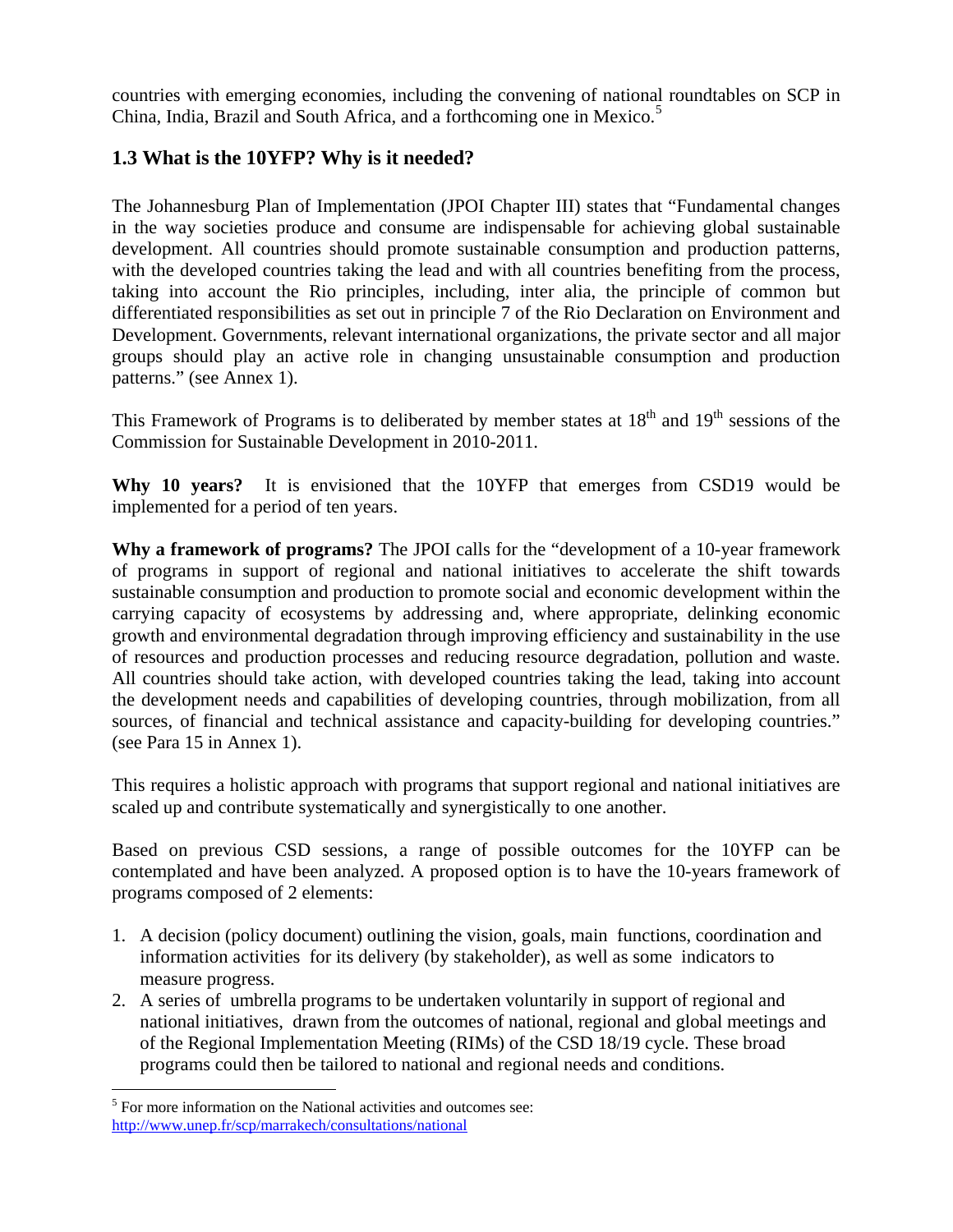# <span id="page-6-0"></span>**2. Decision on SCP**

Whatever the structure of the decision adopted at CSD19, there is a need to clarify the objectives, programs, and means for developing, reporting, implementing of and following-up progress on the 10-Year Framework of Programs on SCP. Such a statement of objectives might be incorporated into a CSD decision on Sustainable Consumption and Production.

The decision could renew commitment to changing unsustainable patterns of consumption and production and give specific objective to each stakeholder including governments, major groups and international organizations as well as to strengthen efforts and cooperation among stakeholders and provide resources to implement the framework of program at regional and national levels.

The decision could address the need to decouple economic growth from environmental degradation and the overuse of natural resources, while recognizing the need for developing and emerging countries to complete their development transition. The decision would recognize that all countries should promote sustainable consumption and production patterns with the developed countries taking the lead and with all countries benefiting from the process, taking into account the Rio principles, including, inter alia, the principle of common but differentiated responsibilities as set out in principle 7 of the Rio Declaration on Environment and Development. Countries could also express their willingness to undertake voluntary actions and programs, though modalities might vary by country and region. The global umbrella programs could be mentioned in the decision (see section 3).

The decision could contain the following elements:

### **2.1 Vision**

Economies, financial and food systems are increasingly interwoven As a result of globalization, demand in one country affects extraction and production in several other countries. In that context, SCP can not be achieved without taking a global and lifecycle perspective to products and services. CSD 19 provides a unique opportunity to support the development of a coordinated, global framework of programs (10YFP) in a systematic and synergistic way at the international level. A successful CSD decision and its subsequent implementation could lead to the following vision:

By 2022, encouraged by the launching of the 10YFP, governments at all levels, businesses and industries, and all other major groups have developed and implemented SCP policies, action plans and programs decoupling economic growth from environmental degradation and increasing the welfare of workers and citizens, especially those living in poverty. Economic empowerment has increased access to education, particularly of girls and women, which has in turn contributed to more sustainable lifestyles and behavior. The 10YFP has triggered and supported ambitious North-South and South-South cooperation programs facilitated peer-to-peer leaning to shift policies, private sector production, management, and investment practices, and consumer choices towards sustainable patterns. Communicators, marketing and mass media have taken an active role in inspiring citizens to adopt sustainable lifestyles. The supply and demand of sustainable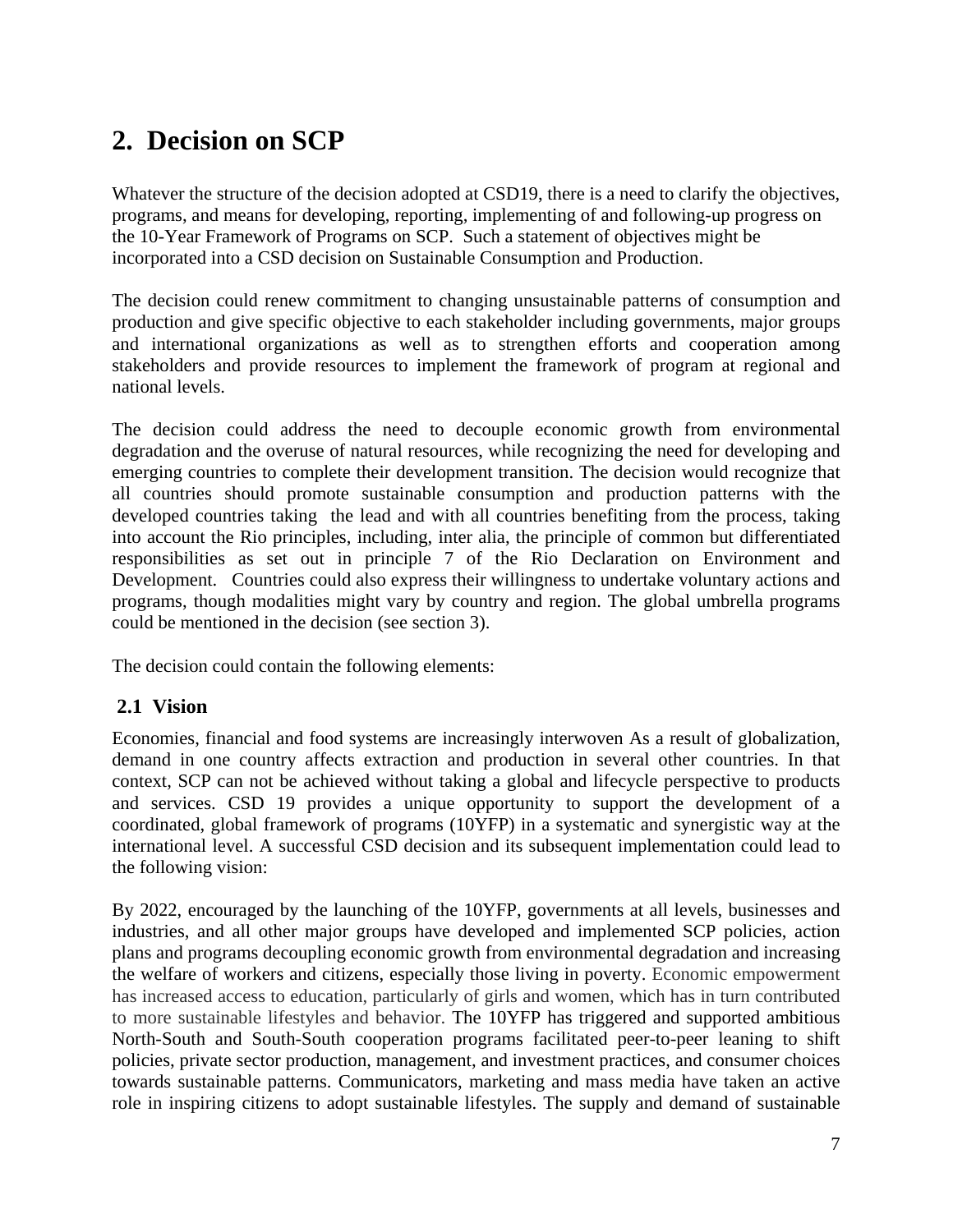<span id="page-7-0"></span>goods and services has increased to represent the majority of the products exchanged in the market. New decent jobs and markets have been generated, benefiting local communities and increasing their wellbeing. Externalities and the resources depletion, such as greenhouse gas emissions, ecosystem damage or water pollution, are increasingly incorporated into prices. Lowcarbon mobility is increasingly available across the globe and goals such as "factor 10" have been reached by various countries around the globe.

Implementation of the 10YFP is contributing to achieving the goals of other global processes, notably the targets for poverty eradication (such as MDGs) as well as the multilateral environmental agreement (MEAs), including climate change (UNFCCC), biodiversity, desertification and chemicals. The shift towards SCP is also supporting the launch of an efficiency revolution, involving investment in sustainable infrastructure and development, achieving a fairer distribution of wealth within and across borders.

Through these measures, the worsening social and ecological trends have been considerably reversed, and in 2022 we started a rapid transition towards resource efficient economies and low carbon societies living within the carrying capacity of ecosystems. In 2050 this transition has been achieved, and continued social and environmental innovations are still the motor of sustainable development.

2050 is a world of 9 billion resource-efficient inhabitants. The development transition has been completed and the world's population has reached a good quality of life with the resources of one planet. Unsustainable past consumption behaviors have been changed and access to basic products and services is available to all such that all countries score high on the Human Development Index. Limited resources are more equitably distributed and goods and services are produce sustainably through closed loop systems and industrial ecology principles. Massive investment in sustainable infrastructure and built environment, transport and energy makes sustainable lifestyles the de facto choice for citizens. Increased North-South and South-South cooperation has provided access to appropriate technologies and know-how, enabling developing countries to leapfrog to sustainability and complete their development transition. The goal of "Zero waste" has been reached by many developing and developed countries.

### **2.2. Goals**

Given the cross-cutting nature of SCP, a 10YFP on SCP could help to support UN conventions and goals such as the UNFCCC, Biodiversity, Chemicals, the MDGs among others, while being supported by scientifically based evidence provided by the International Panel for Sustainable Resource Management and other partners<sup>[6](#page-7-0)</sup>. The 10YFP could also be an important implementation tool to help put in place the policies, management practices, investments, technologies and capacity building activities necessary to construct a Green Economy in the context of sustainable development

Based on Agenda 21 and JPOI, the goals of the 10YFP could be the following:

• Move towards more widespread and stronger decoupling of economic growth from resource extraction and environmental degradation by mainstream the sustainable use and

<sup>&</sup>lt;u>.</u> <sup>6</sup> The International Panel for Sustainable Resource Management (Resource Panel) provides authoritative scientific assessments of policy relevance on the sustainable use of natural resources and in particular their environmental impacts over the full life cycle, which contributes to a better understanding of how to decouple economic growth from environmental degradation. Information on www.unep.fr/scp/rpanel.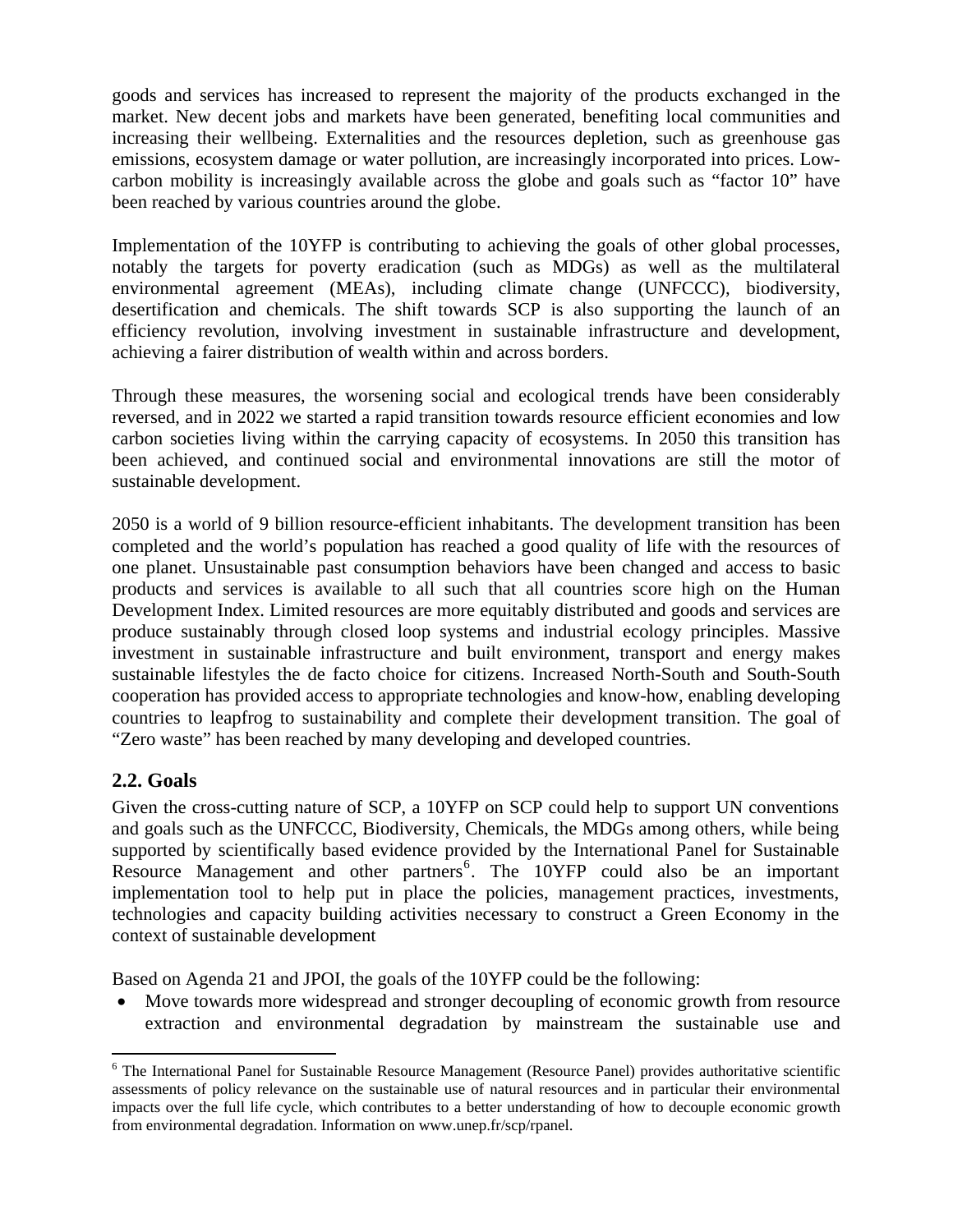<span id="page-8-0"></span>management of natural resources in the decision-making processes of governments, the private sector and civil society.

- Support developing countries in the development transition to achieve a better quality of life for all.
- Stimulate demand for and supply of sustainable goods and services to market, which can create new economic activities and decent jobs, within the carrying capacity of ecosystems.
- Provide incentives for social and technological innovations that encourage sustainable living and livelihoods and products, new business and development models.
- Inform and educate consumers and provide affordable product and service that are respectful of the environment and of communities and workers' well being.

### **2.3. Main Functions**

Main functions of the 10 YFP are to provide incentives and enable governments (at all levels), business and industry, and other major groups to undertake action to move towards SCP. In particular the 10YFP could encourage:

**Commitments**: by providing more political and financial support to enable a systematic and long-term transition towards SCP, and to mainstream SCP and the use of a lifecycle perspective to all decisions.

**Enabling frameworks**: by working with governments, business and civil society to develop enabling public policy frameworks and economic conditions and incentives, and investments in sustainable infrastructures that support sustainable consumption and production.

**Innovation**: by encouraging new thinking in the way that products and services are designed and delivered, as well as taking-up of existing good practices and traditional/indigenous knowledge. This covers both technological and social innovation. Innovation could be in the core of the design of goods and services, as well as the motor for the development of new business, technological and social models

**Collaboration**: by promoting new forms of partnerships and initiatives among stakeholders (governments, business partners, workers, consumers, NGOs and other groups). Encouraging north-south and south- south cooperation assisting developing countries to leapfrog to sustainability, while meeting their development needs.

**Investment**: by encouraging long term investments supporting the transition towards a green economy in the context of sustainable development.

**Awareness raising**: by promoting knowledge and lifestyles to reorient producers/consumers/citizens choices in more responsible, resource-efficient and innovative ways.

**Bridging Gaps**: by bringing together the scientific, social, and economic knowledge to make the business case for SCP and its contributions to poverty eradication and access to resources.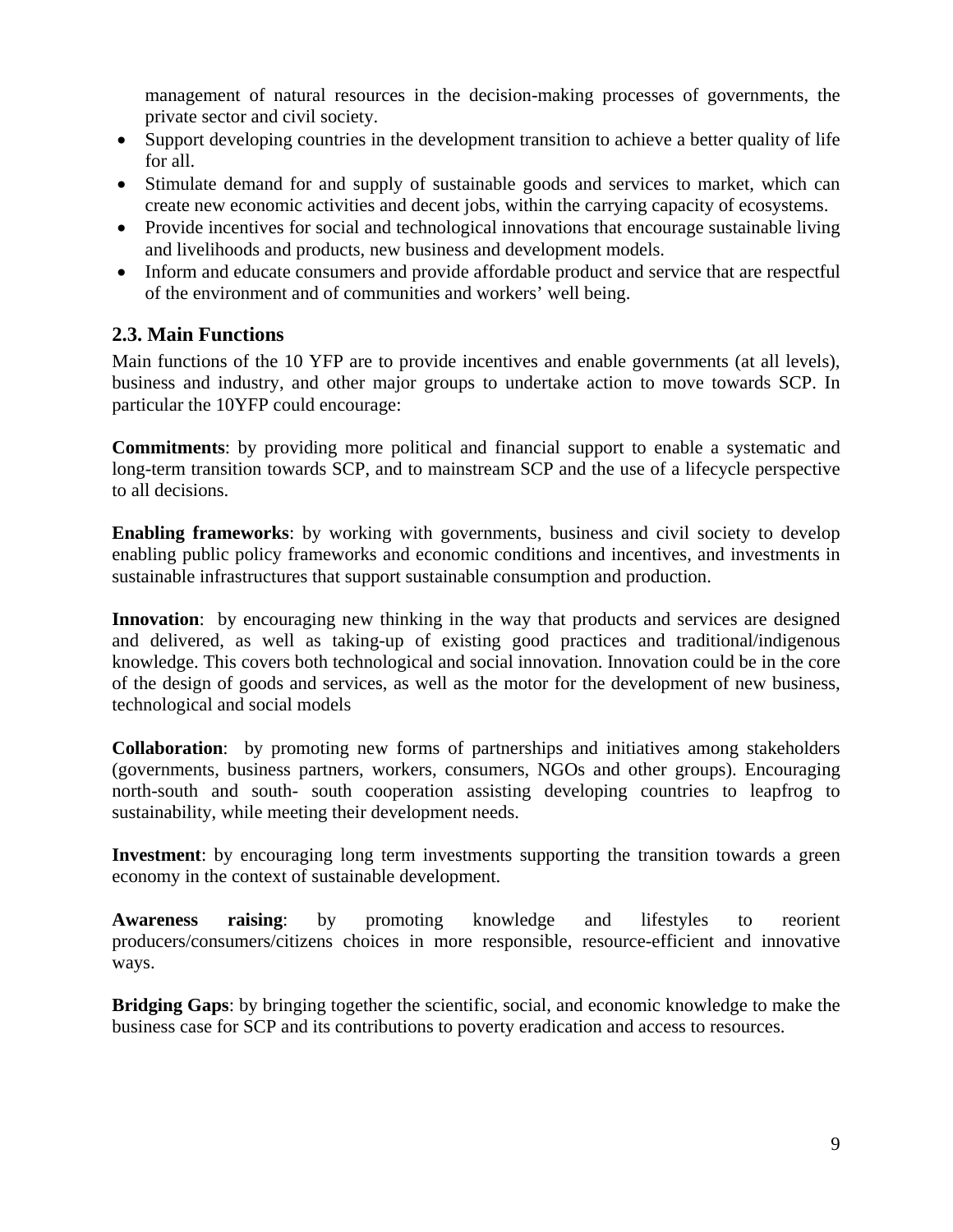### <span id="page-9-0"></span>**2.4. Coordination and Information Sharing Activities:**

Coordination, sharing of information and peer-to-peer learning can speed-up the development and implementation of the 10YFP decisions and its programmes. These activities could include:

- i. **Institutional cooperation and coordination** among governments, UN agencies and stakeholders to support the further adaptation, development and implementation of the global programs at the regional and national level.
- ii. **Partnerships and networks**: strengthen and expand the existing and encourage new partnerships, initiatives and task forces to deliver support at all levels (design and implementation of policies, measures, management practices and adoption of technologies that promote SCP). These partnerships could aim at building cooperation and encouraging the participation of all stakeholders: governments (at all levels), business and industry sectors (including retailers and mass media), National Cleaner Production Centers, civil society (NGOs, consumer organizations, women, youth, etc), and UN Agencies and development cooperation agencies.
- iii. **Knowledge sharing, dissemination and capacity building**: for specific activities related to SCP with a special focus on the needs of developing countries (development of regional and global SCP information platforms and clearinghouses):
	- a. Organisation of regional and international Expert Meetings/roundtables to report progress and share good practices, inspiring stories and lessons learned; as well as building cooperation.
	- b. Development of communication tools for knowledge sharing and dissemination of good practices and positive results.

#### iv. **Metrics to measure progress**:

Reporting progress: tracking progress not only of the 10YFP but also of the development of the programs using common metrics.

## **3. Series of Programs on SCP**

The 10YFP could provide an umbrella of general programs to be undertaken voluntarily to support the implementation of SCP at all levels and assist the achievement of the 10YFP goals mentioned in section 2.2. As regional priorities differ, the 10YFP needs to be flexible and include support to region-specific activities. .These programmes or action plans could be integrated into sustainable development policies, programmes and strategies, including, where applicable, into poverty reduction strategies.

Each of the programs identified in the framework could be further developed indicating the goals, policy tools, means of implementation (capacity building, initiatives, partnerships and other types of cooperation), lead actors as well as the measures of success.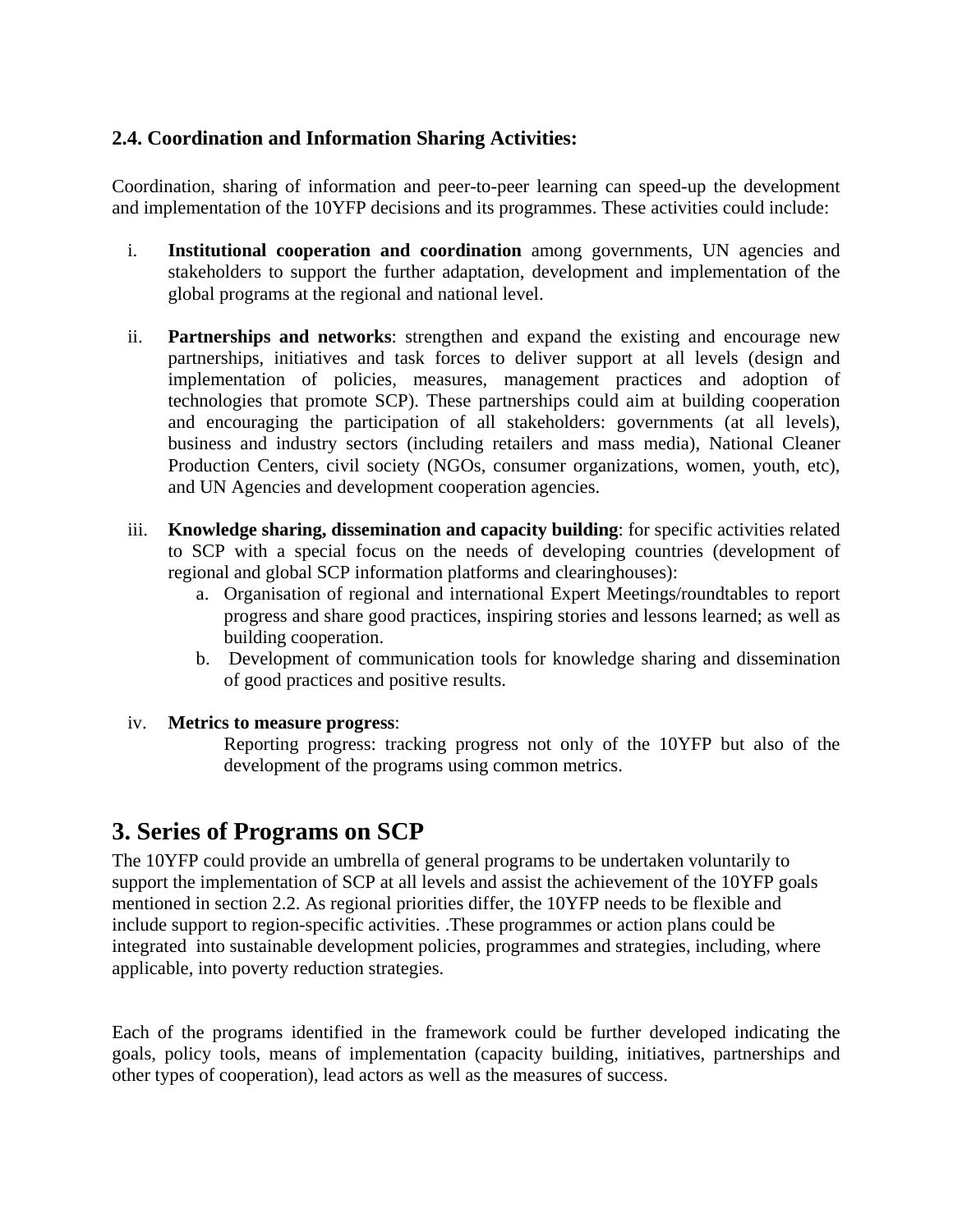### <span id="page-10-0"></span>**3.1 Regional SCP Priorities**

Some preliminary regional and national needs and priorities have been identified under the Marrakech Process through its multi-stakeholder consultations and through the work of the Marrakech Task Forces and other relevant stakeholders. Furthermore, the Regional Implementation Meetings also identified some regional priorities that in many cases overlap with those of the Marrakech Process. For instance, most regions have identified key priorities such as energy, waste management, water, and mobility, housing, agriculture and tourism. Most regions have also identified key policies instruments to promote SCP, such as developing national SCP programs or action plans, utilizing economic instruments, promoting sustainable procurement, and integrating SCP into formal and informal education and lifestyles. Poverty eradication has been identified as an important cross-cutting issue. The 10YFP could aim to support the already ongoing activities and additional ones as well as to addressing gap areas as identified by the regions.

See Annex II for a table of regional SCP priorities preliminarily identified under the Marrakech Process and Annex III for existing SCP regional strategies in Africa, Arab Region, Asia and the Pacific, the European Union, and Latin America, as well as outcomes of the RIMs including the mapping tools presented (to help regions collect priorities in a comparable way).

## **3.2 Gaps in Supportive Actions for SCP**

A summary list of gaps in the various kinds of support required to achieve SCP is provided below. The Programmes indicated in section 3.4 could address some of these gaps but . additional programmes might be needed.

#### **Research and Scientific Knowledge**

• Need for better methodologies and frameworks for designing and implementing policies and sectoral priorities for resource efficiency and decoupling. In this regard linkages with the International Panel on Sustainable Resource Management have been recommended in order to provide scientific advice on what are the priorities in term of natural resource used. What needs to be changed at the global, regional and national levels to achieve certain levels of decoupling? Where decoupling needs to happen first.

#### **More work on the demand side and lifestyles**

· More emphasis and work is needed on the management of demand side efficiency and on the promotion of sustainable lifestyles and consumption. How to support and enable consumers wanting to consume sustainably?

#### **Capacity building and Policy Tools**

- Harmonization of tools to measure goods and services footprints on various elements of the environment (e.g. carbon, water, energy, etc..), and to facilitate producers/consumers' choices of sustainable goods and services.
- More tools that make possible the internalization of environmental and social externalities in the market and pricing.
- Combination of economic and fiscal instruments and incentives to increasing the supply of *affordable* sustainable goods and services, eg. affordable sustainable foodsStrengthen capacity building on SCP in both industrialized and developing countries.

#### **SCP benefits for poverty alleviation and development**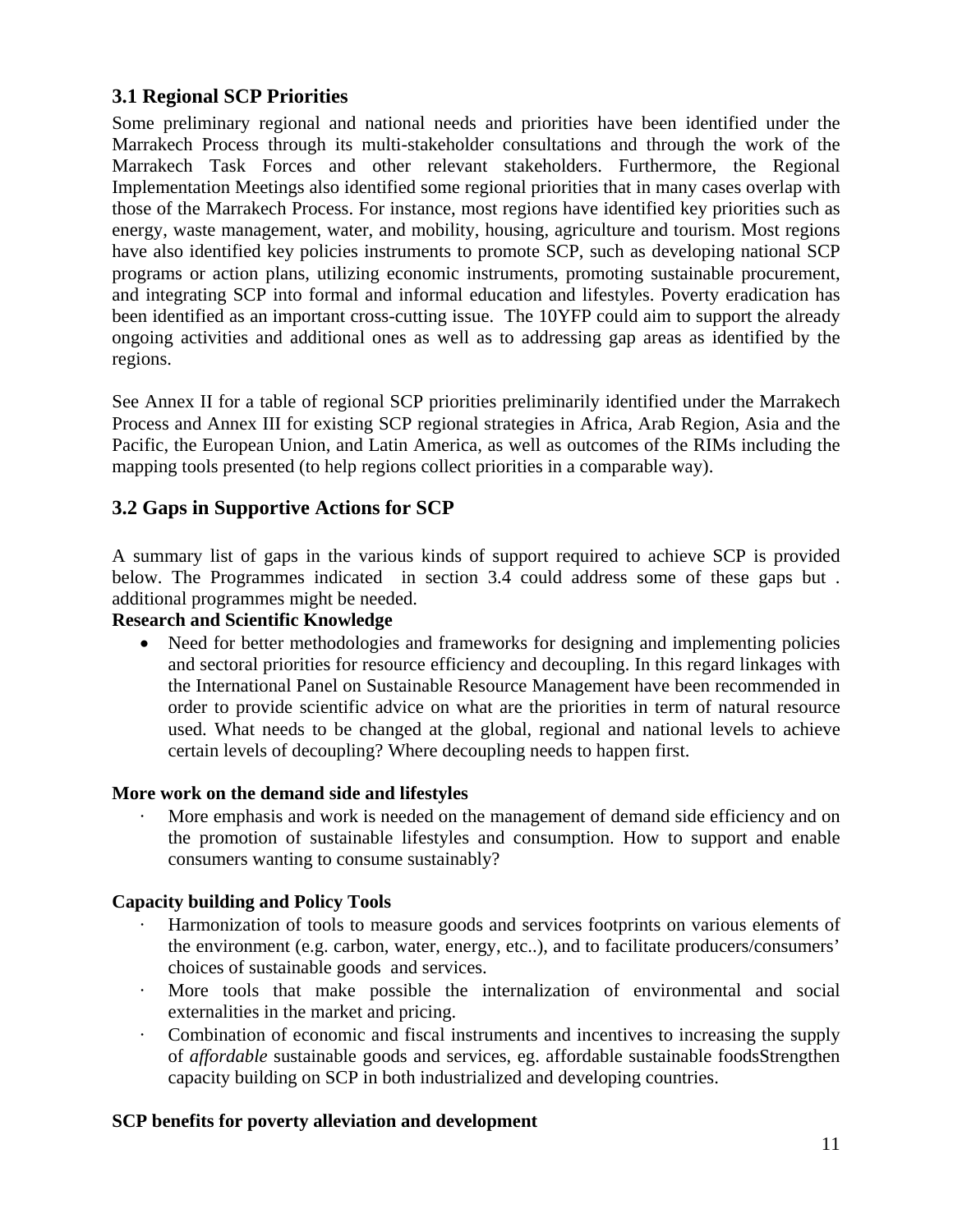- <span id="page-11-0"></span>· Better understanding of necessary conditions and policies to enable developing countries to leapfrog to sustainable patterns of production and consumption.
- · Better identification and communication of SCP benefits for poverty eradication and social betterment.

#### **Investment**

- How to ensure the investment made now contribute to the sustainable infrastructure needed to support sustainable consumption and production?
- More engagement from development agencies and financing institutions to mainstream SCP criteria and resource efficiency in their agendas and cooperation programmes and guidelines.

#### **Communications**

· Cooperation with mass media to inspire citizens, in particular young people, to change unsustainable practices and adopt sustainable lifestyles.

#### **3.3 Proposed Life Cycle Perspective for Elaborating the Programs**

SCP is a very broad concept and without a common and structured approach, it is difficult to communicate this goal across the planet in a comprehensive way and make it intelligible to all stakeholders. Applying a Life-Cycle Perspective to the economic system can provide a way to structure the overall approach of the 10YFP as well as identifying clear entry points for actions for all actors. It allows for single focus on either production or consumption, or integrated focus on both while taking into account the economic, social and environmental impacts of products and services throughout their whole life-cycle. Because it is based on the total use of resources going into the production of goods and provision of services as well as the resulting emissions and waste during extraction, manufacturing and use, this life-cycle perspective provides a holistic picture of all the entry points for remediation as well as possible synergistic intervention throughout the production and consumption chain. See Annex IV.

#### **3.4 Preliminary Identification of Programme areas for SCP**

Based on the regional priorities identified and on the gaps presented above a preliminary list of umbrella programmes is indicated that could be included in the 10YFP. The programme areas above could usefully be further developed indicating the goals, policy tools, means of implementation, lead actors as well as the measures of success. Each country or stakeholder, region or sub-region, could then commit voluntarily to any of the programmes, tailor them to its conditions and level of development, and integrate them in national priorities and strategies.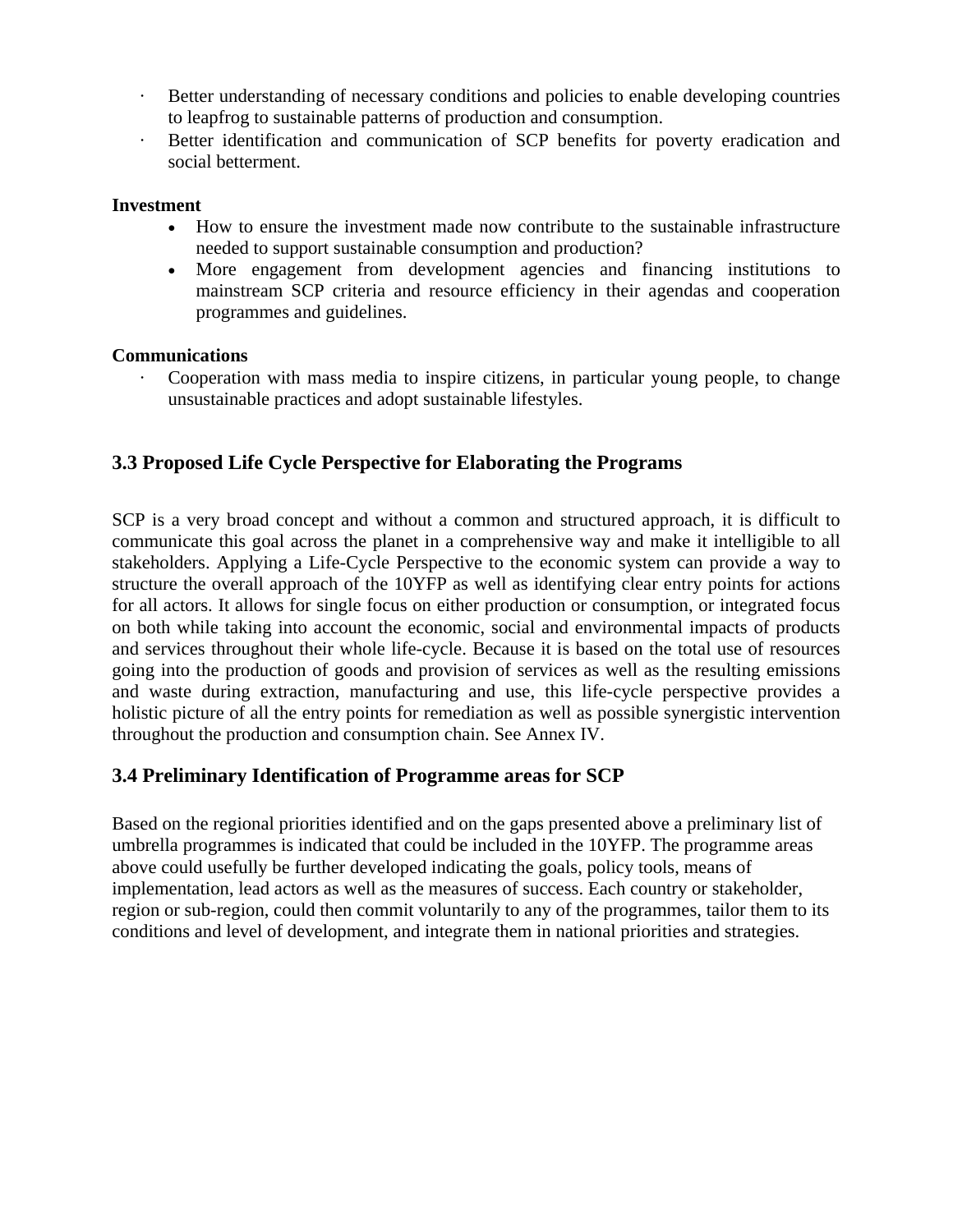| Cross-cutting<br>approach*                                      | <b>Areas for Programme Development</b>                                                                                                                                                                                                                                     |
|-----------------------------------------------------------------|----------------------------------------------------------------------------------------------------------------------------------------------------------------------------------------------------------------------------------------------------------------------------|
|                                                                 | Mainstream SCP in planning and development strategies as well as poverty<br>reduction plans by developing SCP Action Plans<br>Develop a comprehensive legal and regulatory framework including<br>voluntary instruments to promote SCP                                     |
| Conducive Policy                                                | Foster green investments and related economic instruments                                                                                                                                                                                                                  |
| Framework                                                       | Implement sustainable public procurement practices<br>Mainstream SCP considerations in infrastructure development and land use<br>planning<br>Promote the implementation of the UN guidelines for consumer<br>protection                                                   |
|                                                                 | Develop and implement information and awareness raising campaigns                                                                                                                                                                                                          |
| Education and<br>awareness raising<br>for sustainable<br>living | Support knowledge and information sharing platforms and/or networks<br>Anchor education for sustainable lifestyles/livelihoods and sustainable<br>consumption in curricula at all levels<br>Promotion of traditional/indigenous values/knowledge for sustainable<br>living |
| Life cycle<br>Perspective                                       | <b>Areas for Programme Development</b>                                                                                                                                                                                                                                     |
| Value Chain<br>Management                                       | Implement sustainable private procurement practices<br>Innovation for resource efficient products/services supporting sustainable<br>lifestyles<br>Mainstreaming of practices for Corporate Social and Environmental<br><b>Responsibility (CSER)</b>                       |
|                                                                 | Improvement of Small and Medium Enterprises eco-efficiency                                                                                                                                                                                                                 |
| <b>S</b> Product Design<br>and Production                       | Extended producer responsibility<br>Eco-design for better and more affordable products (standards, labels,<br>capacity building)                                                                                                                                           |
|                                                                 | Regional programmes on resource efficient and cleaner production                                                                                                                                                                                                           |
| Distribution and<br>Marketing                                   | Responsible advertising and marketing<br>Retailer sustainability programs<br>Developing sustainable distribution channels for goods and services                                                                                                                           |
| Consumption                                                     | Information and education to enable decision-making towards sustainable<br>consumption<br>Consumer Information tools (labeling, certification, scale up work of<br>consumer groups, others)<br>Promotion and enabling of sustainable living                                |
| Waste<br>management                                             | Integrated waste management (including waste prevention, 3Rs)<br>Extended responsibility programs.<br>Industrial ecology                                                                                                                                                   |

#### **Table 1. Preliminary Indicative Programme Areas for SCP**

The life cycle perspective can also be applied to national and regional sector of interest, crosscutting programs and to specific sectors such as agriculture/food, building and construction/cities, transport, tourism and industrial manufacturing, and on conservation and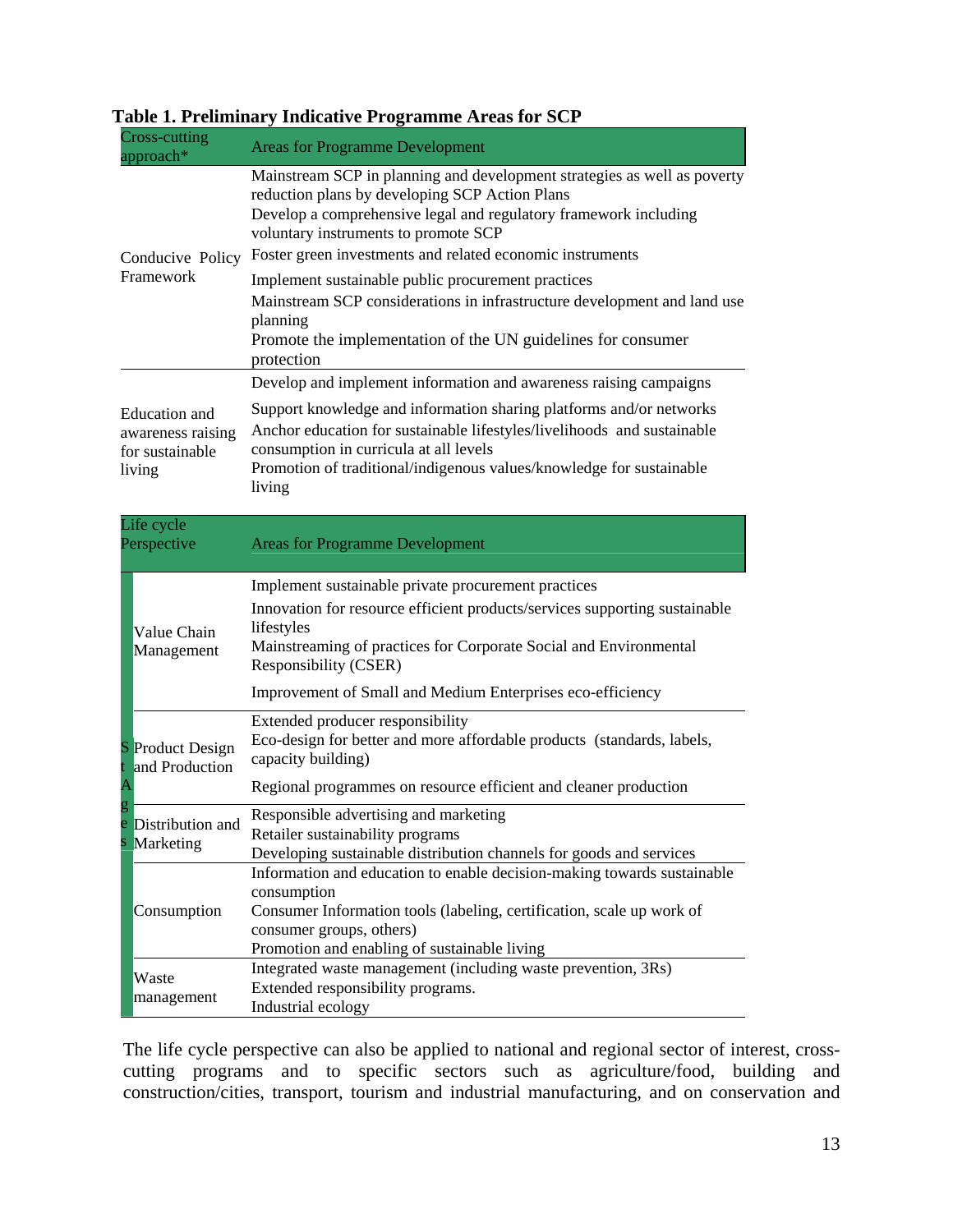<span id="page-13-0"></span>sustainable use of key resources such as energy and water. Examples are given in Annex III and V.

### **3.5 Key activities that could support programmess**

The identified programmes could be further developed in close consultation with governments, donor agencies and major groups. It is necessary to build cooperation around them and identify the leading actors as well as innovative implementation mechanism.

Support activities which could include the following:

- · Education, training, awareness-raising, and capacity building
- · Institutional capacity building on SCP policies and tools
- Developing Socially Responsible Economic Indicators, including the soon to be released ISO26000,
- · Participation of relevant stakeholders and Major Groups, in particular women and local authorities in planning, decision-making and implementation,
- · Mobilization of financial resources from all sources, (including by realigning subsidy policies); (tax policies and incentives); provision of credit facilities; promotion of private investment; any innovative financing mechanisms,
- · Technology development, transfer and dissemination (Extended Product Responsibility and adoption of Standards, Certification, & Labeling),
- · Application of existing technologies as well as indigenous knowledge and know-how
- Cooperative frameworks and partnership incentives for actions at all levels and for international and regional cooperation to promote SCP,
- · Support and incentives for countries and regions willing to set their own goals and priorities related to SCP.
- Creation of new task forces or partnerships

## **4. Timeline and process to further develop this document**

This draft is still a working document, integrating comments received on the  $3<sup>rd</sup>$  Public Draft released in September 2009. The Secretariat is making it available to show progress. The  $4<sup>th</sup>$ Public Draft will be released after the CSD18 (may 2010) and open for consultation until one month prior to the  $4<sup>th</sup>$  international expert meeting on SCP (venues and date to be confirmed).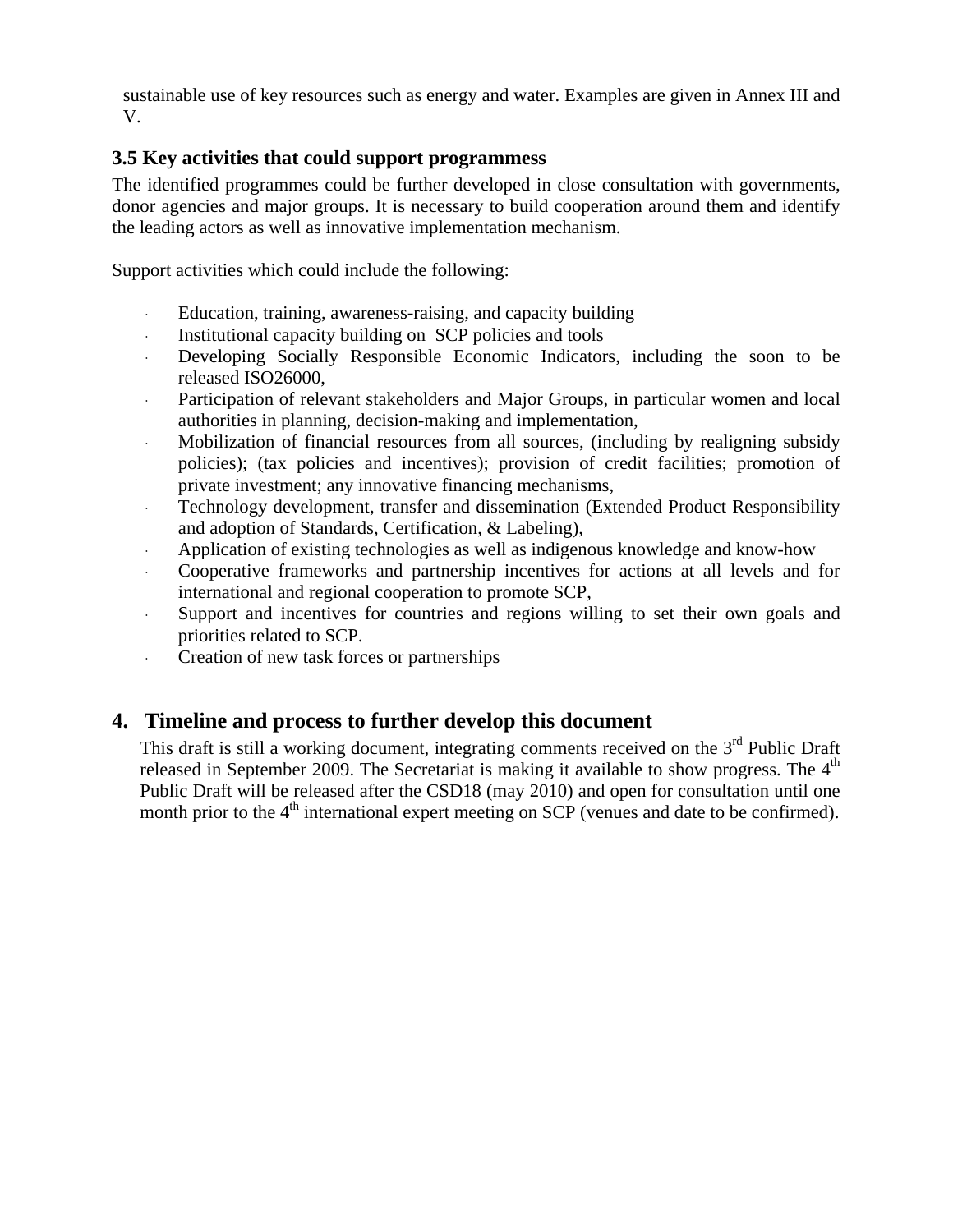## <span id="page-14-0"></span>**ANNEX I: Johannesburg Plan of Implementation JPOI chapter III[7](#page-14-0)**

14. Fundamental changes in the way societies produce and consume are indispensable for achieving global sustainable development. All countries should promote sustainable consumption and production patterns, with the developed countries taking the lead and with all countries benefiting from the process, taking into account the Rio principles, including, inter alia, the principle of common but differentiated responsibilities as set out in principle 7 of the Rio Declaration on Environment and Development. Governments, relevant international organizations, the private sector and all major groups should play an active role in changing unsustainable consumption and production patterns. This would include the actions at all levels set out below.

15. Encourage and promote the development of a 10-year framework of programmes in support of regional and national initiatives to accelerate the shift towards sustainable consumption and production to promote social and economic development within the carrying capacity of ecosystems by addressing and, where appropriate, delinking economic growth and environmental degradation through improving efficiency and sustainability in the use of resources and production processes and reducing resource degradation, pollution and waste. All countries should take action, with developed countries taking the lead, taking into account the development needs and capabilities of developing countries, through mobilization, from all sources, of financial and technical assistance and capacity-building for developing countries. This would require actions at all levels to:

(a) Identify specific activities, tools, policies, measures and monitoring and assessment mechanisms, including, where appropriate, life-cycle analysis and national indicators for measuring progress, bearing in mind that standards applied by some countries may be inappropriate and of unwarranted economic and social cost to other countries, in particular developing countries;

(b) Adopt and implement policies and measures aimed at promoting sustainable patterns of production and consumption, applying, inter alia, the polluter-pays principle described in principle 16 of the Rio Declaration on Environment and Development;

(c) Develop production and consumption policies to improve the products and services provided, while reducing environmental and health impacts, using, where appropriate, science-based approaches, such as life-cycle analysis;

(d) Develop awareness-raising programmes on the importance of sustainable production and consumption patterns, particularly among youth and the relevant segments in all countries, especially in developed countries, through, inter alia, education, public and consumer information, advertising and other media, taking into account local, national and regional cultural values;

http://www.un.org/esa/sustdev/documents/WSSD\_POI\_PD/English/WSSD\_PlanImpl.pdf

1

 $<sup>7</sup>$  United Nations. 2003. World Summit on Sustainable Development, Johannesburg 2002, Political Declaration and</sup> Plan of Implementation. DESA/DSD.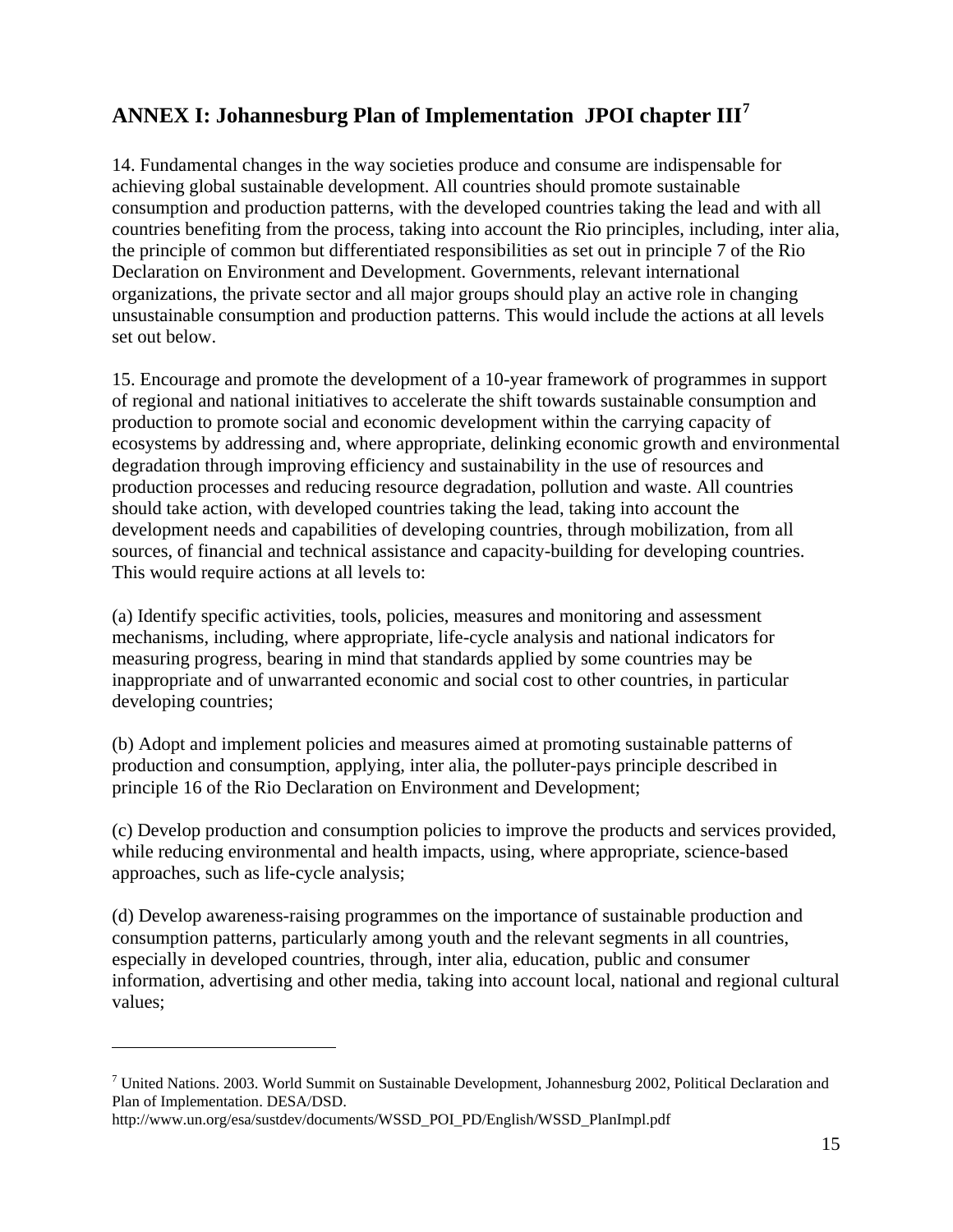(e) Develop and adopt, where appropriate, on a voluntary basis, effective, transparent, verifiable, non-misleading and non-discriminatory consumer information tools to provide information relating to sustainable consumption and production, including human health and safety aspects. These tools should not be used as disguised trade barriers;

(f) Increase eco-efficiency, with financial support from all sources, where mutually agreed, for capacity-building, technology transfer and exchange of technology with developing countries and countries with economies in transition, in cooperation with relevant international organizations.

16. Increase investment in cleaner production and eco-efficiency in all countries through, inter alia, incentives and support schemes and policies directed at establishing appropriate regulatory, financial and legal frameworks. This would include actions at all levels to:

(a) Establish and support cleaner production programmes and centres and more efficient production methods by providing, inter alia, incentives and capacity-building to assist enterprises, especially small and medium-sized enterprises, particularly in developing countries, in improving productivity and sustainable development;

(b) Provide incentives for investment in cleaner production and eco-efficiency in all countries, such as state-financed loans, venture capital, technical assistance and training programmes for small and medium-sized companies while avoiding trade-distorting measures inconsistent with the rules of the World Trade Organization;

(c) Collect and disseminate information on cost-effective examples in cleaner production, ecoefficiency and environmental management and promote the exchange of best practices and know-how on environmentally sound technologies between public and private institutions;

(d) Provide training programmes to small and medium-sized enterprises on the use of information and communication technologies.

17. Integrate the issue of production and consumption patterns into sustainable development policies, programmes and strategies, including, where applicable, into poverty reduction strategies.

18. Enhance corporate environmental and social responsibility and accountability. This would include actions at all levels to:

(a) Encourage industry to improve social and environmental performance through voluntary initiatives, including environmental management systems, codes of conduct, certification and public reporting on environmental and social issues, taking into account such initiatives as the International Organization for Standardization standards and Global Reporting Initiative guidelines on sustainability reporting, bearing in mind principle 11 of the Rio Declaration on Environment and Development;

(b) Encourage dialogue between enterprises and the communities in which they operate and other stakeholders;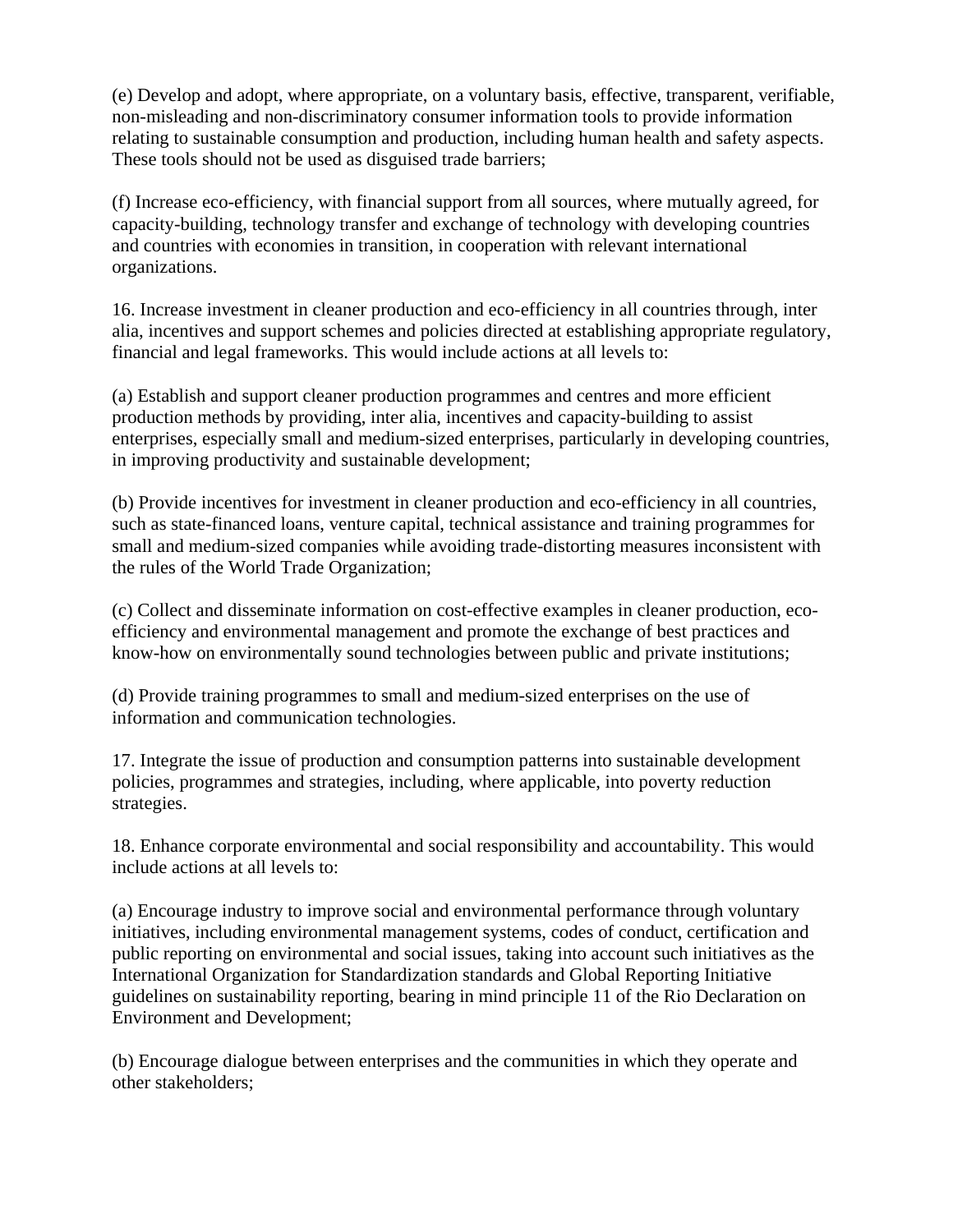<span id="page-16-0"></span>(c) Encourage financial institutions to incorporate sustainable development considerations into their decision-making processes;

(d) Develop workplace-based partnerships and programmes, including training and education programmes.

19. Encourage relevant authorities at all levels to take sustainable development considerations into account in decision-making, including on national and local development planning, investment in infrastructure, business development and public procurement. This would include actions at all levels to:

(a) Provide support for the development of sustainable development strategies and programmes, including in decision-making on investment in infrastructure and business development;

(b) Continue to promote the internalization of environmental costs and the use of economic instruments, taking into account the approach that the polluter should, in principle, bear the costs of pollution, with due regard to the public interest and without distorting international trade and investment;

(c) Promote public procurement policies that encourage development and diffusion of environmentally sound goods and services;

(d) Provide capacity-building and training to assist relevant authorities with regard to the implementation of the initiatives listed in the present paragraph;

(e) Use environmental impact assessment procedures.

## *Annex II. Preliminary Regional SCP priorities Identified during the Marrakech Process and RIMS*

The table summarizes the results of the Marrakech Process expert consultations in the regions. The regions in this table do not correspond to the five UN regions (Europe and North America have had separate consultations). North American Multi-stakeholder workshop on SCP was organized in November 2008, but there are not formal SCP priorities to be reported in this table (for more details on the workshop see [http://www.unep.fr/scp/marrakech/consultations/regional/northamerica.htm\)](http://www.unep.fr/scp/marrakech/consultations/regional/northamerica.htm)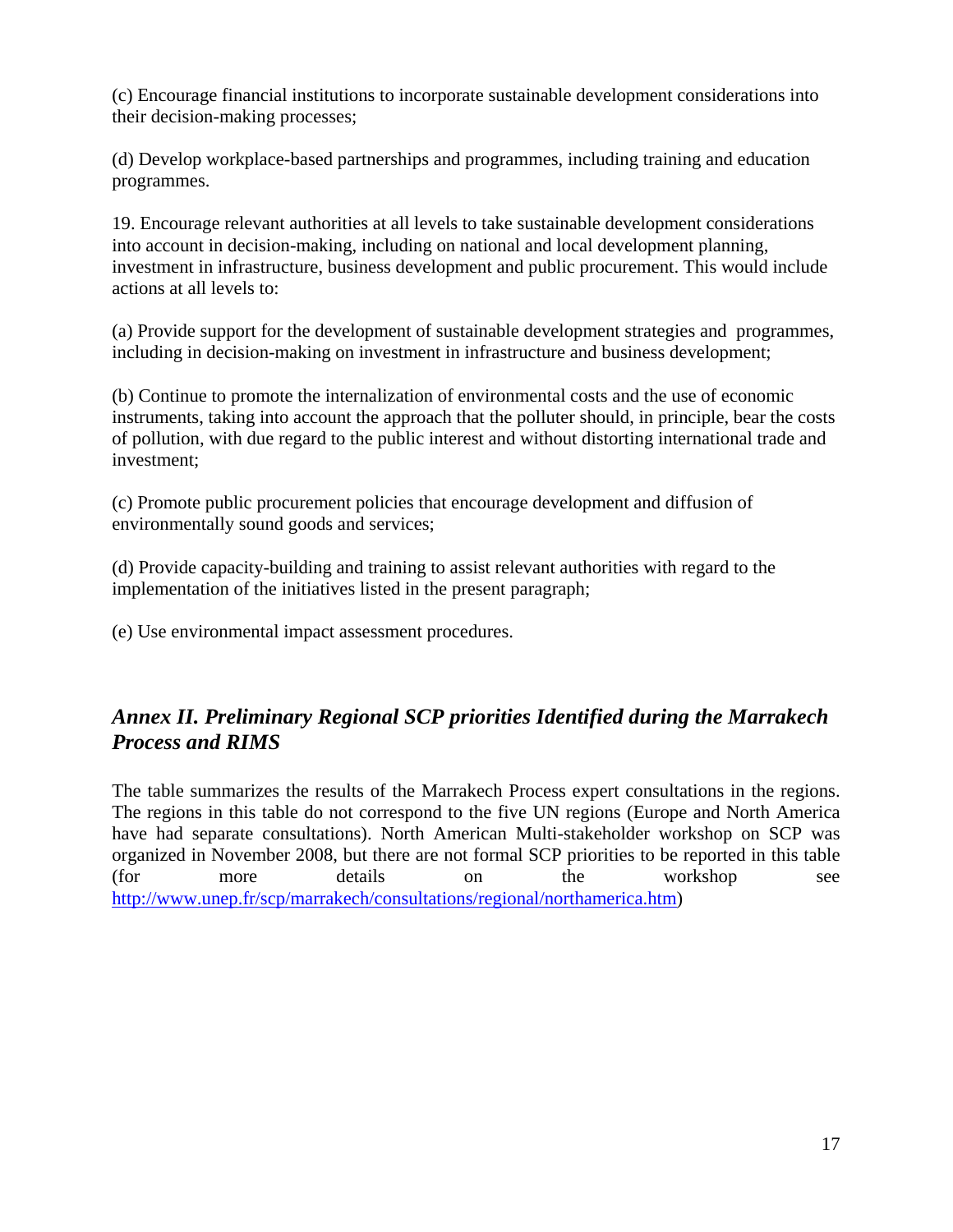| <b>REGION</b>                                                                    | <b>AFRICA</b>                            | ASIA &<br>THE PACIFIC | <b>EUROPE</b> | <b>LATIN AMERICA &amp;</b><br>THE CARIBBEAN  | <b>ARAB REGION</b> |
|----------------------------------------------------------------------------------|------------------------------------------|-----------------------|---------------|----------------------------------------------|--------------------|
| <b>PRIORITIES</b>                                                                |                                          |                       |               |                                              | (WEST ASIA)        |
| PRIORITY SECTORS                                                                 |                                          |                       |               |                                              |                    |
| <b>ENERGY</b>                                                                    | o                                        | O                     | ۰             | ۰                                            | σ                  |
| AGRICULTURE-FOOD                                                                 | O                                        | ü                     |               |                                              | Ö                  |
| HOUSING (BUILDING & CONSTRUCTION)                                                | a                                        |                       |               |                                              |                    |
| TRANSPORT / MOBILITY                                                             | o                                        | O.                    |               | ۰                                            | $\mathbf{m}$       |
| <b>TOURISM</b>                                                                   | ٠                                        |                       |               | ۰                                            | D                  |
| WASTE                                                                            | α                                        | α                     |               | ۰                                            | в                  |
| <b>WATER</b>                                                                     | α                                        | ٠                     |               | ۰                                            | D                  |
| <b>PRIORITY SCP PROGRAMMES/TOOLS</b>                                             |                                          |                       |               |                                              |                    |
| NATIONAL SCP ACTION PLANS/PROGRAMMES<br>And at Local Level                       | O                                        | ۰                     |               | Đ                                            | o                  |
| FINANCE AND ECONOMIC FRAMEWORK<br>FOR SCP                                        | ٠                                        | $\Box$                |               | ۰                                            |                    |
| SUSTAINABLE PROCUREMENT                                                          | a                                        | o                     | ٠             | D                                            | o                  |
| SUSTAINABLE PRODUCTS & SERVICES (Labelling &<br>Standards)                       | α                                        | ٠                     |               | ۰                                            | ×                  |
| EDUCATION, INFORMATION ON SCP & SUSTAINABLE<br>LIFESTYLE                         | $\Box$                                   |                       |               | D                                            | D                  |
| <b>ENHANCING BUSINESS COMPETITIVENESS</b><br>THROUGH SCP (SMEs and value chains) | α                                        |                       |               | D                                            | ٠                  |
| URBAN & RURAL DEVELOPMENT<br>(SUSTAINABLE CITIES)                                | o                                        | ٠                     |               |                                              | ß                  |
| CLEANER PRODUCTION (NCPC)                                                        | $\alpha$                                 | C.                    |               |                                              | ٠                  |
| RECIONAL SCP INFORMATION NETWORK                                                 | o                                        |                       |               | IC)                                          | D.                 |
| <b>CROSS-CUTTING ISSUE</b>                                                       |                                          |                       |               |                                              |                    |
| POVERTY ALLEVIATION                                                              | C)                                       | ۰                     |               |                                              | B                  |
| - Priority identified at SCP Expert Moetings                                     | n Priority from Regional meetings & RIMs |                       |               | * Prierity under Energy or Urban Development |                    |

#### MARRAKECH PROCESS REGIONAL PRIORITIES TABLE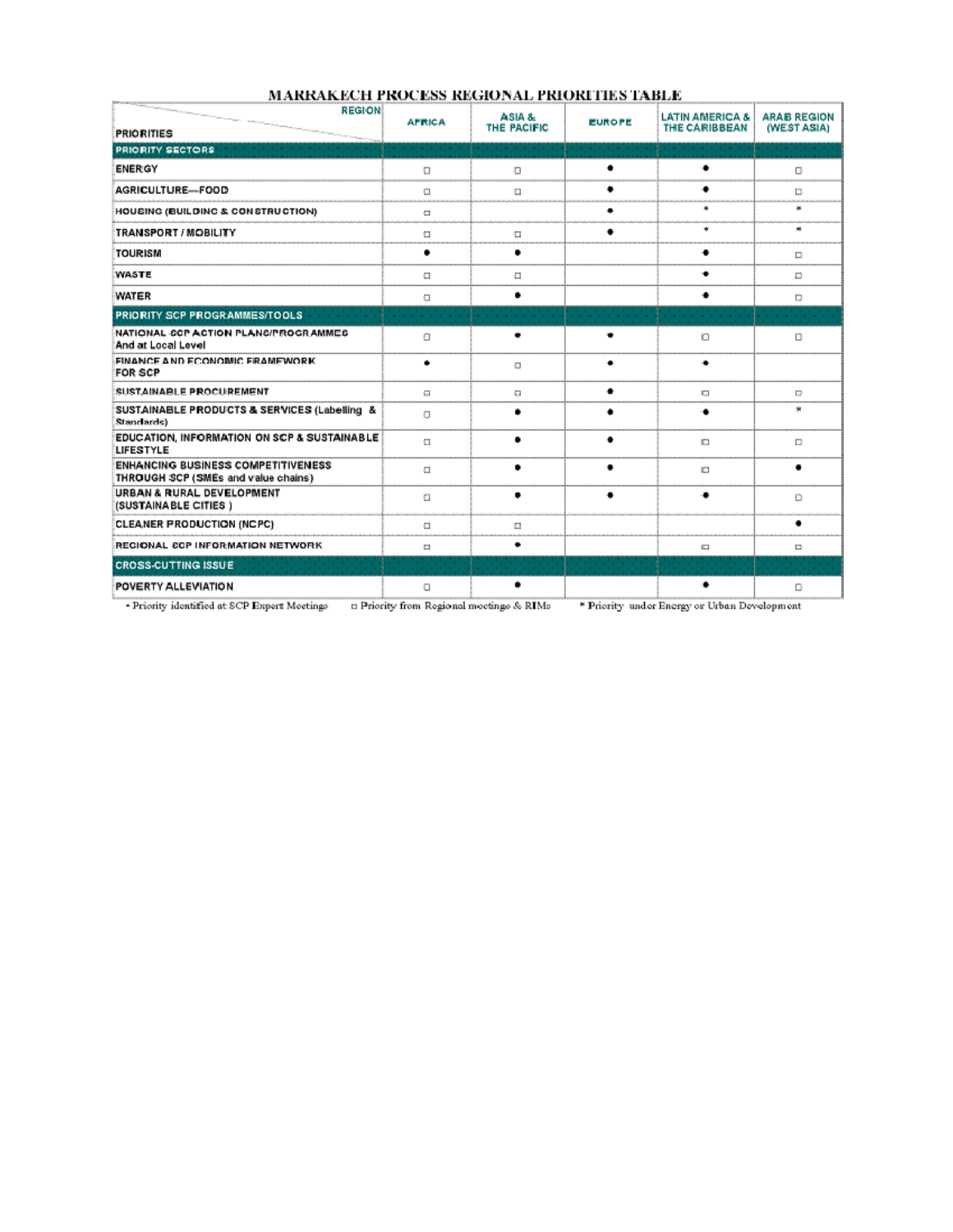## <span id="page-18-0"></span>*ANNEX III: Results of the regional meetings: SCP strategies and mapping tools presented at the RIMS.*

The mapping tool was presented in the  $3<sup>rd</sup>$  draft of the proposed input to the CSD 18 and 19 on a 10YFP.

#### **Regional SCP Strategies**

**1. Africa:** 

#### • **African 10-Year Framework of Programmes**

The African 10-Year Framework of Programmes on SCP was developed during the first two African regional meetings on SCP (Casablanca, 2004; and Nairobi, 2005). It was launched at the third regional meeting in Addis Ababa (May, 2006), in a high level panel with the president of Ethiopia, Girma Wolde Giorgis. The African 10YFP on SCP was developed in the context of the New Partnership for Africa's Development (NEPAD), and in close consultation with the Secretariats of the African Ministerial Conference on Environment (AMCEN) and the Secretariat of the African Roundtable on Sustainable Consumption and Production (ARSCP); with the support of the African Union (AU), UN Economic Council for Africa (ECA), UNIDO, UNDESA and UNEP. During the RIM (27-30 October 2009, Addis Ababa, Ethiopia), the region identified prioritised concrete actions and projects for urgent support from development partners.

#### • **Regional priorities**

- o Energy
- o Water and sanitation
- o Habitat and urban development
- o Renewable resource based industries

#### • **Downloads and web links**

- o African 10YFP:
	- [www.unep.fr/scp/marrakech/consultations/regional/pdf/Reg\\_Africa\\_10YFP.pdf](http://www.unep.fr/scp/marrakech/consultations/regional/pdf/Reg_Africa_10YFP.pdf)
- o More information on regional consultations in Africa: www.unep.fr/scp/marrakech/consultations/regional/africa.htm
- o More information about the RIM for Africa: [www.uneca.org/csd/CSD6](http://www.uneca.org/csd/CSD6)

### **2. Asia Pacific**

#### - **Green Growth regional initiative:**

The Asia-Pacific regional consultations have outlined preliminary ideas on a regional strategy for SCP. The region has held four consultations in Indonesia (2003), in South Korea (2003), and in the Philippines (2008 and 2009) in joint cooperation with UNESCAP and the Asia Pacific Roundtable on SCP (APRSCP). During the last regional meeting, the [Green](http://www.greengrowth.org/)  [Growth](http://www.greengrowth.org/) regional initiative formally embraced the Marrakech Process. "Green Growth" emphasizes the need to improve the "ecological efficiency" of the growth patterns of countries in the region to achieve poverty reduction without compromising the environmental sustainability of the region. The Green Growth Approach could be strengthened to become the regional framework of programmes for SCP in the Asian and Pacific Region. During the RIM (30 November – 1 December 2009, Bangkok, Thailand) a series of prioritized,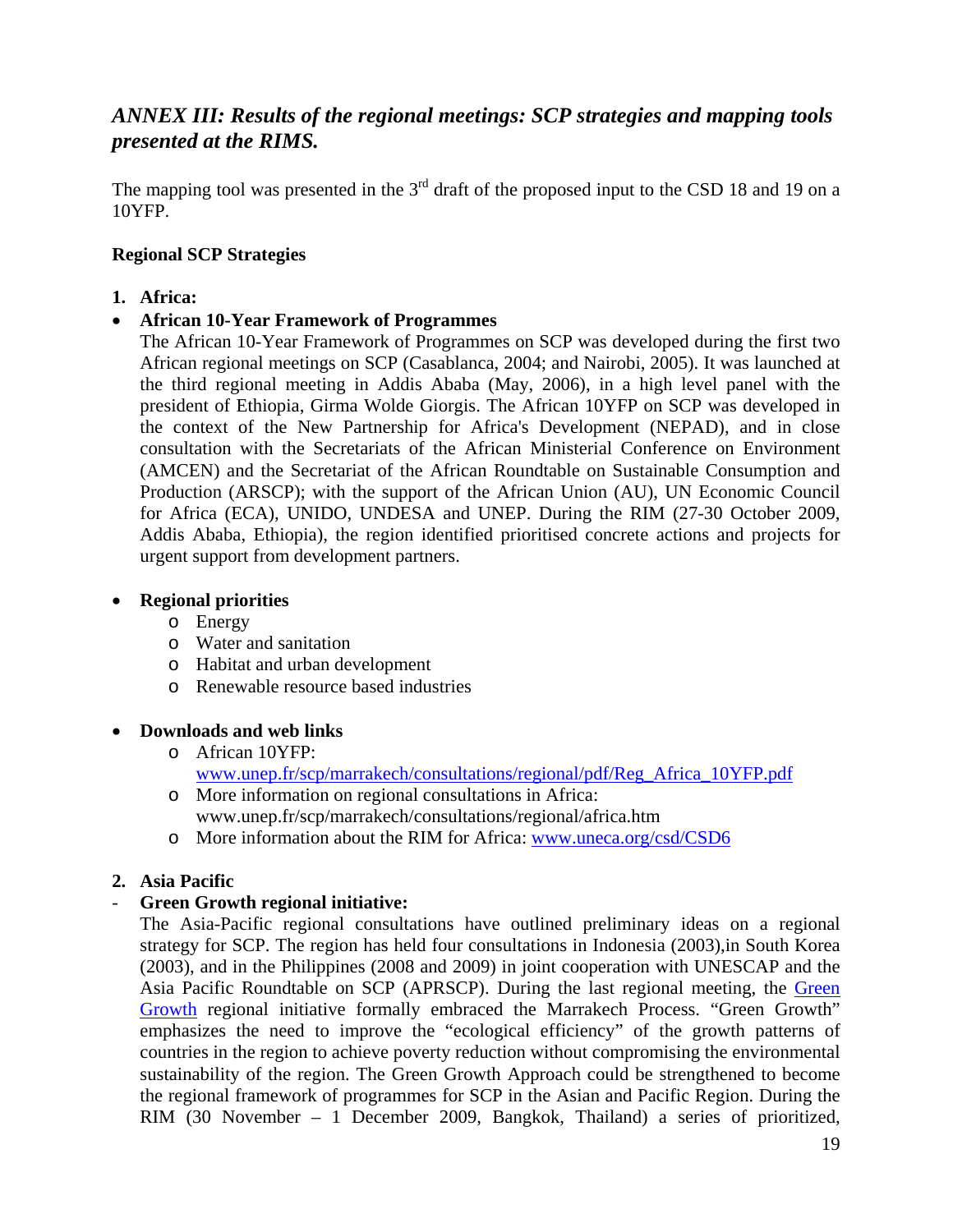horizontal and sectoral programmes on sustainable consumption and production were identified as Asia Pacific's regional input to the 10YFP.

#### - **Regional priorities**

- o Green public procurement
- o Waste management
- o Transport
- o Greening the business and markets
- o Sustainable energy
- o Regional programmes on resource efficient and cleaner production
- o Fiscal instruments
- o Sustainable agriculture

#### - **Downloads and weblinks**

- o Green Growth at a Glance. The Way Forward for Asia and the Pacific: <http://www.unescap.org/esd/water/publications/sd/GGBrochure.pdf>
- o More information on the Green Growth regional initiative: http://www.greengrowth.org
- o More information on regional consultations in Asia Pacific: <http://www.unep.fr/scp/marrakech/consultations/regional/asiapacific.htm>
- o More information about the RIM Asia Pacific:<http://www.unescap.org/ESD/rim/18/>

#### **3. Europe**

- **European Union Action Plan on Sustainable Consumption and Production** 

In 2006, the European Union (EU) included SCP as a priority issue in their revised Sustainable Development Strategy. As a response, the European Commission developed an EU Action Plan on SCP, improving synergies between the existing policies and tools and addressing the potential gaps. The European Commission and the European Environmental Agency ([EEA](http://www.eea.europa.eu/)) have identified SCP priority areas that lead to the highest environmental impacts over their full life cycle.

#### **Sub-regional priorities - Europe**

- **Housing**
- Food and drink
- **Mobility**
- **Regional Implementation Meeting on Sustainable Development (1-2 December 2009, Geneva, Switzerland)** 
	- Regional and sub-regional SCP priorities as well as the input of the UNECE region on the 10YFP were discussed during the regional consultation on SCP (30 November 2009, Geneva, Switzerland).
- Priority areas for work on SCP and for inclusion in the 10-Year Framework of Programmes were proposed during the RIM: (a) production processes; (b) sustainable products (including support for eco-design); (c) sustainable consumption and living; (d) financial incentives and policies to encourage public and private investment in sustainable consumption and production; (e) the provision of more science-based knowledge, including by drawing on the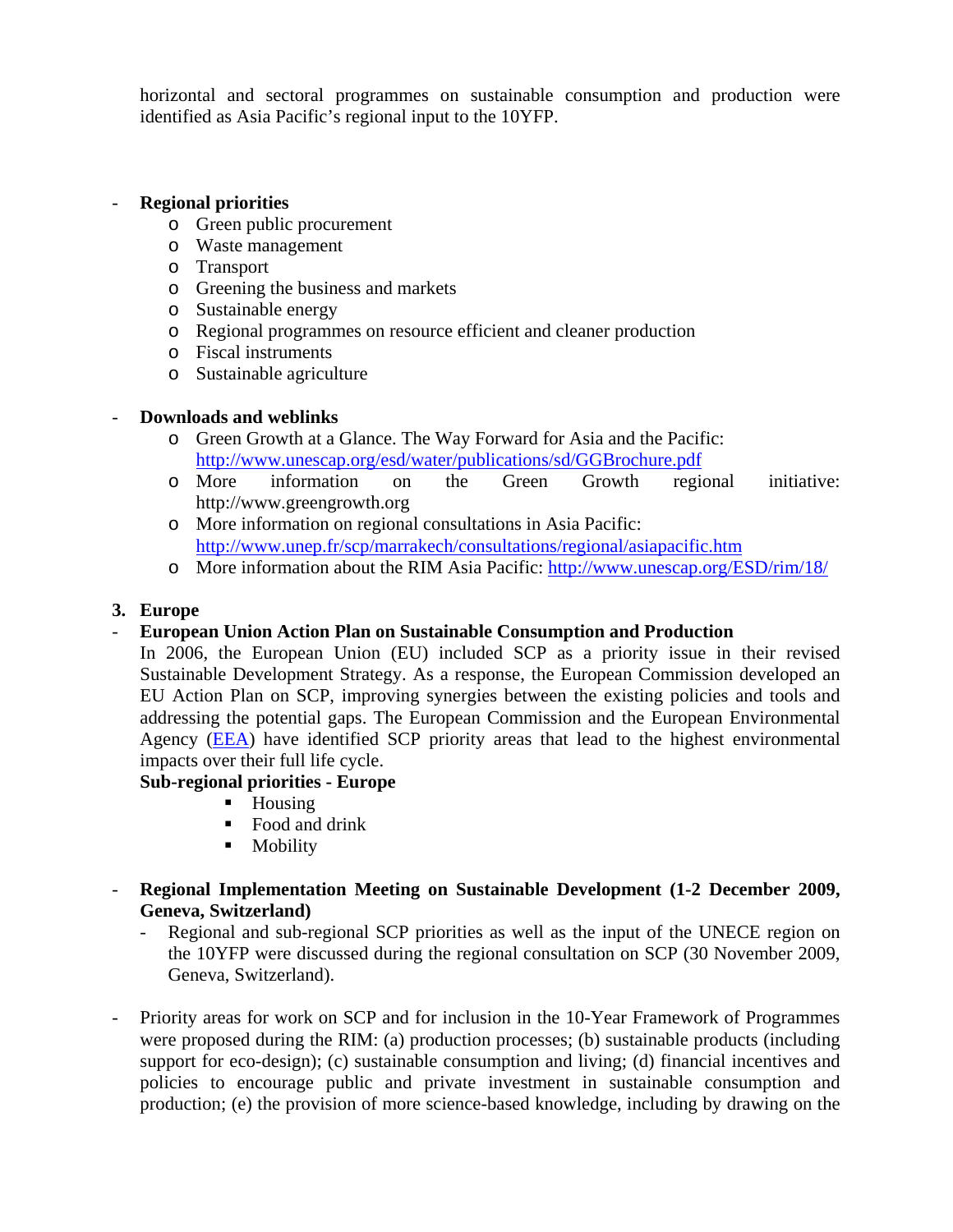work of the International Panel for Sustainable Resource Management; (f) assistance in designing and implementing national strategies and action plans; and (g) horizontal strategies at the different governmental and intergovernmental levels, to integrate sustainable consumption and production policies into sustainable development strategies and plans.

#### - **Downloads and weblinks**

o European Union Action Plan on SCP: [http://eur-](http://eur-lex.europa.eu/LexUriServ/LexUriServ.do?uri=CELEX:52008DC0397:EN:NOT)

[lex.europa.eu/LexUriServ/LexUriServ.do?uri=CELEX:52008DC0397:EN:NOT](http://eur-lex.europa.eu/LexUriServ/LexUriServ.do?uri=CELEX:52008DC0397:EN:NOT)

- o More information on regional consultations in Europe: http://www.unep.fr/scp/marrakech/consultations/regional/europe.htm
- o More information on regional consultations in North America: <http://www.unep.fr/scp/marrakech/consultations/regional/northamerica.htm>
- o More information about the RIM for the UNECE region: [http://www.unece.org/env/SustainableDevelopment/4Session/RIM\\_4.Dec2009.htm](http://www.unece.org/env/SustainableDevelopment/4Session/RIM_4.Dec2009.htm)

#### **4. Latin America & the Carribean**

- **Latin America and Caribbean Regional Strategy on Sustainable Consumption and Production** 

The Latin America and Caribbean Regional SCP Strategy defines concrete actions and specific pilot projects, and emphasizes the importance of strengthening the capacity of government institutions as well as the capacity of the productive and financial sectors to implement SCP-related polices and actives. The regional strategy has been endorsed by the Forum of Environmental Ministers of Latin America and the Caribbean, the Southern Common Market (MERCOSUR), UNEP and UN-DESA. In 2007, MERCOSUR joined the Marrakech Process, and has launched its SCP Action Plan. Priority areas for the 10YFP for the region were established by the Regional Council of Government Experts on Sustainable Consumption and Production and highlighted during the RIM (national policies and strategies for SCP; support for SMEs; sustainable public procurement; sustainable lifestyles; and the development of an information and knowledge management network ).

#### - **Regional priorities**

- o Economic issues: competitiveness, trade and market access, economic diversification, energy efficiency and cleaner production, economic instruments and patterns in consumption and production
- o Vulnerability and sustainable cities: land-use planning, areas affected by degradation processes, urban planning, air pollution, water pollution, waste management, vulnerability and risk management
- o Water resources: watershed management, coasts and coastal resources management, inland water quality and freshwater supply
- o Institutional issues: environmental education, training and capacity building, social participation and empowerment, promotion of public-private partnerships, inclusion of the environmental dimension into economic and social processes, evaluation and development of indicators

#### • **Downloads and weblinks**

o Latin America and Carribean Regional Strategy on SCP: http://www.unep.fr/scp/marrakech/consultations/regional/pdf/Reg\_LatinAmericaCari bbean\_RegionalStrategy.pdf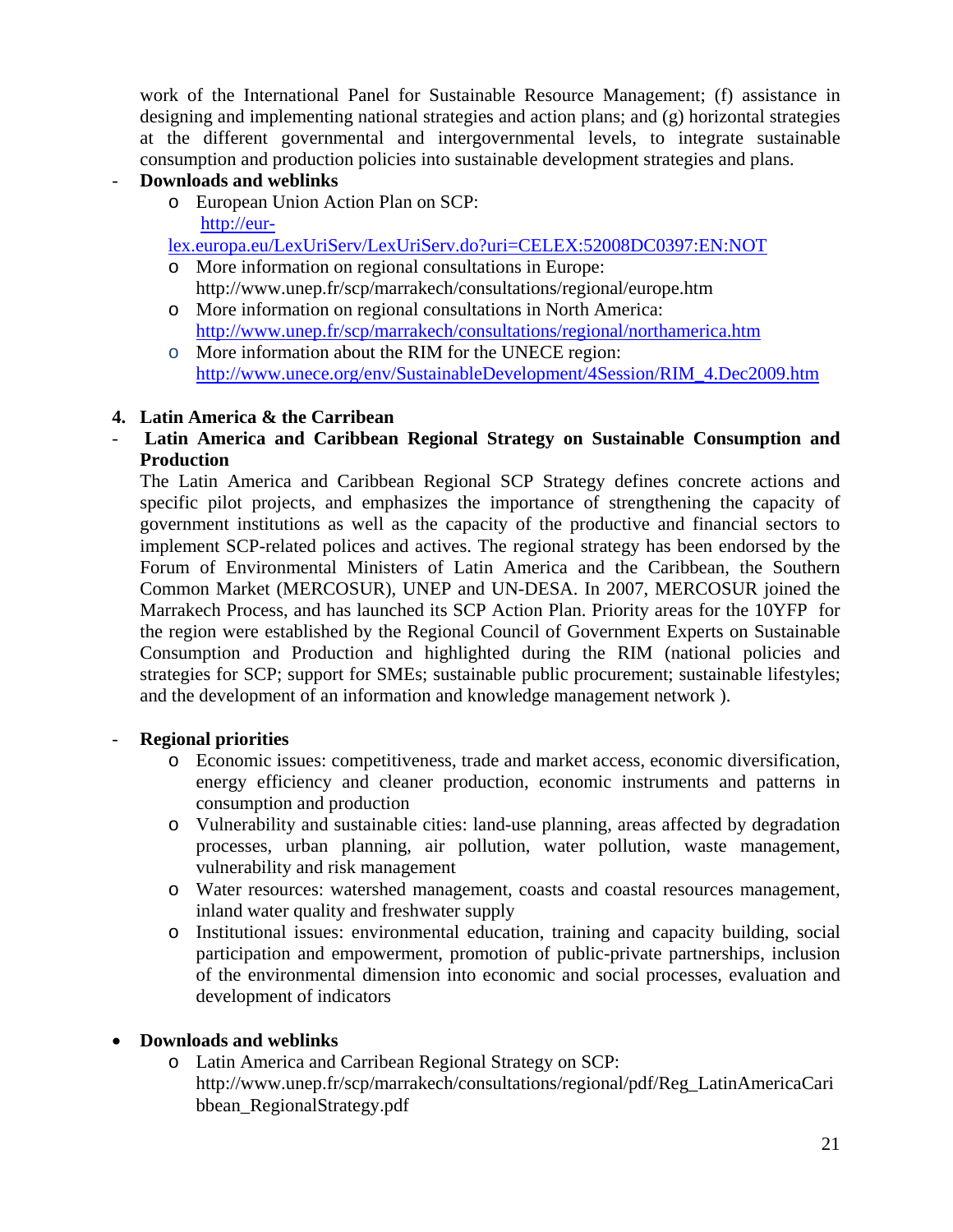o More information on regional consultations in Latin America and the Caribbean: <http://www.unep.fr/scp/marrakech/consultations/regional/latinamerica.htm>

#### **5. West Asia**

### - **Regional Strategy on Sustainable Consumption and Production**

The Arab region launched its Regional Strategy on SCP in Cairo, Egypt, during its second roundtable on SCP that took place on 27th - 29th September 2009, at the League of Arab States (LAS). It was organized by UNEP in close collaboration with the LAS, the UN ESCWA, UNIDO, United States Environmental Protection Agency (US EPA), Centre for Environment and Development in the Arab Region and Europe (CEDARE), US National Pollution Prevention roundtable (NPPR) and the Egyptian National Cleaner Production Centre. This strategy was discussed during the RIM (4-6 October 2009, Cairo, Egypt) and subsequently approved at the Council of Arab Ministers Responsible for the Environment (CAMRE) in mid-November 2009.

#### - **Regional priorities**

- o Energy for Sustainable Development
- o Water resources management
- o Waste management
- o Rural development and eradication of poverty
- o Education and sustainable lifestyles
- o Tourism

#### - **Downloads and web links**

- o Arab Regional Strategy for Sustainable Consumption and Production (missing link)
- o More information on regional consultations in the Arab region: www.unep.fr/scp/marrakech/consultations/regional/arabregion.htm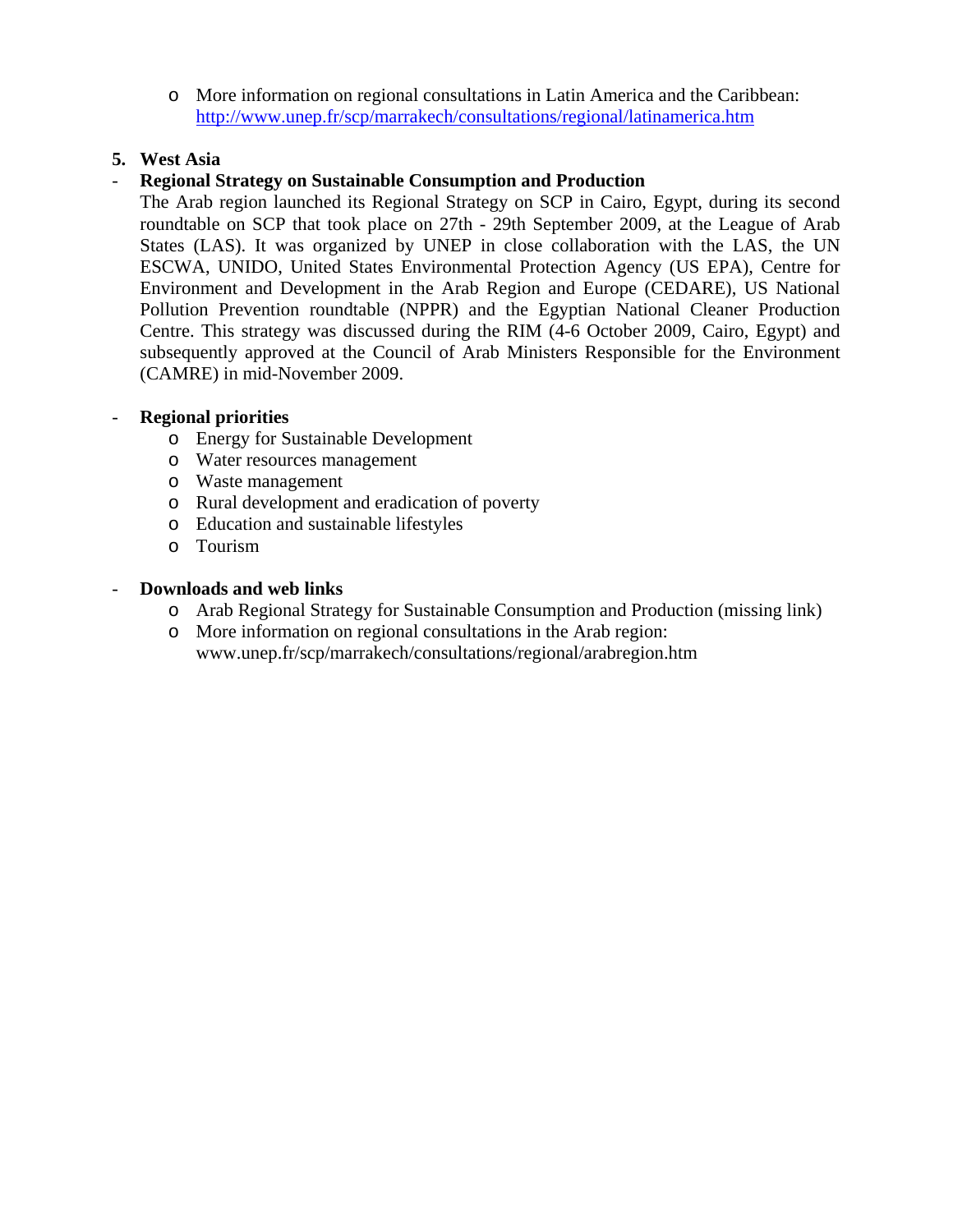# Preliminary Identification at the regional level of Programmes for SCP for consideration by Governments (to be further developed)

**NB: Each country can commit voluntarily to any of the programmes and integrate them in its national priorities** 

| <b>CROSS-CUTTING</b>                                                          | <b>Programmes</b>                                                                                                                    | <b>Scope</b>         |
|-------------------------------------------------------------------------------|--------------------------------------------------------------------------------------------------------------------------------------|----------------------|
| <b>Enabling policy Framework</b>                                              | Integration of SCP in Planning and development strategies/Action Plans                                                               | All regions          |
|                                                                               | Regional/National Policies and Strategies on Sustainable Consumption and Production                                                  | LAC                  |
|                                                                               | Laws and Regulations to promote SCP                                                                                                  |                      |
|                                                                               | Green Investments and Economic instruments                                                                                           | Asia-Pacific         |
|                                                                               | Sustainable Public Procurement                                                                                                       | all regions          |
|                                                                               | Implementation of an African local level SCP initiative                                                                              | Africa               |
| <b>Education, awareness raising and</b>                                       | Information and awareness raising campaigns for sustainable Living/Lifestyles                                                        | <b>LAC</b>           |
| information                                                                   | Knowledge and Information sharing                                                                                                    | Africa, West asia    |
|                                                                               | Mainstream sustainable lifestyles and consumption education in curricula from primary<br>school to universities and business schools | West Asia            |
| <b>LIFE-CYCLE PERSPECTIVE</b>                                                 |                                                                                                                                      |                      |
| <b>Value Chain Management</b>                                                 | <b>CSER</b>                                                                                                                          | All regions          |
|                                                                               | Improvement of productive sector of Small and Medium Enterprises                                                                     | Africa               |
| <b>Product Design and Production</b>                                          | Regional programme on resource efficient and cleaner production (RECP)                                                               | Africa, Asia/pacific |
| <b>Distribution and Marketing</b>                                             | Responsible advertising and marketing                                                                                                |                      |
| Consumption                                                                   | Educate consumers on environmental information (e.g. eco-labels)                                                                     | West Asia            |
|                                                                               | Consumer Information tools (labeling, certification, others)                                                                         | Africa               |
| <b>Waste management</b>                                                       | Integrated waste management                                                                                                          | Global, Asia-pacific |
|                                                                               | <b>Waste Reuse And Recycling</b>                                                                                                     | West Asia            |
|                                                                               | Transform agricultural waste into fertilizer and compost                                                                             |                      |
| <b>SPECIFIC PRODUCTION and</b><br><b>CONSUMPTION</b><br><b>CHAINS/SECTORS</b> | <b>Programmes</b>                                                                                                                    | <b>Scope</b>         |
| Water                                                                         | Increase the safe use of municipal waste water<br>and efficiency in water use                                                        | West Asia            |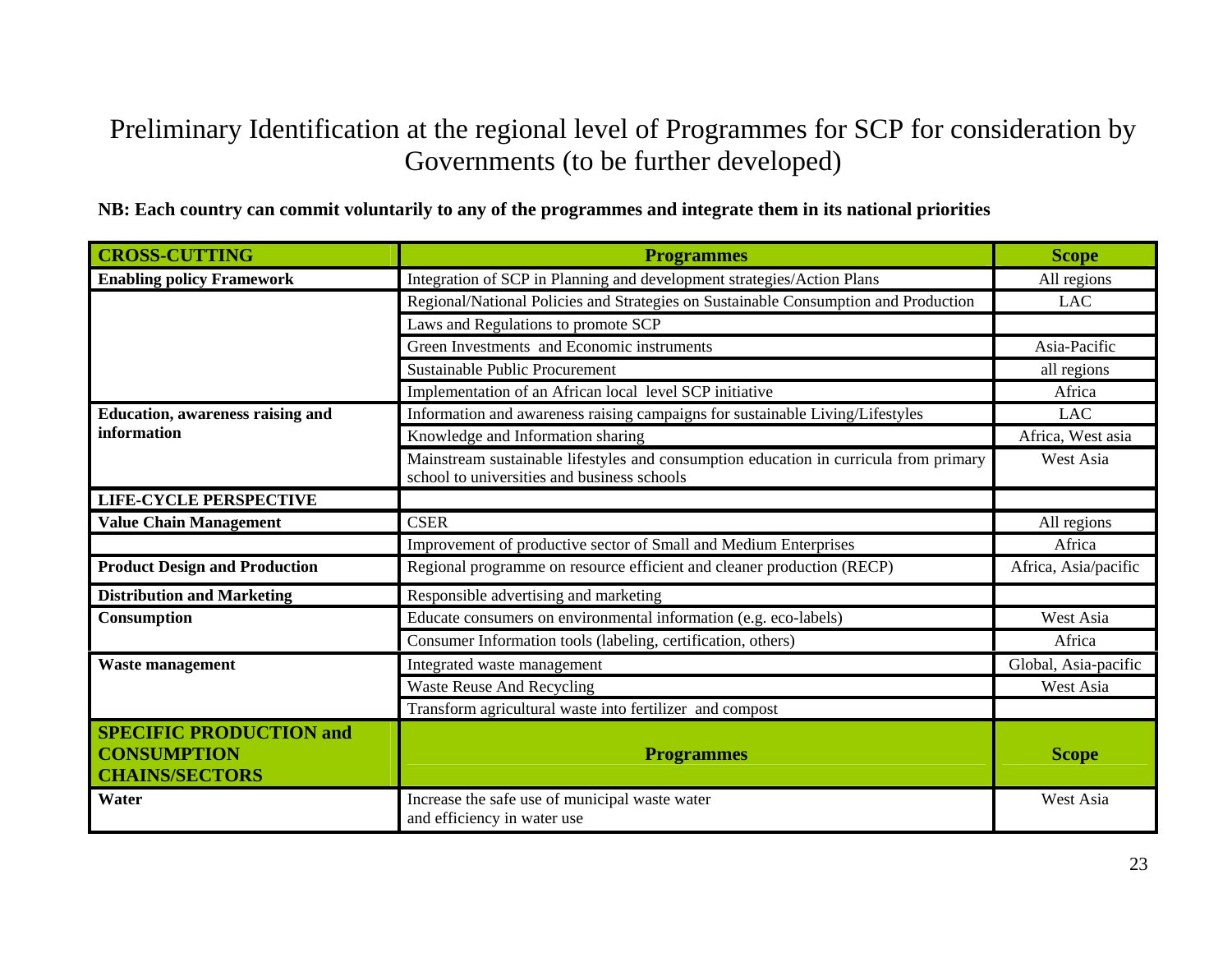|                                    | Shared water resources management                                                                                                                     | West Asia         |
|------------------------------------|-------------------------------------------------------------------------------------------------------------------------------------------------------|-------------------|
| <b>Energy</b>                      | Energy efficiency in electricity production and consumption: generation, transmission,<br>Building/housing/Public/<br>Commercial, products/appliances | West Asia         |
|                                    | Sustainable energy                                                                                                                                    | Asia-Pacific      |
|                                    | Renewable Energy systems<br>solar, wind, geothermal                                                                                                   | West asia         |
|                                    | Promoting small scale<br>renewable energy and<br>biomass based generation                                                                             | Africa            |
| <b>Mobility</b>                    | Sustainable transport                                                                                                                                 | Africa, West Asia |
| Housing, building and construction | Sustainable building and construction                                                                                                                 | Africa            |
| Food/agriculture                   | Rural development, job creation,<br>Food security, consumption, soil protection                                                                       | West Asia         |
|                                    | Sustainable agriculture                                                                                                                               | Asia Pacific      |
| <b>Sustainable tourism</b>         | Promote sustainable ecotourism                                                                                                                        | West Asia         |
|                                    | Mainstream sustainability in the tourism sector                                                                                                       |                   |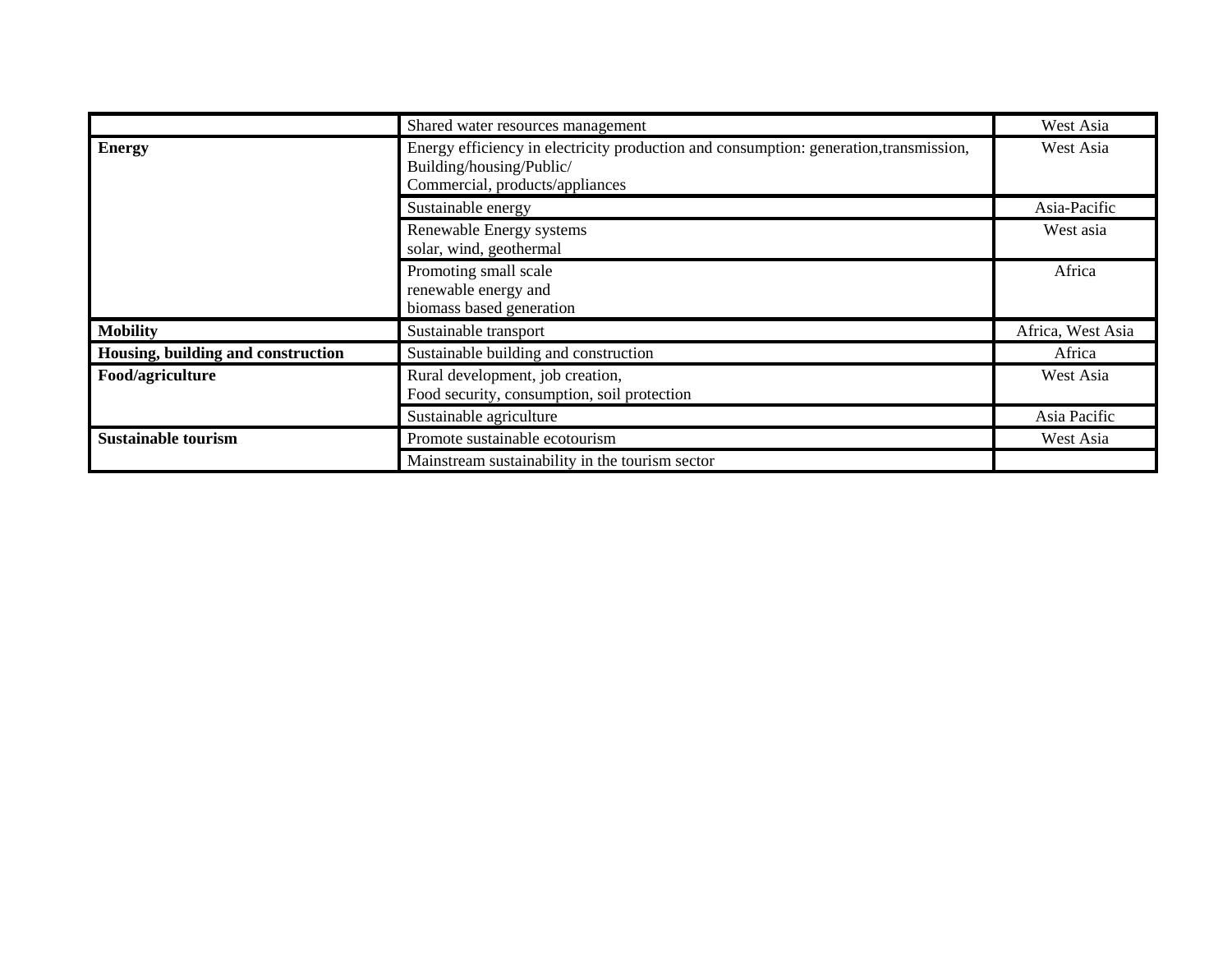#### **African Regional Implementation Meeting (RIM) for CSD-18 Addis Ababa, 27-30 October 2009**

Mapping tool<sup>[8](#page-24-0)</sup> for the development of programmes in support of national and regional initiatives on sustainable consumption and production

| <b>PROGRAMMES</b>                                                           | <b>POLICY AND</b><br><b>MEASURES</b>                                                                                                                               | <b>MEANS OF</b><br><b>IMPLEMENTATION, other</b><br><b>SUPPORT MECHANISMS</b>                                                                                                                                                                                                                                                                      | <b>LEAD ACTORS</b>                                                                                                                                                     | <b>MEASURES</b><br><b>OF SUCCESS</b>                                                                             |
|-----------------------------------------------------------------------------|--------------------------------------------------------------------------------------------------------------------------------------------------------------------|---------------------------------------------------------------------------------------------------------------------------------------------------------------------------------------------------------------------------------------------------------------------------------------------------------------------------------------------------|------------------------------------------------------------------------------------------------------------------------------------------------------------------------|------------------------------------------------------------------------------------------------------------------|
| <b>NON-SECTOR SPECIFIC/CROSSCUTTING</b>                                     |                                                                                                                                                                    |                                                                                                                                                                                                                                                                                                                                                   |                                                                                                                                                                        |                                                                                                                  |
| <b>National SCP action plans</b>                                            | A mix of policies<br>depending on national<br>circumstances (economic<br>instruments, laws and<br>regulation, voluntary<br>instruments etc.)                       | Financing and capacity building<br>from development agencies and<br>international organisations<br>Establish an African peer review<br>mechanism for national SCP<br>action plans and mainstreaming<br>into other crosscutting national<br>strategies<br>UNEP's Planning for Change<br>methodology and SCP Indicators<br>for developing countries | National government<br><b>ARSCP</b><br><b>UNEP</b><br><b>Marrakech Process</b><br>Task Forces on a)<br>Cooperation with<br>Africa and b)<br>Sustainable<br>Procurement | Number of countries<br>with a national SCP<br>action plan.<br>Mainstreaming of<br>SCP into PRSP's<br>and sectors |
| <b>Implementation of an</b><br><b>African local level SCP</b><br>initiative | Development and<br>application of concrete<br>local and city level SCP<br>tools in areas such as<br>urban air pollution<br>control, Integrated waste<br>management | Capacity building<br>Training and empowerment of<br>local level officials and other<br>actors                                                                                                                                                                                                                                                     | <b>ICLEI</b> Africa<br><b>ARSCP</b><br><b>UNEP</b>                                                                                                                     | Implementation of<br>SCP projects at<br>local and city level                                                     |

<span id="page-24-0"></span><sup>&</sup>lt;sup>8</sup> This mapping tools has been developed by the Marrakech Process on Sustainable Consumption and Production to ensure that regional SCP priorities are presented in a common format and thus facilitate the elaboration of a Ten Years Framework of Programmes on SCP that will be under consideration at CSD 19 in May 2011.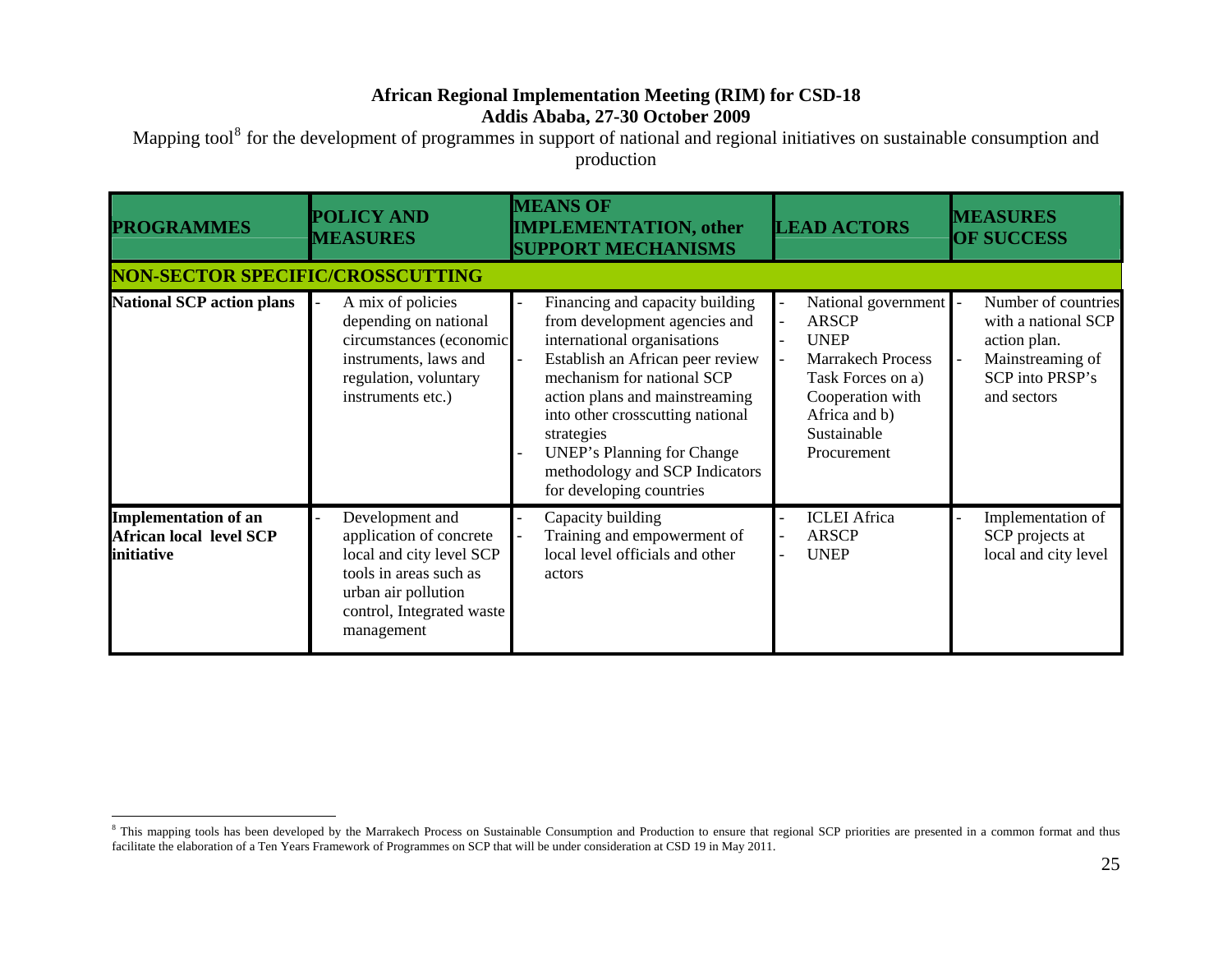| Regional programme on<br>resource efficient and<br>cleaner production (RECP),<br>including building<br>capacities of national<br><b>NCPC's and SCP</b><br>institutions | Legislation and<br>enforcement (setting<br>standards and targets)<br>Integrated policy<br>approach to industrial<br>and environmental<br>management<br>Voluntary agreements | Financing and capacity<br>development support<br>Training and capacity building of<br>staff<br>Technological assistance to<br>businesses and other organizations | National<br>governments<br><b>UNIDO</b><br><b>UNEP</b><br>NCPC's                                                                                                               | Expand number of<br>and strengthen the<br>existing NCPC's in<br>Africa<br>number of<br>companies with<br>environ-mental<br>management<br>systems |
|------------------------------------------------------------------------------------------------------------------------------------------------------------------------|-----------------------------------------------------------------------------------------------------------------------------------------------------------------------------|------------------------------------------------------------------------------------------------------------------------------------------------------------------|--------------------------------------------------------------------------------------------------------------------------------------------------------------------------------|--------------------------------------------------------------------------------------------------------------------------------------------------|
| African ecolabelling<br>mechanism                                                                                                                                      | Sustainable<br>procurement;<br>Dialogue with retailers<br>Campaigns to increase<br>recognition of label with<br>customers                                                   | Governmental/public support to<br>initial phase of African Eco-<br>labelling Mechanism<br>Secretariat to deal with criteria<br>and issuing of labels             | African Organisation<br>on Standardization<br><b>ARSCP</b><br><b>Marrakech Process</b><br>Task Force on<br>cooperation with<br>Africa                                          | Number of African<br>products that are<br>ecolabelled<br>Global market<br>penetration and<br>recognition of<br>African ecolabelled<br>products   |
| <b>Education for sustainable</b><br>consumption and<br>production                                                                                                      | Mainstreaming SCP into<br>existing curricula<br>SCP awareness at<br>workplace level<br>Promoting sustainable<br>lifestyles                                                  | Curricula development<br>Involvement of major groups<br>Media and advertisement                                                                                  | <b>ARSCP</b><br><b>Marrakech Process</b><br>Task Forces on<br>education for SCP<br>and sustainable<br>lifestyles<br><b>ICLEI</b><br>Universities<br>Ministries of<br>education | Improve<br>understanding of<br><b>SCP</b><br>Change in lifestyles                                                                                |
| Knowledge management<br>platform and information<br>exchange on SCP                                                                                                    | Develop linkages of<br>relevant agencies and<br>Roundtable on SCP                                                                                                           | Long term financial mechanism to<br>secure commitment to this<br>platform                                                                                        | <b>ARSCP</b><br><b>UNECA</b><br><b>UNEP</b><br><b>UNIDO</b>                                                                                                                    | Number of national<br>SCP policy experts<br>and practitioners<br>involved                                                                        |

| <b>PROGRAMMES</b> | <b>POLICY AND</b><br><b>MEASURES</b> | <b>IMEANS OF</b><br><b>IMPLEMENTATION, other</b><br><b>SUPPORT MECHANISMS</b> | <b>LEAD ACTORS</b> | <b>IMEASURES</b><br><b>OF SUCCESS</b> |
|-------------------|--------------------------------------|-------------------------------------------------------------------------------|--------------------|---------------------------------------|
|-------------------|--------------------------------------|-------------------------------------------------------------------------------|--------------------|---------------------------------------|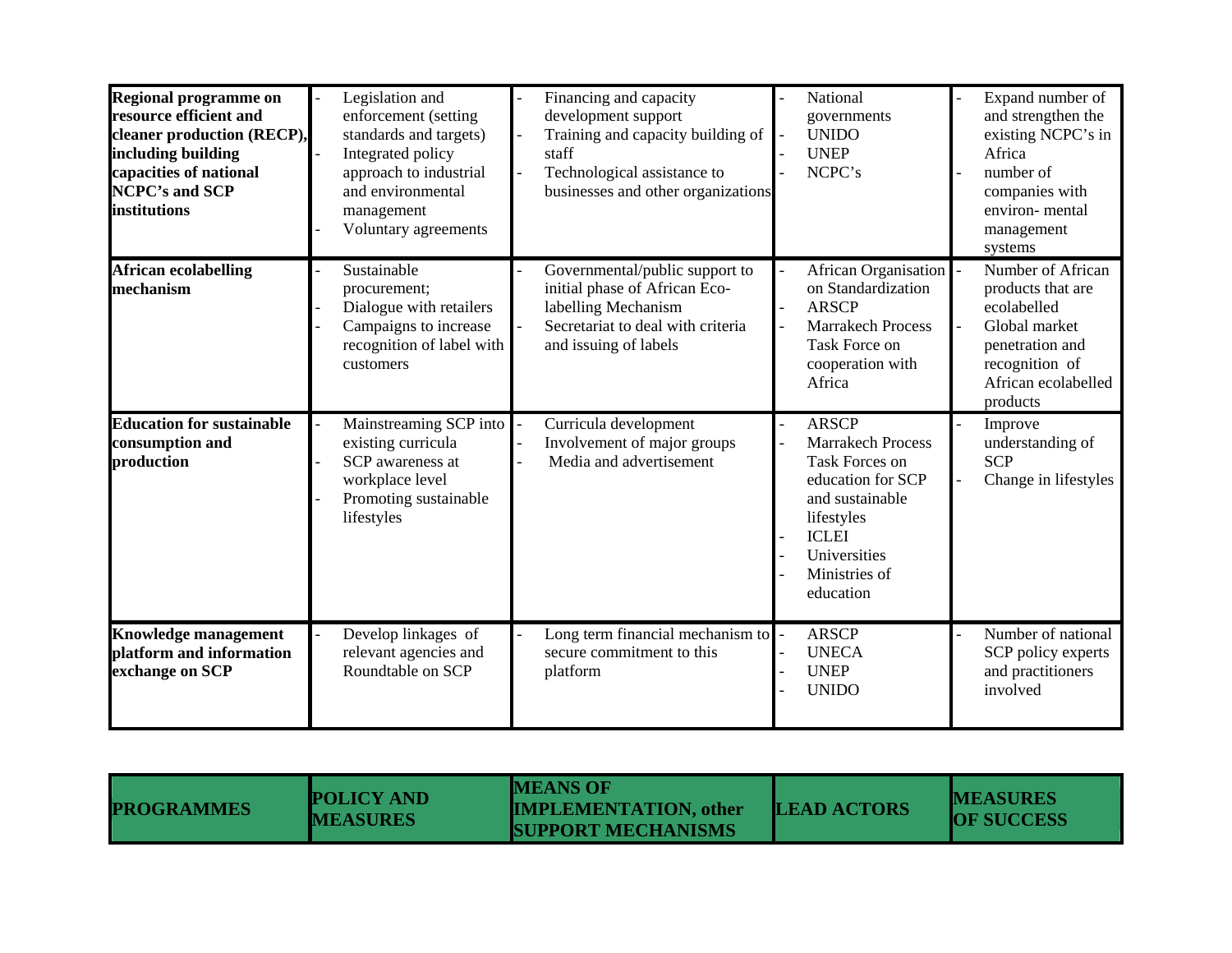| <b>PROGRAMMES</b>                                | <b>POLICY AND</b><br><b>MEASURES</b>                                                                                                                                                                                                                        | <b>MEANS OF</b><br><b>IMPLEMENTATION, other</b><br><b>SUPPORT MECHANISMS</b>                                                                                                                                              | <b>LEAD ACTORS</b>                                                                                                                                           | <b>MEASURES</b><br><b>OF SUCCESS</b>                                                                 |
|--------------------------------------------------|-------------------------------------------------------------------------------------------------------------------------------------------------------------------------------------------------------------------------------------------------------------|---------------------------------------------------------------------------------------------------------------------------------------------------------------------------------------------------------------------------|--------------------------------------------------------------------------------------------------------------------------------------------------------------|------------------------------------------------------------------------------------------------------|
| <b>THEMES/SECTORS</b>                            |                                                                                                                                                                                                                                                             |                                                                                                                                                                                                                           |                                                                                                                                                              |                                                                                                      |
| African integrated solid waste management system |                                                                                                                                                                                                                                                             |                                                                                                                                                                                                                           |                                                                                                                                                              |                                                                                                      |
|                                                  | Implement sound<br>management of<br>chemicals<br>Conclude ratification of<br>a protocol on liability<br>and compensation for<br>damages under the Basel<br>Convention<br>Establish inventories of<br>hazardous waste and<br>radioactive wastes and<br>sites | Transfer and dissemination of<br>knowledge and technology,<br>investment in environmental<br>sound management of chemicals<br>Strengthen national human and<br>institutional capacity on sound<br>management of chemicals | <b>UNEP</b><br><b>UNECA</b><br><b>UNIDO</b>                                                                                                                  | Number of<br>integrated waste<br>management<br>program in place<br>Local level and<br>national level |
| <b>Sustainable building and construction</b>     |                                                                                                                                                                                                                                                             |                                                                                                                                                                                                                           |                                                                                                                                                              |                                                                                                      |
|                                                  | Energy efficiency<br>standards for building<br>envelopes and equipment<br>Green building codes                                                                                                                                                              | Capacity building<br>African knowledge center on<br>Green buildings in entire life-<br>cycle                                                                                                                              | Green Building<br>Council – South<br>Africa<br><b>ICLEI</b><br><b>Marrakech Task</b><br>Force on Sustainable<br>Building and<br>Construction<br><b>ARSCP</b> | Number of<br>countries adopting<br>voluntary standards                                               |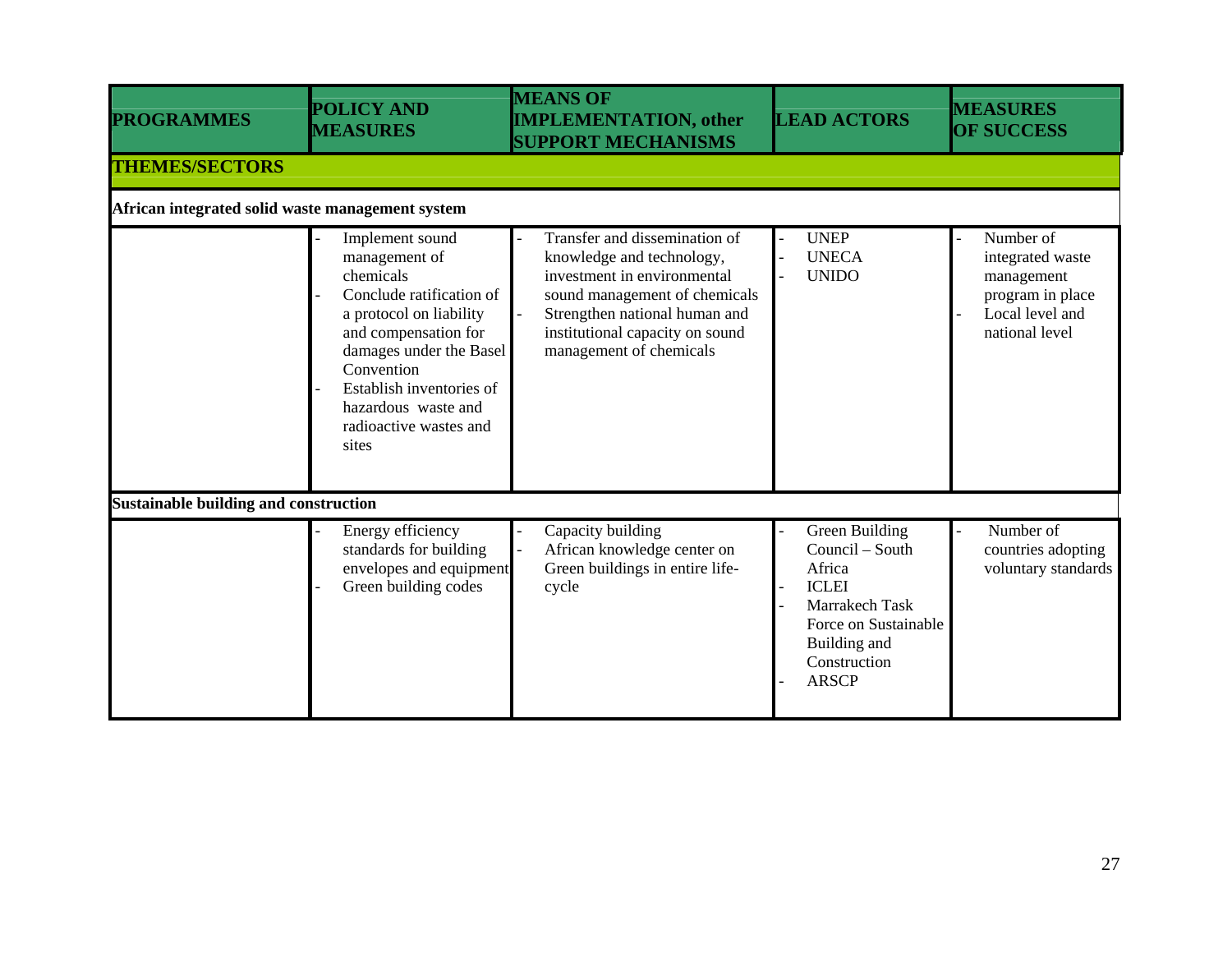| Promoting small scale renewable energy and biomass based generation |                                                                                                                                                                                                                                                                                                              |                                                                                                                                                                                                |                                                       |                                                                               |  |
|---------------------------------------------------------------------|--------------------------------------------------------------------------------------------------------------------------------------------------------------------------------------------------------------------------------------------------------------------------------------------------------------|------------------------------------------------------------------------------------------------------------------------------------------------------------------------------------------------|-------------------------------------------------------|-------------------------------------------------------------------------------|--|
|                                                                     | Provide fiscal and other<br>incentives for the on and<br>off grid renewable<br>energy generation<br>Enabling policy<br>framework that improves<br>access to reliable and<br>affordable renewable<br>energy<br>Integrated assessment of<br>environmental and social<br>impacts of biomass<br>based generation | Develop human and financial<br>capacity for take up of renewables -<br>Support development of rural<br>organisations, community-driven<br>cooperatives to enhance<br>investments in renewables | <b>ICLEI</b><br>World Bank<br>National<br>governments | Total generation<br>capacity from small<br>scale renewable<br>energy projects |  |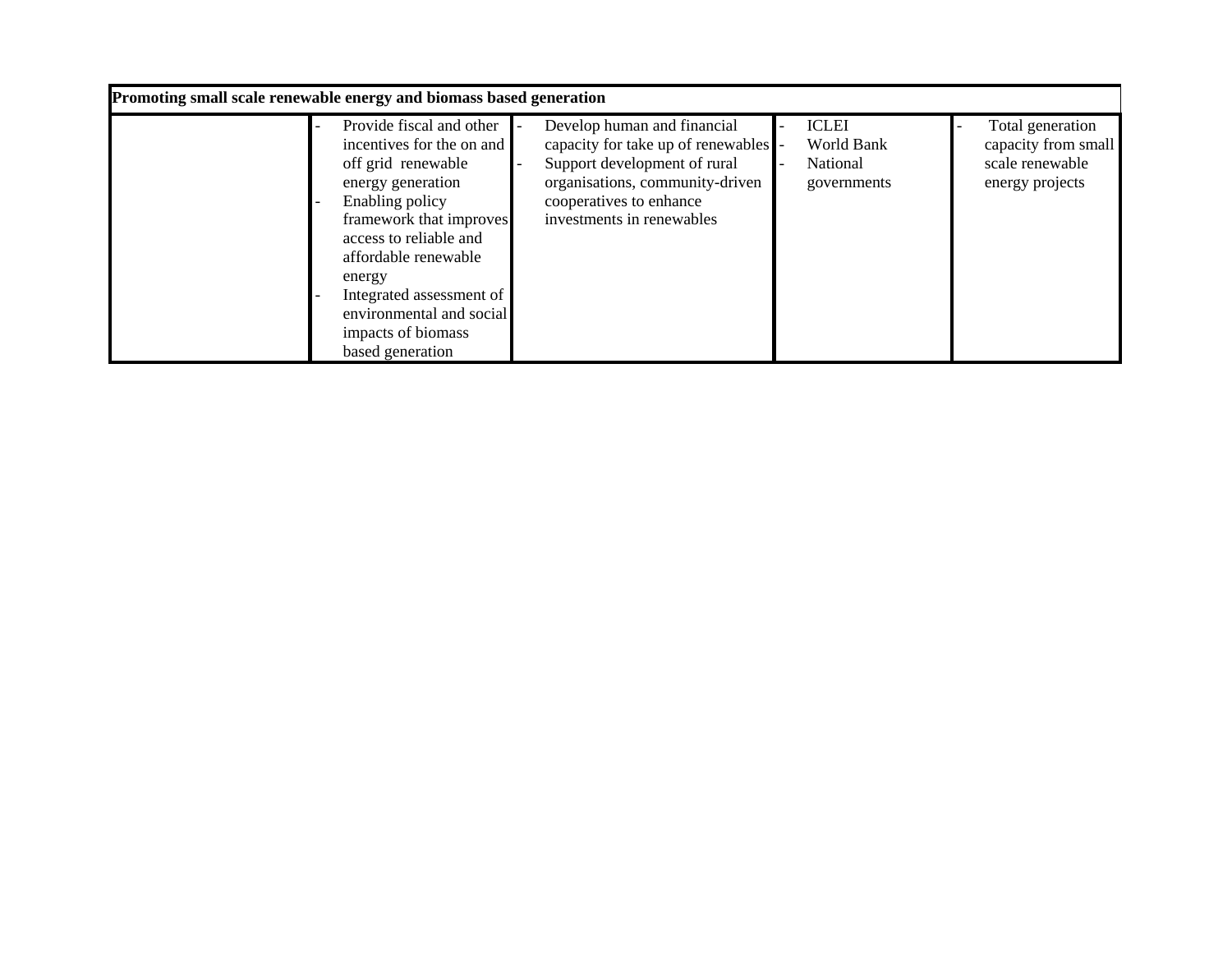#### **Regional Implementation Meeting (RIM) for Asia and the Pacific ahead of CSD 18 Bangkok, 30 November – 1 December 2009**

**Mapping tool[9](#page-28-0) for the development of programmes in support of national and regional initiatives on sustainable consumption and production** 

|                                         |                                                                                                                                                                                                                                                                                                                                           | wax pa owners on                                                                                                                                                                                                                                      |                                                                                                                                                                                                                                                                                                              |                                                                                                                                                                                                           |
|-----------------------------------------|-------------------------------------------------------------------------------------------------------------------------------------------------------------------------------------------------------------------------------------------------------------------------------------------------------------------------------------------|-------------------------------------------------------------------------------------------------------------------------------------------------------------------------------------------------------------------------------------------------------|--------------------------------------------------------------------------------------------------------------------------------------------------------------------------------------------------------------------------------------------------------------------------------------------------------------|-----------------------------------------------------------------------------------------------------------------------------------------------------------------------------------------------------------|
| <b>PROGRAMMES</b>                       | <b>POLICY AND</b><br><b>MEASURES</b>                                                                                                                                                                                                                                                                                                      | <b>MEANS OF</b><br><b>IMPLEMENTATION, other</b><br><b>SUPPORT MECHANISMS</b>                                                                                                                                                                          | <b>LEAD ACTORS</b>                                                                                                                                                                                                                                                                                           | <b>MEASURES</b><br><b>OF SUCCESS</b>                                                                                                                                                                      |
| <b>NON-SECTOR SPECIFIC/CROSSCUTTING</b> |                                                                                                                                                                                                                                                                                                                                           |                                                                                                                                                                                                                                                       |                                                                                                                                                                                                                                                                                                              |                                                                                                                                                                                                           |
|                                         | Additional programmes could be added based on discussions at the AP RIM                                                                                                                                                                                                                                                                   |                                                                                                                                                                                                                                                       |                                                                                                                                                                                                                                                                                                              |                                                                                                                                                                                                           |
| <b>Green public</b><br>procurement      | Central and local<br>authorities to develop<br>policies, strategies,<br>regulations, incentives<br>as well as educational<br>programmes<br>Information on best<br>$\overline{\phantom{a}}$<br>practices, experience<br>and know-how of<br>Green Procurement to<br>be shared and<br>transferred by all<br>stakeholders around<br>the world | Cooperation between<br>governments for knowledge and<br>technical transfer<br>Regular workshops, training<br>programmes and seminars<br>Dialogue with businesses,<br>NGOs and public sectors to set<br>up green purchasing promoting<br>organisations | Green Purchasing<br>$\blacksquare$<br><b>Network</b><br>Governments<br><b>APRSCP</b><br>$\overline{\phantom{a}}$<br><b>UNEP</b><br>$\overline{a}$<br><b>Marrakech Process</b><br>$\overline{a}$<br>Task Force on<br>Sustainable<br>Procurement<br>Eco labelling<br>$\overline{\phantom{a}}$<br>organisations | Number of<br>governments and<br>local authorities<br>developing or<br>implementing<br>green public<br>procurement law<br>or equivalent<br>Annual<br>government spend<br>on green products<br>and services |
| <b>Fiscal instruments</b>               | Development and<br>application of<br>economic and fiscal<br>instruments to get the<br>prices right                                                                                                                                                                                                                                        | -Capacity building<br>-Benchmarking of countries<br>-Inclusion of full life cycle costs<br>when considering taxes                                                                                                                                     | Governments<br>$\overline{\phantom{a}}$<br><b>UNESCAP</b><br>$\blacksquare$<br><b>APRSCP</b><br>$\overline{a}$                                                                                                                                                                                               | Percentage of<br>total tax revenue<br>from green taxes                                                                                                                                                    |
| Regional programme on                   | Voluntary agreements;                                                                                                                                                                                                                                                                                                                     | -Financing and capacity                                                                                                                                                                                                                               | Governments                                                                                                                                                                                                                                                                                                  | Expand number                                                                                                                                                                                             |

<span id="page-28-0"></span><sup>&</sup>lt;sup>9</sup> This mapping tool (in its empty form) has been developed by the Marrakech Process on Sustainable Consumption and Production to ensure that regional SCP prioritiesare presented in a common format and thus facilitate the elaboration of a Ten Years Framework of Programmes on SCP that will be under consideration at CSD 19 in May 2011.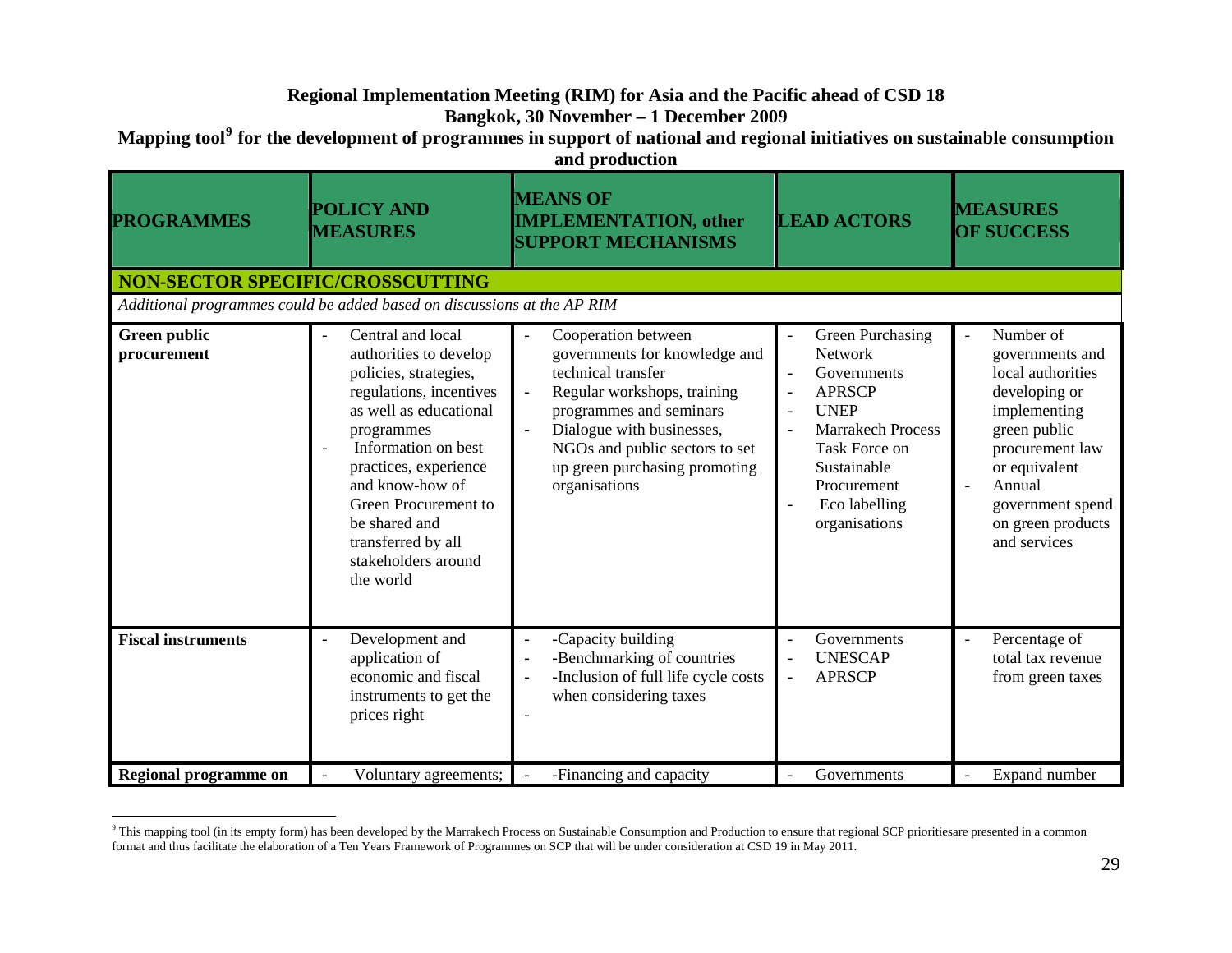| <b>PROGRAMMES</b>                                      | <b>POLICY AND</b><br><b>MEASURES</b>                                                                                                      | <b>MEANS OF</b><br><b>IMPLEMENTATION, other</b><br><b>SUPPORT MECHANISMS</b>                                                                | <b>LEAD ACTORS</b>                                                                                                                                                                                     | <b>MEASURES</b><br><b>OF SUCCESS</b>                                                                                                                                      |
|--------------------------------------------------------|-------------------------------------------------------------------------------------------------------------------------------------------|---------------------------------------------------------------------------------------------------------------------------------------------|--------------------------------------------------------------------------------------------------------------------------------------------------------------------------------------------------------|---------------------------------------------------------------------------------------------------------------------------------------------------------------------------|
| resource efficient and<br>cleaner production<br>(RECP) | -Legislation and<br>enforcement<br>Integrated policy<br>approach to industrial<br>and environmental<br>management                         | development support<br>-Training and capacity building<br>of staff<br>-Technological assistance to<br>businesses and other<br>organizations | <b>UNIDO</b><br><b>UNEP</b><br>NCPC's<br><b>APRSCP</b><br>$\overline{\phantom{a}}$                                                                                                                     | of and strengthen<br>the existing<br>NCPC's in Asia<br>Pacific<br>-Number of<br>companies with<br>environ-mental<br>management<br>systems                                 |
| <b>Greening the business</b><br>and markets            | Green investment<br>$\overline{\phantom{0}}$<br>Greening the supply<br>chain<br>Green and eco-<br>efficiency labels,<br>standards, awards | Incentives for green business<br>practices<br>Economic stimulus<br>R&D and innovation for<br>greening the business<br>Awareness raising     | Private sector<br>$\blacksquare$<br>Chambers of<br>$\overline{\phantom{a}}$<br>Commerce<br>Investment<br>$\blacksquare$<br><b>Institutions</b><br>Governments<br>$\overline{\phantom{a}}$<br>Consumers | Raising % of<br>$\overline{\phantom{a}}$<br>green businesses<br>- renewable<br>energy, eco-<br>efficiency<br>practices –<br>profitable and<br>increase<br>consumer demand |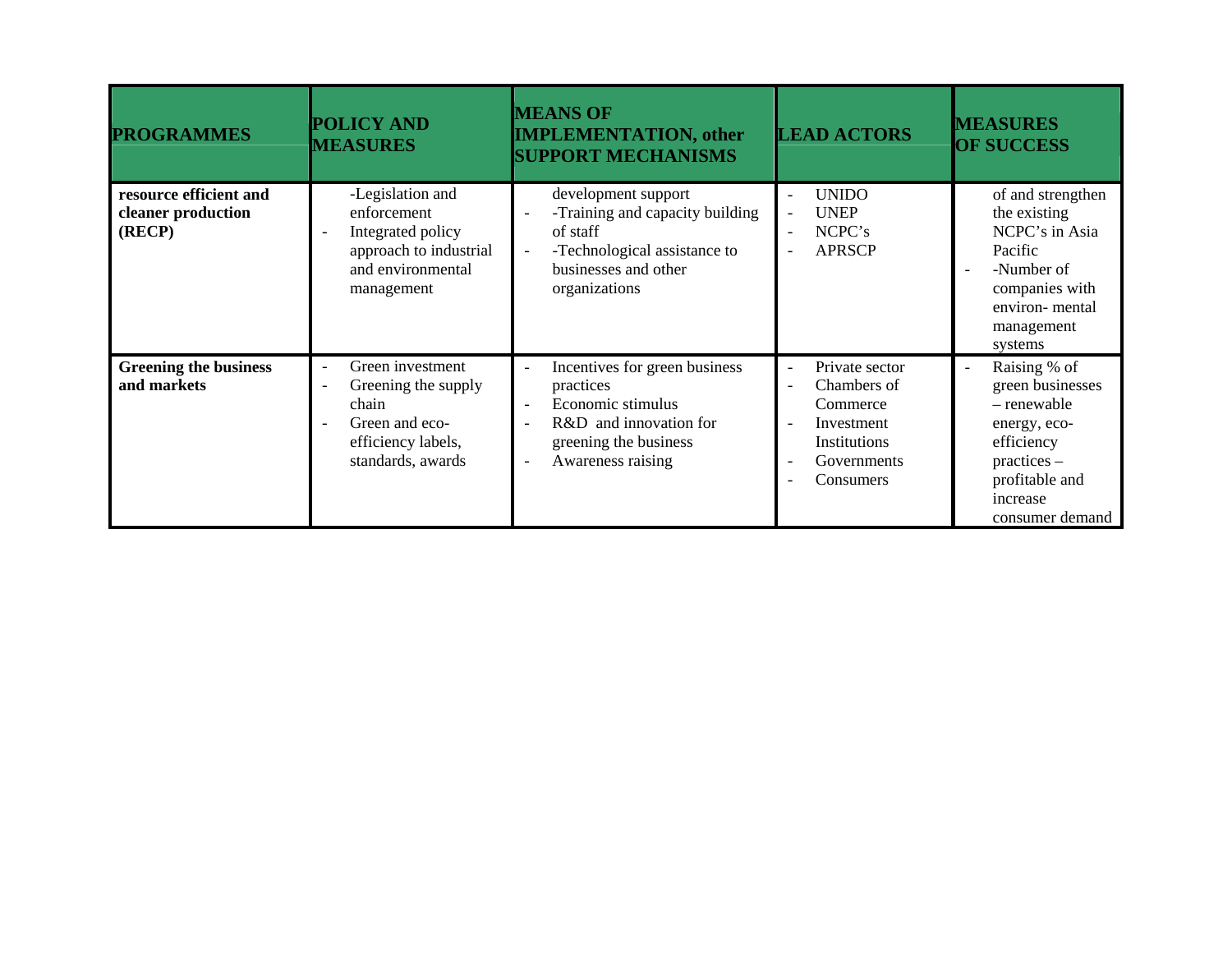| <b>PROGRAMMES</b>                  | <b>POLICY AND</b><br><b>MEASURES</b>                                                                                                                                                        | <b>MEANS OF</b><br><b>IMPLEMENTATION</b> , other<br><b>SUPPORT MECHANISMS</b>                                                                                                                                            | <b>LEAD ACTORS</b>                                                                            | <b>MEASURES</b><br><b>OF SUCCESS</b>                                                                                                                                                                        |
|------------------------------------|---------------------------------------------------------------------------------------------------------------------------------------------------------------------------------------------|--------------------------------------------------------------------------------------------------------------------------------------------------------------------------------------------------------------------------|-----------------------------------------------------------------------------------------------|-------------------------------------------------------------------------------------------------------------------------------------------------------------------------------------------------------------|
| <b>THEMES/SECTORS<sup>10</sup></b> |                                                                                                                                                                                             |                                                                                                                                                                                                                          |                                                                                               |                                                                                                                                                                                                             |
| Waste management                   | Promotion of 3R<br>approach<br>National waste<br>management plans<br>Extended producer<br>$\overline{a}$<br>responsibility<br>Charge on waste<br>generation<br>Deposit refund system        | Strengthen human and<br>institutional capacity on sound<br>management of waste<br>Dissemination of knowledge<br>$\overline{a}$<br>and technology in<br>environmentally sound<br>management of waste<br>Awareness-raising | Governments<br><b>UNEP</b><br>$\overline{a}$<br><b>UNESCAP</b><br>Consumers                   | Number of<br>integrated waste<br>management<br>plans in place at<br>both local and<br>national level;<br>Successful 3R<br>initiatives<br>Waste for energy<br>and composting<br>(sustainable<br>agriculture) |
| <b>Transport</b>                   |                                                                                                                                                                                             |                                                                                                                                                                                                                          |                                                                                               |                                                                                                                                                                                                             |
|                                    | Sustainable transport<br>plans<br>Congestion charge<br>User fees<br>Vehicle/fuel tax<br>Subsidies on green<br>fuel/public transport<br>Vehicle inspection<br>Climate change action<br>plans | Awareness-raising on<br>sustainable transport choices<br>and habits<br>Disseminate best practices                                                                                                                        | Governments<br>Local<br>$\overline{a}$<br>Governments and<br>communities<br>Rural communities | Improvement in<br>fuel efficiency<br>Switch to cleaner<br>fuels<br>Energy efficiency<br>of buildings                                                                                                        |
| <b>Sustainable energy</b>          |                                                                                                                                                                                             |                                                                                                                                                                                                                          |                                                                                               |                                                                                                                                                                                                             |

<span id="page-30-0"></span><sup>&</sup>lt;sup>10</sup> The programmes identified under "Themes/Sectors" should to the extent possible be using the life-cycle perspective. Though all programmes may not address every step of the Life Cycle perspective, it is important to assess the programmes with these steps in mind to facilitate a more systemic approach to SCP patterns.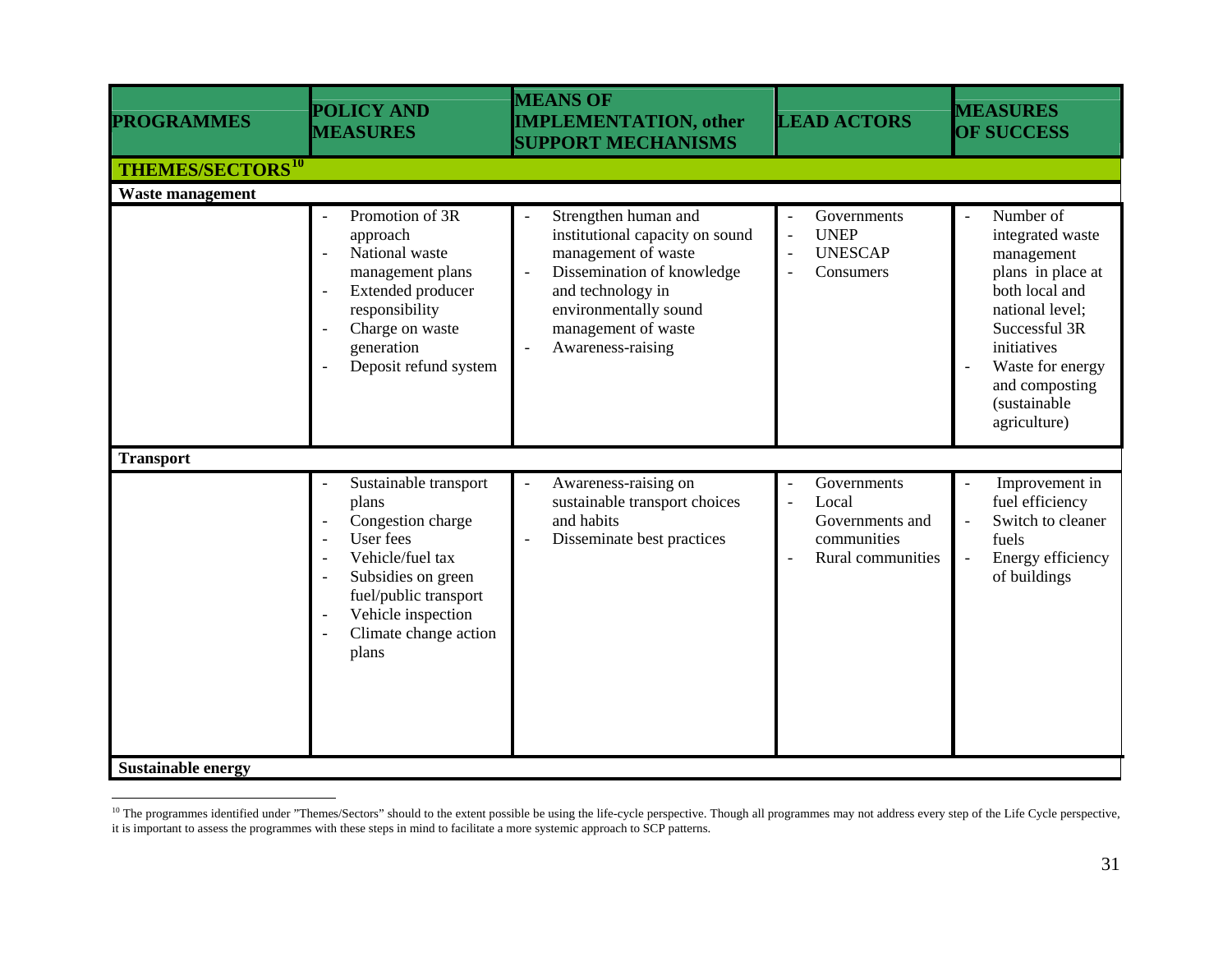| <b>PROGRAMMES</b> | <b>POLICY AND</b><br><b>MEASURES</b>                                                         | <b>MEANS OF</b><br><b>IMPLEMENTATION</b> , other<br><b>SUPPORT MECHANISMS</b>                                                                                                                   | <b>LEAD ACTORS</b>                                                                                                                    | <b>MEASURES</b><br><b>OF SUCCESS</b>                             |
|-------------------|----------------------------------------------------------------------------------------------|-------------------------------------------------------------------------------------------------------------------------------------------------------------------------------------------------|---------------------------------------------------------------------------------------------------------------------------------------|------------------------------------------------------------------|
|                   | Enabling policy<br>framework that<br>improves access to<br>reliable and affordable<br>energy | Develop human and financial<br>capacity for take up of<br>renewables<br>Support development of rural<br>organisations, community-<br>driven cooperatives to enhance<br>investments in renewable | Governments<br>$\overline{\phantom{a}}$<br>Financial<br><i>institutions</i><br>Local<br>Governments<br>Urban<br>$\sim$<br>Governments | Total generation<br>capacity from<br>renewable energy<br>sources |
|                   | Enabling policy<br>framework to<br>encourage sustainable<br>agriculture                      | Organic agriculture certification<br>programmes<br>Capacity building;<br>R&D and innovation;<br>Financial and economic<br>incentives                                                            | Governments<br>$\blacksquare$<br>Financial<br>institutions<br>Local<br>Governments<br>Urban<br>Governments                            | Total generation<br>capacity from<br>renewable energy<br>sources |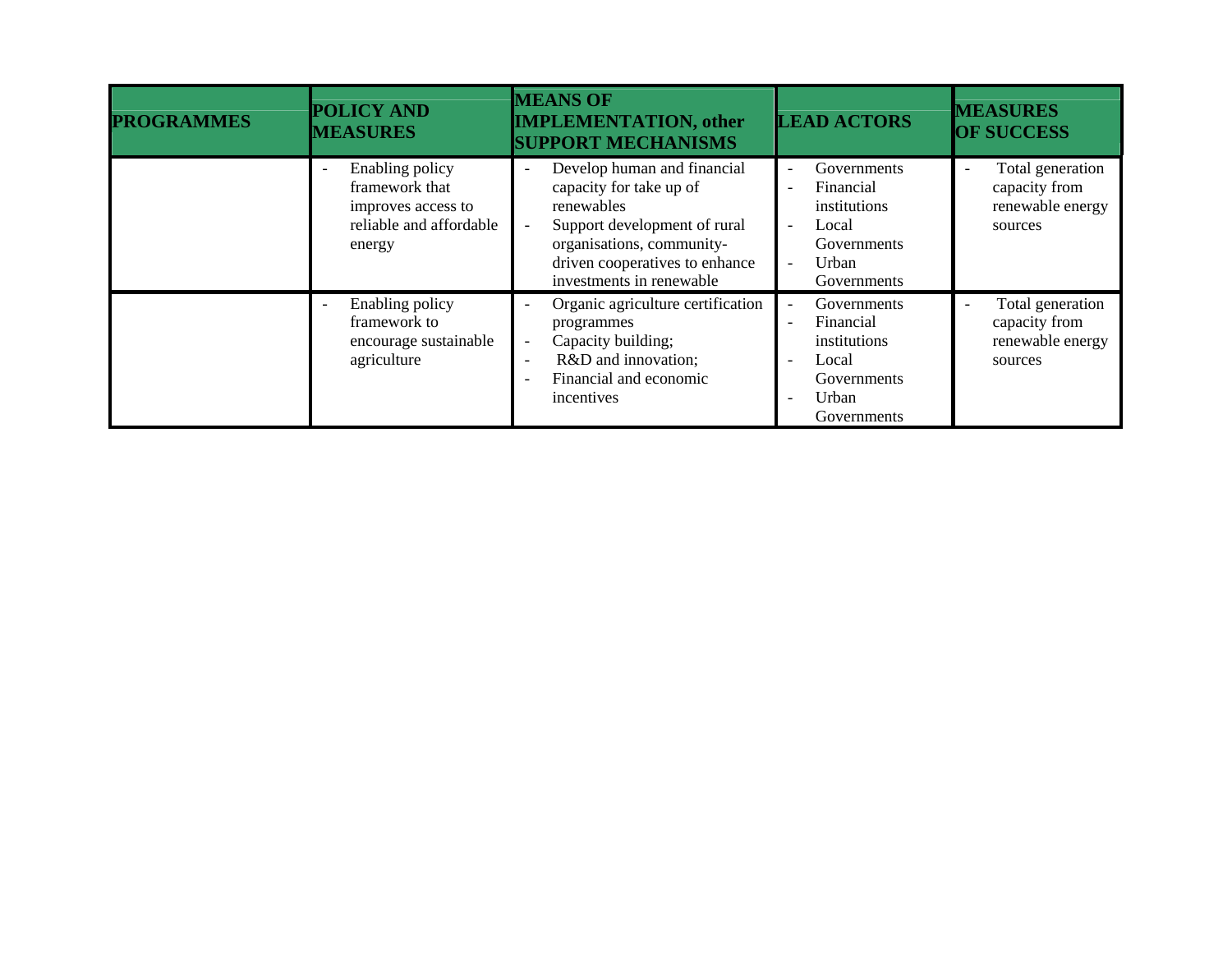#### **Second Roundtable Meeting on SCP in the Arab Region**  *(Note: This table as such was not annexed to the RIM report, but the programmes are mentioned there)*  **27th - 29th September 2009, Cairo, Egypt**

| <b>PROGRAMMES</b>                                                        | <b>POLICY AND</b><br><b>MEASURES</b>                                                                                                                                                                                                                                                   | <b>MEANS OF</b><br><b>IMPLEMENTATION,</b><br>other<br><b>SUPPORT</b><br><b>MECHANISMS</b>                                                                                                                    | <b>LEAD ACTORS</b>                                                                                                                                                                                     | <b>MEASURES</b><br><b>OF SUCCESS</b>              |
|--------------------------------------------------------------------------|----------------------------------------------------------------------------------------------------------------------------------------------------------------------------------------------------------------------------------------------------------------------------------------|--------------------------------------------------------------------------------------------------------------------------------------------------------------------------------------------------------------|--------------------------------------------------------------------------------------------------------------------------------------------------------------------------------------------------------|---------------------------------------------------|
| <b>THEMES/SECTORS</b>                                                    |                                                                                                                                                                                                                                                                                        |                                                                                                                                                                                                              |                                                                                                                                                                                                        |                                                   |
| <b>Energy</b>                                                            |                                                                                                                                                                                                                                                                                        |                                                                                                                                                                                                              |                                                                                                                                                                                                        |                                                   |
| 1. Energy efficiency in Electricity<br><b>Production and Consumption</b> | Policies<br>Institutional,<br>$\bar{\phantom{a}}$<br>regulatory and<br>market mechanisms<br>at the national and<br>sub-national levels                                                                                                                                                 | Launch an "Energy<br>Efficiency partnership<br>in the Arab region" for<br>information exchange,<br>sharing good practices<br>Capacity building and<br>development of<br>appropriate regulatory<br>frameworks | LAS, UNESWAC, UNEP,<br>$\overline{a}$<br>UNIDO and regional,<br>national steering<br>committees with<br>stakeholders; according<br>to country designated<br>authority<br>Cleaner production<br>centers | Choose<br>measurable<br>targets and<br>indicators |
| 1.1.Generation                                                           | Heat recovery /<br>$\overline{a}$<br>cogeneration<br>Provide subsidies<br>$\overline{a}$<br>and incentives for<br>developing new<br>power generation<br>plants and heat<br>recovery from waste<br>Apply emission<br>$\overline{a}$<br>control charges to<br>unutilized waste<br>stream |                                                                                                                                                                                                              |                                                                                                                                                                                                        |                                                   |
| 1.2. transmission                                                        | Reduce the<br>transmission losses<br>Invest in grid<br>$\overline{\phantom{0}}$<br>Provide incentives<br>$\overline{\phantom{0}}$<br>for local small scale<br>power generation,                                                                                                        |                                                                                                                                                                                                              |                                                                                                                                                                                                        |                                                   |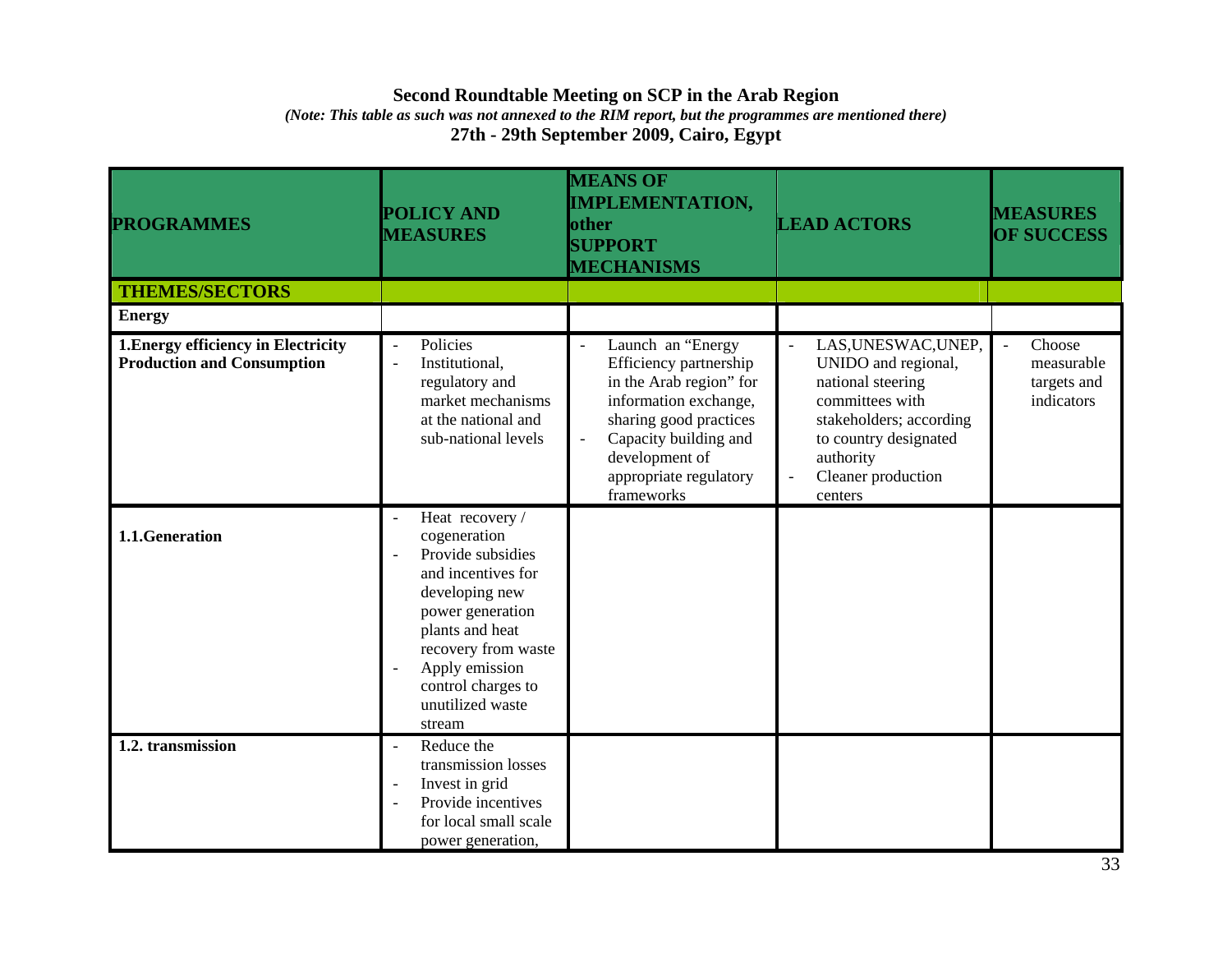| <b>PROGRAMMES</b>                          | <b>POLICY AND</b><br><b>MEASURES</b>                                                                                                                                                                   | <b>MEANS OF</b><br><b>IMPLEMENTATION,</b><br><b>other</b><br><b>SUPPORT</b><br><b>MECHANISMS</b>                                                                                                                                                           | <b>LEAD ACTORS</b>                                                                                                                                                          | <b>MEASURES</b><br><b>OF SUCCESS</b>                                                                                             |
|--------------------------------------------|--------------------------------------------------------------------------------------------------------------------------------------------------------------------------------------------------------|------------------------------------------------------------------------------------------------------------------------------------------------------------------------------------------------------------------------------------------------------------|-----------------------------------------------------------------------------------------------------------------------------------------------------------------------------|----------------------------------------------------------------------------------------------------------------------------------|
|                                            | including renewable,<br>reducing need for<br>transmission                                                                                                                                              |                                                                                                                                                                                                                                                            |                                                                                                                                                                             |                                                                                                                                  |
| 1.3.<br>Building/housing/Public/commercial | Green building<br>codes<br>Energy efficiency<br>standards for<br>building envelopes<br>and equipment                                                                                                   | Adoption and<br>$\blacksquare$<br>enforcement of building<br>codes and standards                                                                                                                                                                           | Governments<br>$\blacksquare$<br>Public authorities<br>$\overline{\phantom{m}}$<br><b>UNEP</b><br>$\overline{\phantom{a}}$<br><b>UNDP</b><br>$\overline{a}$<br><b>UNIDO</b> | Number of<br>$\overline{a}$<br>government<br>s adopting<br>world<br>standard<br>building<br>efficiency<br>codes and<br>standards |
| 1.4. Products/appliances                   | Standards and<br>energy labeling for<br>efficient appliances<br>and electronic<br>products<br>Green public<br>procurement policies                                                                     | Develop information<br>exchange and awareness<br>raising campaigns and<br>coherence between the<br>various labeling<br>schemes<br>Institute standards and<br>labeling requirements<br>where these are absent<br>Avoid import of low<br>efficiency products | Governments<br>$\overline{\phantom{a}}$<br><b>UNEP</b><br>$\overline{\phantom{a}}$<br><b>UNIDO</b><br>$\overline{\phantom{a}}$                                              | Percentage<br>of products<br>and<br>appliances<br>covered by<br>efficiency<br>standards                                          |
| 1.4. Transport                             | Promote use of and<br>investments in<br>sustainable public<br>transport: tram; bus<br>rapid transit, metro,<br>railways use<br>Road pricing<br>(congestion charges)<br>subsidize mass<br>transport use | Changes in government<br>policies to favour public<br>transit over use of<br>private vehicles,<br>incentives for<br>investments of mass<br>transport use                                                                                                   | Development finance<br>$\overline{\phantom{a}}$<br>institutions                                                                                                             | Increase in<br>$\blacksquare$<br>the number<br>of cities<br>served by<br>public<br>transit<br>programmes                         |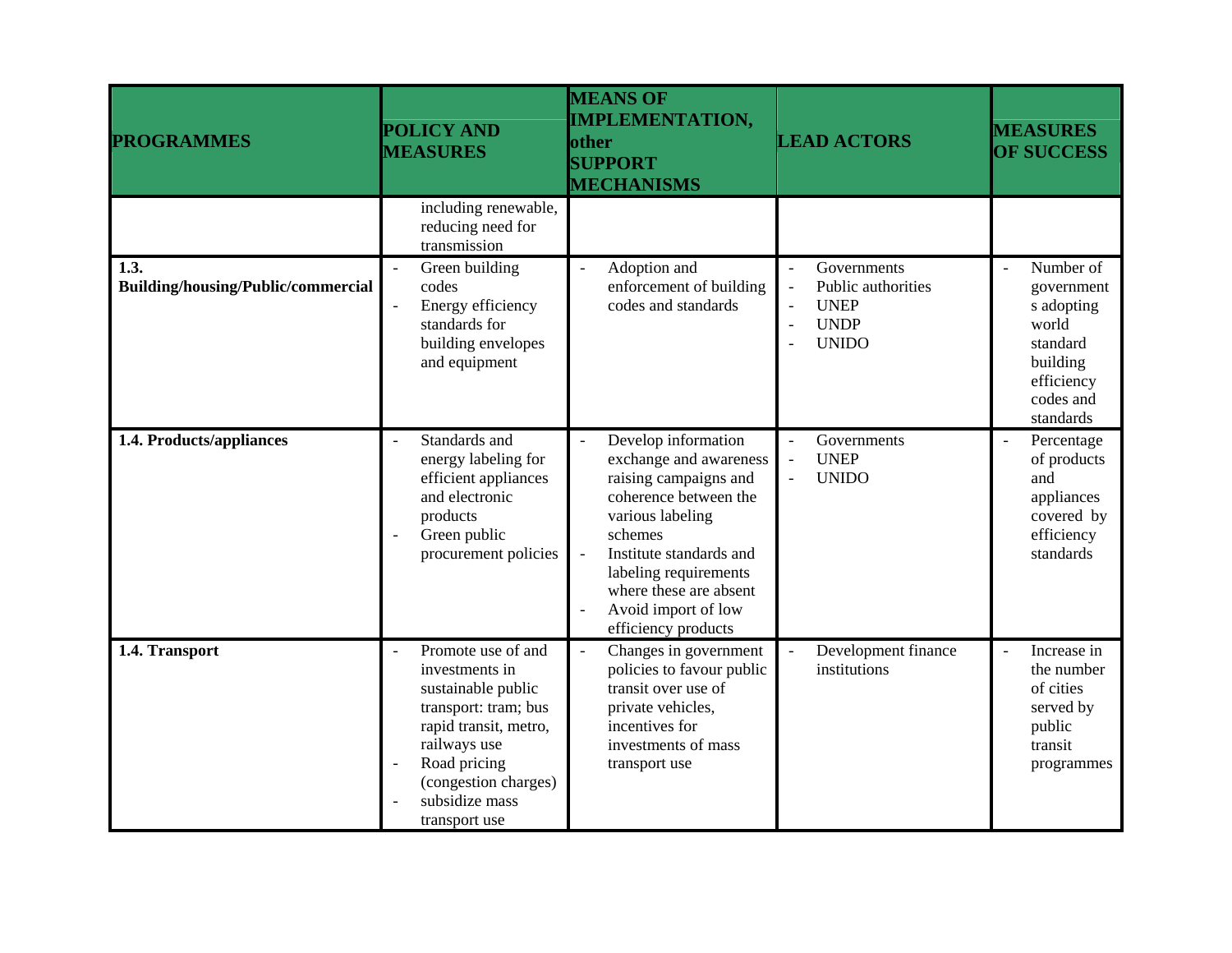| <b>PROGRAMMES</b>                                                   | <b>POLICY AND</b><br><b>MEASURES</b>                                                                                                                                                                                                                                                                                                                                           | <b>MEANS OF</b><br><b>IMPLEMENTATION</b> , other<br><b>SUPPORT MECHANISMS</b>                                                                                                                                                                                                                                                                                                                               | <b>LEAD ACTORS</b>                                                                                                                                                                                                                                                                                                                                                       | <b>MEASURES</b><br><b>OF SUCCESS</b>                                                                                                                                                                                                                                             |
|---------------------------------------------------------------------|--------------------------------------------------------------------------------------------------------------------------------------------------------------------------------------------------------------------------------------------------------------------------------------------------------------------------------------------------------------------------------|-------------------------------------------------------------------------------------------------------------------------------------------------------------------------------------------------------------------------------------------------------------------------------------------------------------------------------------------------------------------------------------------------------------|--------------------------------------------------------------------------------------------------------------------------------------------------------------------------------------------------------------------------------------------------------------------------------------------------------------------------------------------------------------------------|----------------------------------------------------------------------------------------------------------------------------------------------------------------------------------------------------------------------------------------------------------------------------------|
| 2. RENEWABLE<br><b>ENERGY SYSTEMS</b><br>solar, wind,<br>geothermal | <b>Undertake National</b><br>surveys of renewable<br>energy resource<br>potential<br>Create enabling policy<br>frameworks to attract<br>national and foreign<br>investments; remove<br>tariff and non-tariff<br>barriers on imported<br>renewable energy<br>technologies<br>Provide fiscal and other<br>incentives for the use of<br>renewables by<br>individuals and business | Develop common criteria for<br>$\blacksquare$<br>conducting and making<br>available information from<br>surveys in order to shape policy<br>and attract investments<br>Fiscal and other incentives for<br>$\mathbb{L}$<br>the use of renewable by<br>individuals and business<br>Adoption of feed-in tariffs and<br>$\Box$<br>other incentive measures that<br>stimulate production and<br>investment in RE |                                                                                                                                                                                                                                                                                                                                                                          | Availability of<br>high quality<br>renewable energy<br>resource<br>information<br>suitable for<br>planning and<br>investment<br>purposes<br>Increased<br>investment in<br>renewable energy<br>technologies<br>Quantity of<br>electricity<br>generated through<br>RE technologies |
| <b>Water Resources Management</b>                                   |                                                                                                                                                                                                                                                                                                                                                                                |                                                                                                                                                                                                                                                                                                                                                                                                             |                                                                                                                                                                                                                                                                                                                                                                          |                                                                                                                                                                                                                                                                                  |
| <b>Efficient</b> use of<br>1.<br>water                              | Encouraging and<br>promoting the use of<br>water saving devices<br>and appliances<br>Subsidise investment in<br>water efficient<br>technologies; water<br>pricing; establish quotas<br>for use by industry<br>Develop and promote<br>$\overline{a}$<br>efficient water use<br>practices in agriculture,<br>industry, tourism, etc.<br>Adjust water pricing;                    | Fiscal incentives for investment<br>in water efficient technologies<br>Water pricing<br>$\blacksquare$<br>Establish quotas for use by<br>$\sim$<br>industry                                                                                                                                                                                                                                                 | National government,<br>$\mathbb{L}$<br>local authorities<br>UNEP, UN DESA, CEO<br>$\Box$<br>Water Mandate<br>companies through the<br><b>UN Global Compact</b><br>office, companies and<br>governments from the<br>Arab region, Cleaner<br>Production Centres,<br>NGOs and academic<br>institutions, in particular<br>from the Arab region,<br>with experience in water |                                                                                                                                                                                                                                                                                  |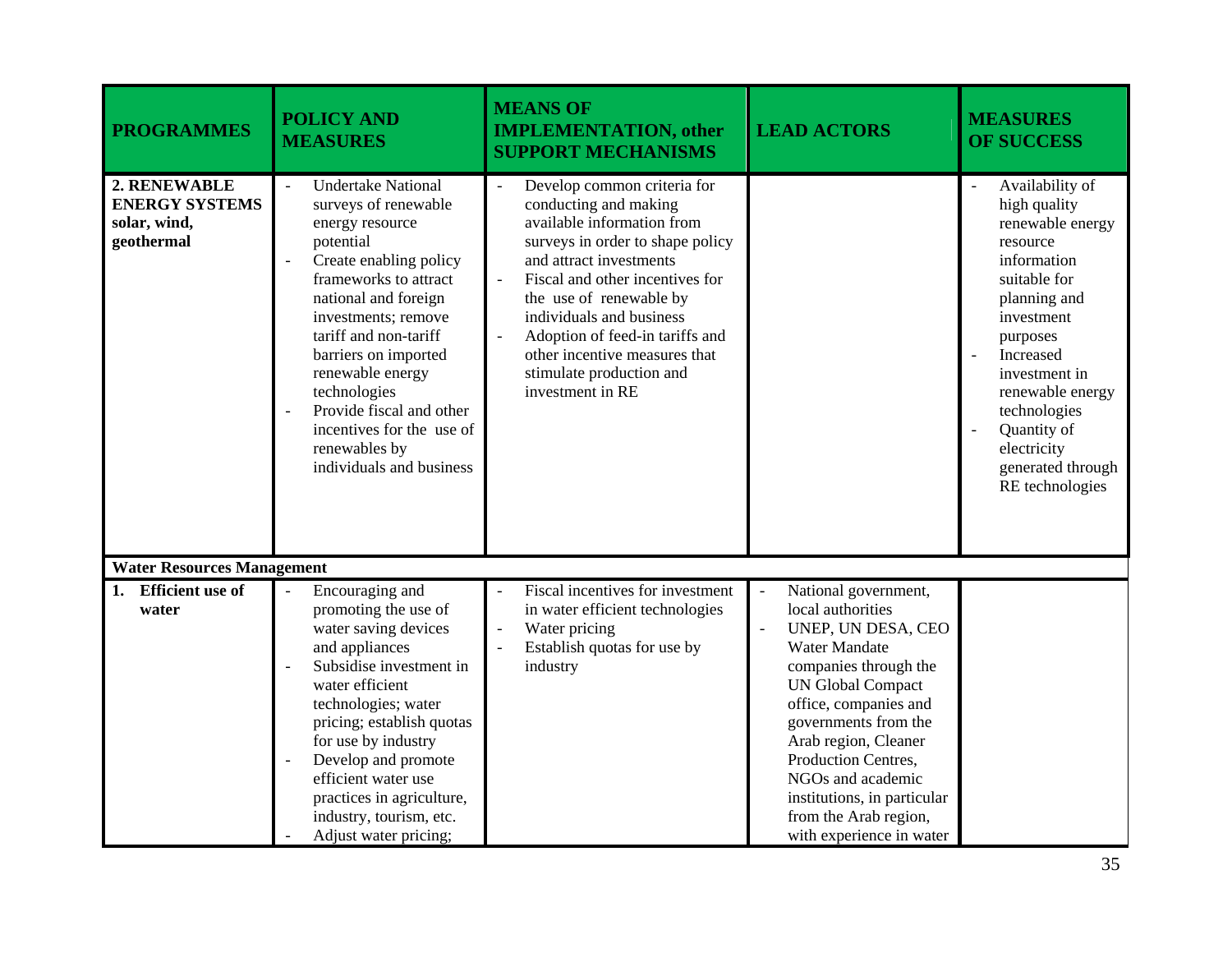| <b>POLICY AND</b><br><b>PROGRAMMES</b><br><b>MEASURES</b>  |                                                                                                                                                                                                                 | <b>MEANS OF</b><br><b>IMPLEMENTATION, other</b><br><b>SUPPORT MECHANISMS</b>                                                                                                                                               |                                                                                                                                                                                          | <b>MEASURES</b><br><b>OF SUCCESS</b> |
|------------------------------------------------------------|-----------------------------------------------------------------------------------------------------------------------------------------------------------------------------------------------------------------|----------------------------------------------------------------------------------------------------------------------------------------------------------------------------------------------------------------------------|------------------------------------------------------------------------------------------------------------------------------------------------------------------------------------------|--------------------------------------|
|                                                            | regulate water use of<br>industry and tourism<br>(per unit of output, per<br>tourist bed)<br>Provide investment<br>incentives for water<br>efficient technologies,<br>including for treatment<br>and re-use;    |                                                                                                                                                                                                                            | management in<br>agriculture, industry,<br>tourism, etc.<br>National and local<br>government; private<br>sector (for investments,<br>design of measures and<br>compliance)               |                                      |
| <b>Shared</b> water<br>2.<br>resources<br>management       | Promote cooperation for<br>enforcement of relevant<br>legal instruments<br>concerning management<br>of shared water<br>resources                                                                                |                                                                                                                                                                                                                            |                                                                                                                                                                                          |                                      |
| Increase the safe<br>3.<br>use of municipal<br>waste water | Develop procedures and<br>standards for the use of<br>treated waste water for<br>irrigation only<br>Provide investment<br>incentives for<br>technologies and<br>infrastructure enabling<br>treatment and re-use |                                                                                                                                                                                                                            |                                                                                                                                                                                          |                                      |
| <b>Waste Management</b>                                    |                                                                                                                                                                                                                 |                                                                                                                                                                                                                            |                                                                                                                                                                                          |                                      |
| <b>Reuse And Recycling</b>                                 | Facilitate and encourage<br>investments in recycling<br>facilities<br>Separation of municipal<br>solid waste at source<br>Establish standards for<br>recycled products<br>Subsidise establishment               | Launch a networkin the Arab<br>region" for information<br>exchange, sharing good<br>practices; capacity building and<br>appropriate regulatory<br>frameworks<br>Provide investments incentives<br>for the establishment of | UNEP, UNIDO,<br><b>UNCTAC</b> and <b>UNU</b><br>with regional steering<br>committees involving<br>key stakeholders:<br>country designated<br>authorities; Cleaner<br>production centres, |                                      |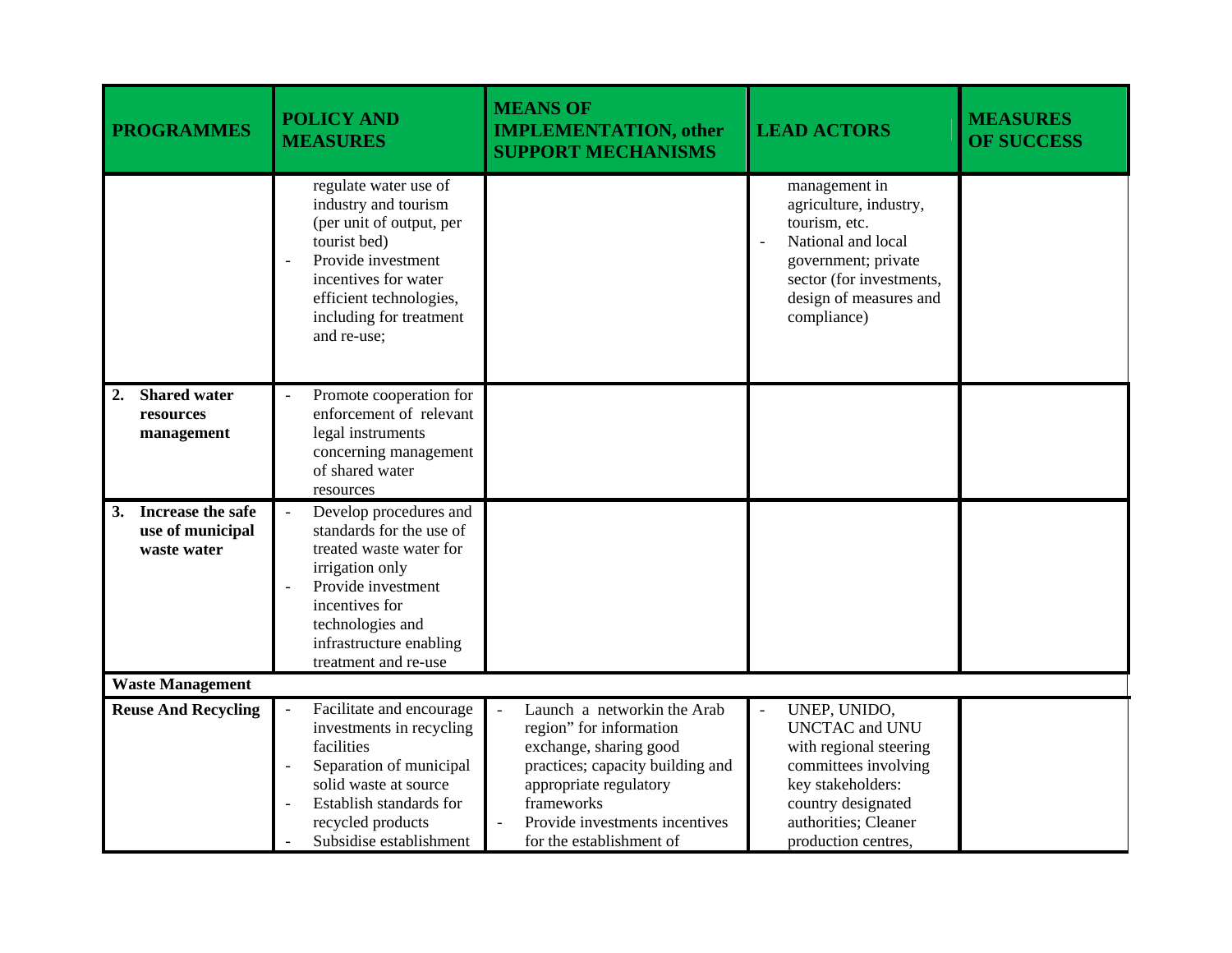| <b>PROGRAMMES</b>                                                        | <b>POLICY AND</b><br><b>MEASURES</b>                                                                                                                                                                    | <b>MEANS OF</b><br><b>IMPLEMENTATION, other</b><br><b>SUPPORT MECHANISMS</b>                                                                                                           | <b>LEAD ACTORS</b>                                                                              | <b>MEASURES</b><br><b>OF SUCCESS</b> |
|--------------------------------------------------------------------------|---------------------------------------------------------------------------------------------------------------------------------------------------------------------------------------------------------|----------------------------------------------------------------------------------------------------------------------------------------------------------------------------------------|-------------------------------------------------------------------------------------------------|--------------------------------------|
|                                                                          | of infrastructure to<br>enable reuse and<br>recycling<br>Increase landfill and<br>incineration charges                                                                                                  | infrastructure to enable reuse<br>and recycling; increase landfill<br>and incineration charges;                                                                                        | <b>Basel Convention</b><br>Centres, other centres of<br>excellence in recycling<br>technologies |                                      |
| <b>Transform</b><br>agricultural waste<br>into fertilizer and<br>compost | Promote use of organic<br>manures and fertilizers<br>in agriculture.<br>Subsidize infrastructure<br>to recover and<br>treat/compost organic<br>wastes<br>increase the price of<br>synthetic fertilizers | Provide investments incentives<br>for infrastructure to recover and<br>treat/compost organic wastes;<br>increase the price of synthetic<br>fertilizers                                 |                                                                                                 |                                      |
| <b>Rural Development and Poverty Eradication</b>                         |                                                                                                                                                                                                         |                                                                                                                                                                                        |                                                                                                 |                                      |
| <b>Job</b> creation                                                      | Establish and develop<br>microcredit schemes for<br>sustainable economic<br>activities in rural areas                                                                                                   | Survey of similar experiences in<br>the Arab region, capacity<br>building of stakeholders<br>(financial institutions,<br>government agencies and local<br>communities and authorities) |                                                                                                 |                                      |
| Food Security,<br>consumption, soil<br>protection                        |                                                                                                                                                                                                         |                                                                                                                                                                                        |                                                                                                 |                                      |

| <b>Sustainable Tourism</b> |             |             |  |
|----------------------------|-------------|-------------|--|
| <b>Promote</b>             | Develop     | Disseminate |  |
| sustainable                | sustainable | and adapt   |  |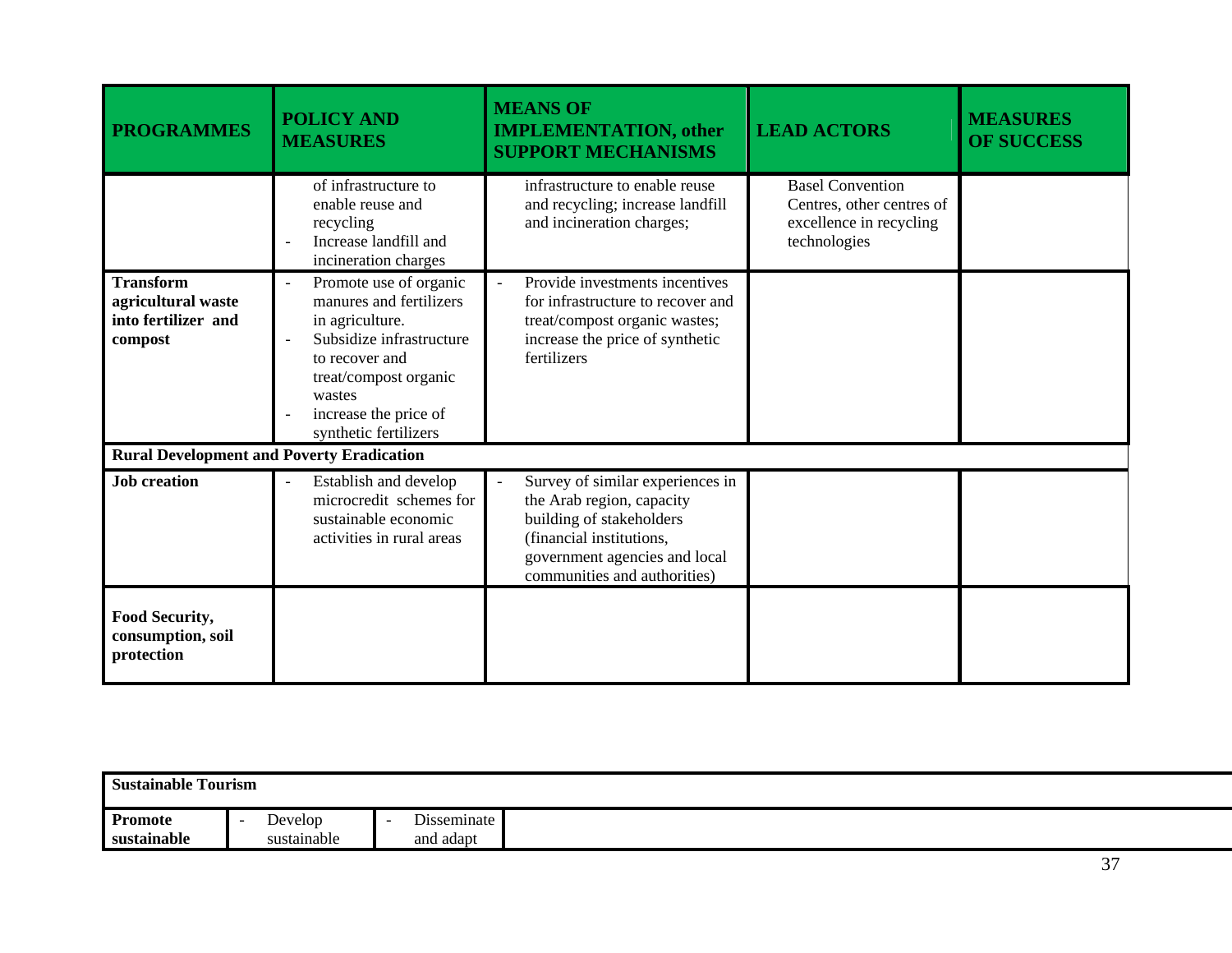| ecotourism<br><b>Mainstream</b><br>sustainability<br>in the tourism<br>sector                                  | ecotourism<br>strategies;<br>policies and<br>guidelines<br>Adopt<br>sustainable<br>management<br>practices for<br>the hospitality<br>sector i.e. (<br>eco-labels)<br>and Integrated<br>Costal zones<br>management | existing<br>tools and<br>policies to<br>the local<br>context<br>Capacity<br>building for<br>SME's,<br>government<br>institutions<br>at all levels |                                                                                                                                                                     |
|----------------------------------------------------------------------------------------------------------------|-------------------------------------------------------------------------------------------------------------------------------------------------------------------------------------------------------------------|---------------------------------------------------------------------------------------------------------------------------------------------------|---------------------------------------------------------------------------------------------------------------------------------------------------------------------|
|                                                                                                                | <b>Education and Sustainable Lifestyles</b>                                                                                                                                                                       |                                                                                                                                                   |                                                                                                                                                                     |
| <b>Elaboration</b> of<br><b>SCP</b><br><b>Action Plans</b>                                                     | Integration in<br>SD or poverty<br>reduction<br>strategies<br>and/or<br>sectoral<br>strategies                                                                                                                    | Capacity<br>building<br>and<br>exchange of<br>good<br>practices                                                                                   | <b>UNEP / UNESCO</b><br>Development agencies<br>International financial institutions (e.g. World Bank)                                                              |
| <b>Mainstreaming</b><br>efficient<br>resource use in<br>the hospital<br>sector                                 | Energy<br>efficient<br>lighting,<br>heating and<br>refrigeration                                                                                                                                                  | Adopt and<br>$\overline{a}$<br>develop<br>good<br>managemen<br>t tools and<br>standards,<br>develop<br>capacity<br>building<br>tools              | International organizations (ISO)<br>Hospital administrations / procurement services<br><b>Cleaner Production Centers</b><br><b>Business sector</b>                 |
| Mainstream<br>sustainable<br>lifestyles and<br>consumption<br>education in<br>curricula from<br>primary school | Develop<br>guidelines<br>Adapt and<br>replicate tools<br>within the<br>regional<br>context                                                                                                                        | Map<br>existing<br>guidelines<br>in the<br>region<br>and/or<br>Develop                                                                            | <b>UNEP</b><br><b>UNESCO</b><br>LAS<br>$\overline{a}$<br>Civil society, scientific community and educators<br>Partnerships for education<br>Ministries of Education |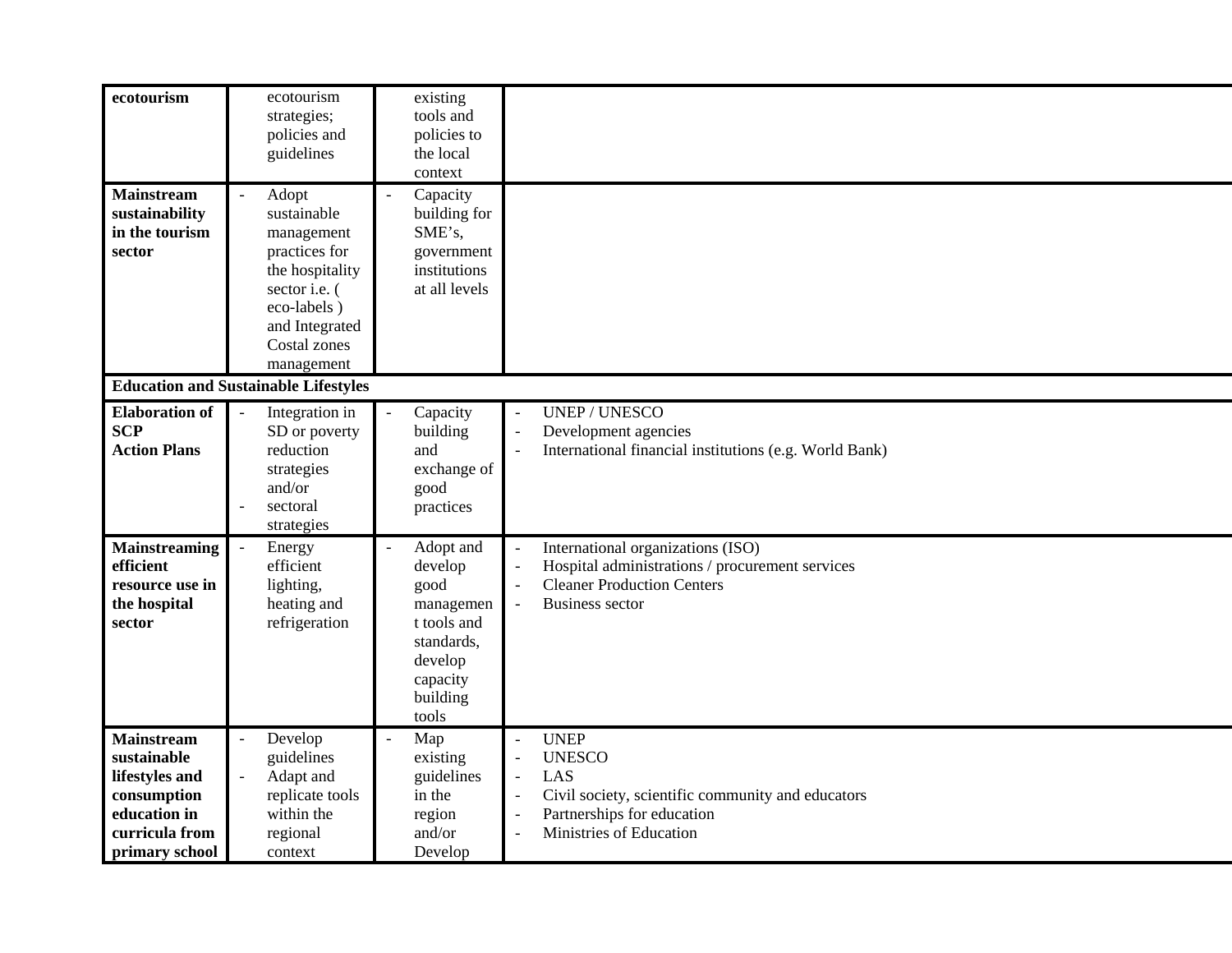| to universities<br><b>Business</b><br>schools                                       | Mainstreaming<br>$\overline{\phantom{a}}$<br>SCP into<br>business<br>schools                  | guidelines<br>Develop<br>educational<br>policies on<br>SL in line<br>with SD<br>and cross<br>cutting<br>priority<br>areas<br>Adapt and<br>replicate<br>tools within<br>the regional<br>context<br>- Gather<br>$\blacksquare$<br>case studies<br>from<br>developed<br>and<br>developing<br>countries on<br><b>SCP</b> | <b>UNEP</b><br>Business sector (e.g. WBCSD)<br>Leading business universities<br>$\sim$                                                   |
|-------------------------------------------------------------------------------------|-----------------------------------------------------------------------------------------------|----------------------------------------------------------------------------------------------------------------------------------------------------------------------------------------------------------------------------------------------------------------------------------------------------------------------|------------------------------------------------------------------------------------------------------------------------------------------|
| <b>Public</b><br>procurement<br>professionals                                       | Develop<br>$\overline{a}$<br>national<br>regulatory<br>frameworks /<br>national<br>strategies | Capacity-<br>building for<br>public<br>purchasers<br>of<br>governance<br>at all levels                                                                                                                                                                                                                               | <b>UNEP</b><br>National ministries and administrations<br><b>Business sector</b><br>Associations and civil society organizations         |
| <b>Educate</b><br>consumers on<br>environmental<br>information<br>(e.g. eco-labels) | Awareness-<br>$\overline{a}$<br>raising public<br>campaigns                                   |                                                                                                                                                                                                                                                                                                                      | National ministries and agencies (environment)<br>Civil society<br>$\overline{a}$<br>sector (communication agencies, retail stores, etc) |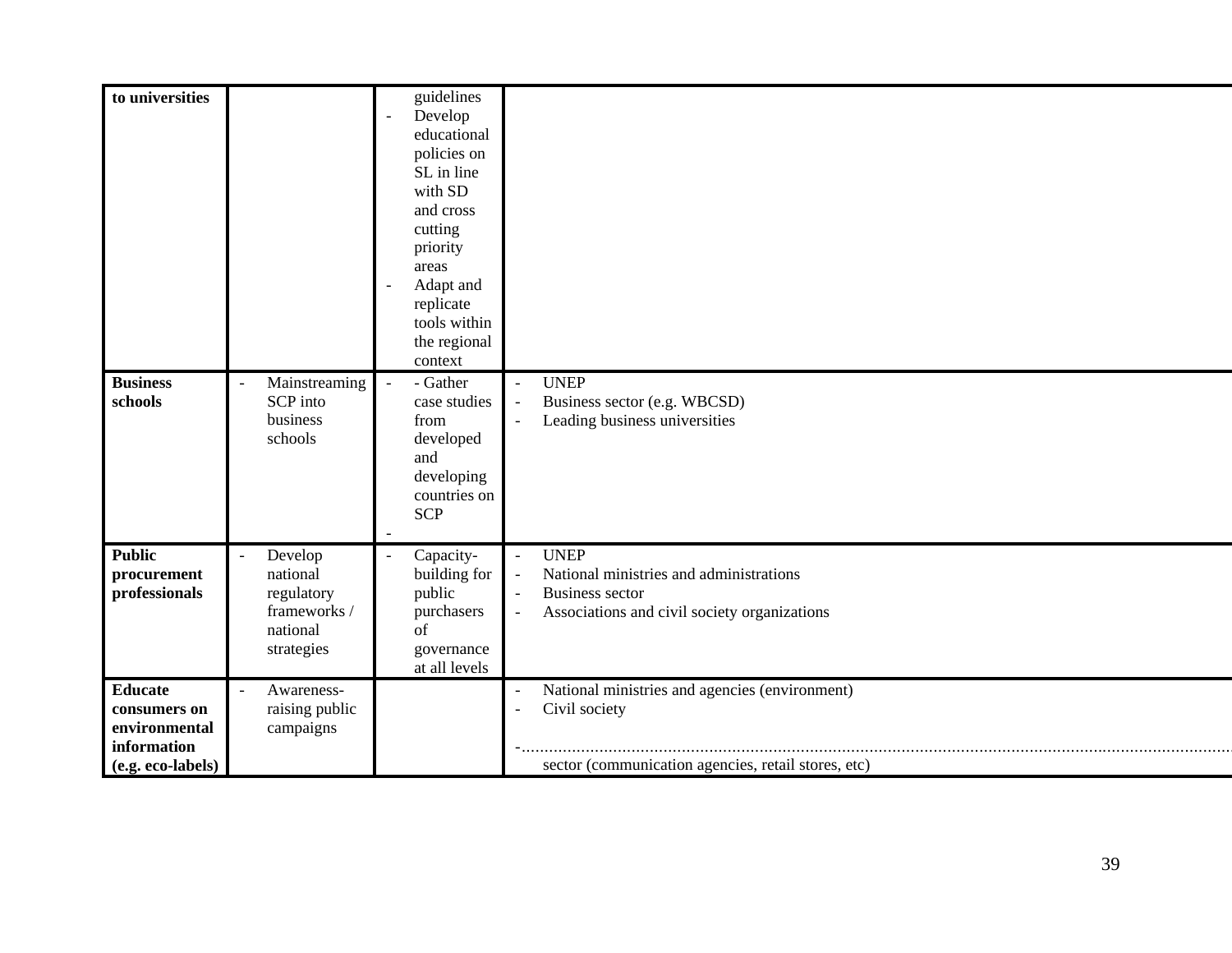## **<sup>5</sup>th Regional SCP Meeting, Colombia, 2009**

## **Proposal from Latin America and the Caribbean for the 10 Years Framework of SCP Programmes[11](#page-39-0)**

|                                                                                                      |                                                                                                                                                                                                                                                                                                                                                                                                                                                                                                                                                                                                                          | <b>MEANS OF</b><br>PROGRAMMES POLICY AND MEASURES IMPLEMENTATION, other<br><b>SUPPORT MECHANISMS</b>                                                                                                                                                                                                                                                                                                                                                                                                                                                                                                                                                                                                                      | <b>LEAD ACTORS</b>                                                                                                                                                                                               | <b>MEASURES</b><br><b>OF SUCCESS</b>                                                                                                                                                                                                                                                                                                                                                                                                                                |
|------------------------------------------------------------------------------------------------------|--------------------------------------------------------------------------------------------------------------------------------------------------------------------------------------------------------------------------------------------------------------------------------------------------------------------------------------------------------------------------------------------------------------------------------------------------------------------------------------------------------------------------------------------------------------------------------------------------------------------------|---------------------------------------------------------------------------------------------------------------------------------------------------------------------------------------------------------------------------------------------------------------------------------------------------------------------------------------------------------------------------------------------------------------------------------------------------------------------------------------------------------------------------------------------------------------------------------------------------------------------------------------------------------------------------------------------------------------------------|------------------------------------------------------------------------------------------------------------------------------------------------------------------------------------------------------------------|---------------------------------------------------------------------------------------------------------------------------------------------------------------------------------------------------------------------------------------------------------------------------------------------------------------------------------------------------------------------------------------------------------------------------------------------------------------------|
| <b>National Policies</b><br>and Strategies on<br><b>Sustainable</b><br>Consumption<br>and Production | Integrate SCP within<br>national development<br>strategies, inclusive of<br>development policies,<br>regulations, and<br>programmes<br>Strengthen the information,<br>education and training<br>processes on SCP aimed at<br>the population<br>Quantify SCP costs and<br>benefits associated with the<br>implementation of SCP in<br>the region, at the national<br>and sub-regional levels.<br>Promote corporate social<br>and environmental<br>responsibility and include<br>the concept of extended<br>producer responsibility and<br>life cycle analysis in<br>companies from industrial<br>sectors with significant | Strengthening institutional<br>capacities of CPS areas in each<br>country<br>Partnerships between<br>$\mathbf{r}$<br>Ministries of Economy /<br>Finance and Environment<br>Coordination and articulation<br>with other existing forums<br>related to environment,<br>economy, development, social<br>and financial issues.<br>Coordination with sub<br>$\overline{\phantom{a}}$<br>regional policy and economic<br>integration systems<br>Include CPS issues in studies /<br>reports on the economy and<br>development<br>Definition of specific<br>indicators for measuring<br>regional progress in CPS<br>Strengthening regional<br>capacities through UNEP<br>methodologies (Planning for<br>Change, CPS indicators, ) | National<br>governments,<br><b>Marrakech Process</b><br>mechanisms and<br>tools<br>Regional Council of<br>Government experts<br>on SCP,<br><b>ECLAC</b><br>UNEP.<br><b>UNDP</b><br>Sub-regional<br>organizations | Number of countries<br>with a<br>national/regional SCP<br>plans<br>Number of countries<br>with SCP<br>mainstreamed in<br>national / sub regional<br>development plans<br>Identification of cost,<br>benefits and<br>opportunities of SCP<br>for the region<br>Number of countries<br>which apply life cycle<br>approach and<br>extended producer<br>responsibility<br>Active participation<br>of the representatives<br>of the Regional<br>Council of<br>Government |

<span id="page-39-0"></span><sup>&</sup>lt;sup>11</sup> These priorities are the result of the work carried out by the Regional Council of Government experts on SCP for Latin America and the Caribbean and on the Recommendations of priorities to be included in the 10YFP presented by the Forum of the Environment Ministries of Latin America and the Caribbean, established during the 5<sup>th</sup> Regional SCP Meeting, Colombia, 2009.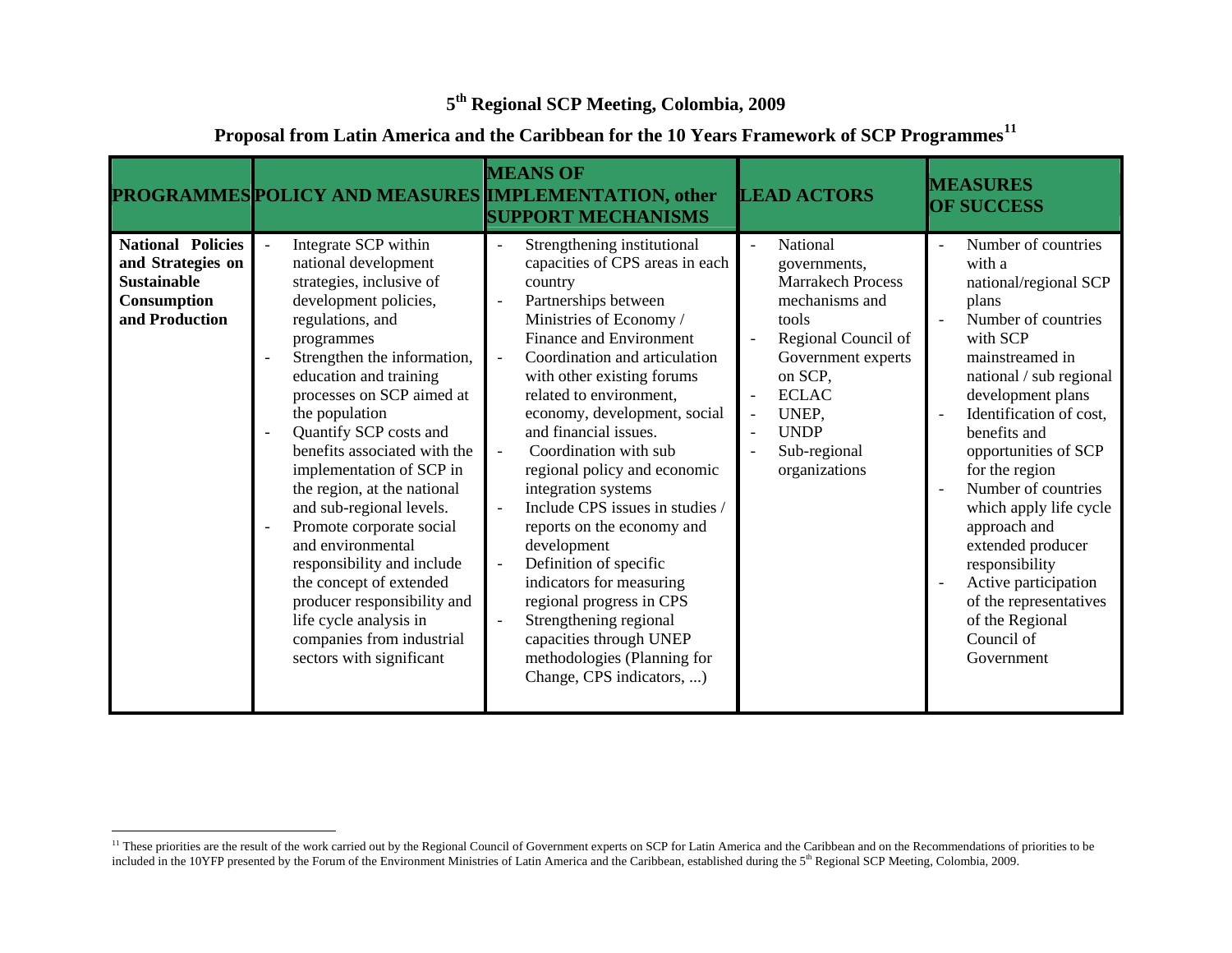|                                                                                                   |                                                                                                                                                                                                                                                                                                                                                                                                                                                                 | <b>MEANS OF</b><br>PROGRAMMES POLICY AND MEASURES IMPLEMENTATION, other<br><b>SUPPORT MECHANISMS</b>                                                                                                                                                                                                                                                                                                                                                                                                                                        | <b>LEAD ACTORS</b>                                                                                                                                                                                                                                                                                                 | <b>MEASURES</b><br><b>OF SUCCESS</b>                                                                                                                                                                                                                                                                                                                                                                                                                        |
|---------------------------------------------------------------------------------------------------|-----------------------------------------------------------------------------------------------------------------------------------------------------------------------------------------------------------------------------------------------------------------------------------------------------------------------------------------------------------------------------------------------------------------------------------------------------------------|---------------------------------------------------------------------------------------------------------------------------------------------------------------------------------------------------------------------------------------------------------------------------------------------------------------------------------------------------------------------------------------------------------------------------------------------------------------------------------------------------------------------------------------------|--------------------------------------------------------------------------------------------------------------------------------------------------------------------------------------------------------------------------------------------------------------------------------------------------------------------|-------------------------------------------------------------------------------------------------------------------------------------------------------------------------------------------------------------------------------------------------------------------------------------------------------------------------------------------------------------------------------------------------------------------------------------------------------------|
|                                                                                                   | consumption and<br>production levels that have<br>high environmental and<br>social impacts.                                                                                                                                                                                                                                                                                                                                                                     |                                                                                                                                                                                                                                                                                                                                                                                                                                                                                                                                             |                                                                                                                                                                                                                                                                                                                    | experts in the<br>International<br>Advisory Panel.<br>Inclusion of the Latin<br>American and<br>Caribbean countries<br>within the SCP<br>Government<br>Framework, including<br>the Marrakech Task<br>Forces.                                                                                                                                                                                                                                                |
| <b>Improvement</b> of<br>productive sector<br>of Small and<br><b>Medium</b><br><b>Enterprises</b> | Give priority to sectors at<br>the sub-regional level that<br>provide environmental<br>services or, that protect<br>ecosystems<br>Create or strengthen<br>$\overline{a}$<br>economic mechanisms and<br>instruments that support the<br>sustainability of the<br>productive sectors.<br>Define specific SCP<br>indicators within the<br>framework of the Initiative<br>of Latin America and the<br>Caribbean (Iniciativa<br>Lationamericana y<br>Caribeña, ILAC) | Establishment of a Working<br>Group on SMEs and CPS to<br>support implementation, build<br>capacity based on South-South<br>cooperation, exchange<br>information and experiences<br>and assist in developing<br>regulations and policies.<br>Strategic alliances with actors<br>$\overline{a}$<br>linked to SMEs for business<br>development and production<br>(sub-regional entities, financial<br>institutions, development<br>agencies, ministries of<br>economy and production,<br>employment, etc.) at national<br>and regional level. | Ministries of<br>Economy,<br>production, or likely<br>institutions.<br>Sub regional entities<br>(MERCOSUR,<br>CARICOM, CCAD,<br>CAN)<br>Development<br>agencies (IDB,<br>ECLAC, UNDP,<br>WB)<br>Industry and labor<br>associations<br>Institutions for<br>business and<br>management<br>education and<br>trainings | Improve efficiency in<br>basic resources<br>(waster, energy,<br>materials)<br>Reduction in the<br>$\overline{a}$<br>operation costs, due<br>to the implementation<br>of means of<br>efficiency in resource<br>use<br>GHG emission<br>$\sim$<br>reduction (support in<br>the mitigation of<br>climate change)<br>Number of SMEs<br>implementing<br>programmes and SCP<br>related activities<br>Number of SCP<br>financing<br>mechanisms which<br>support the |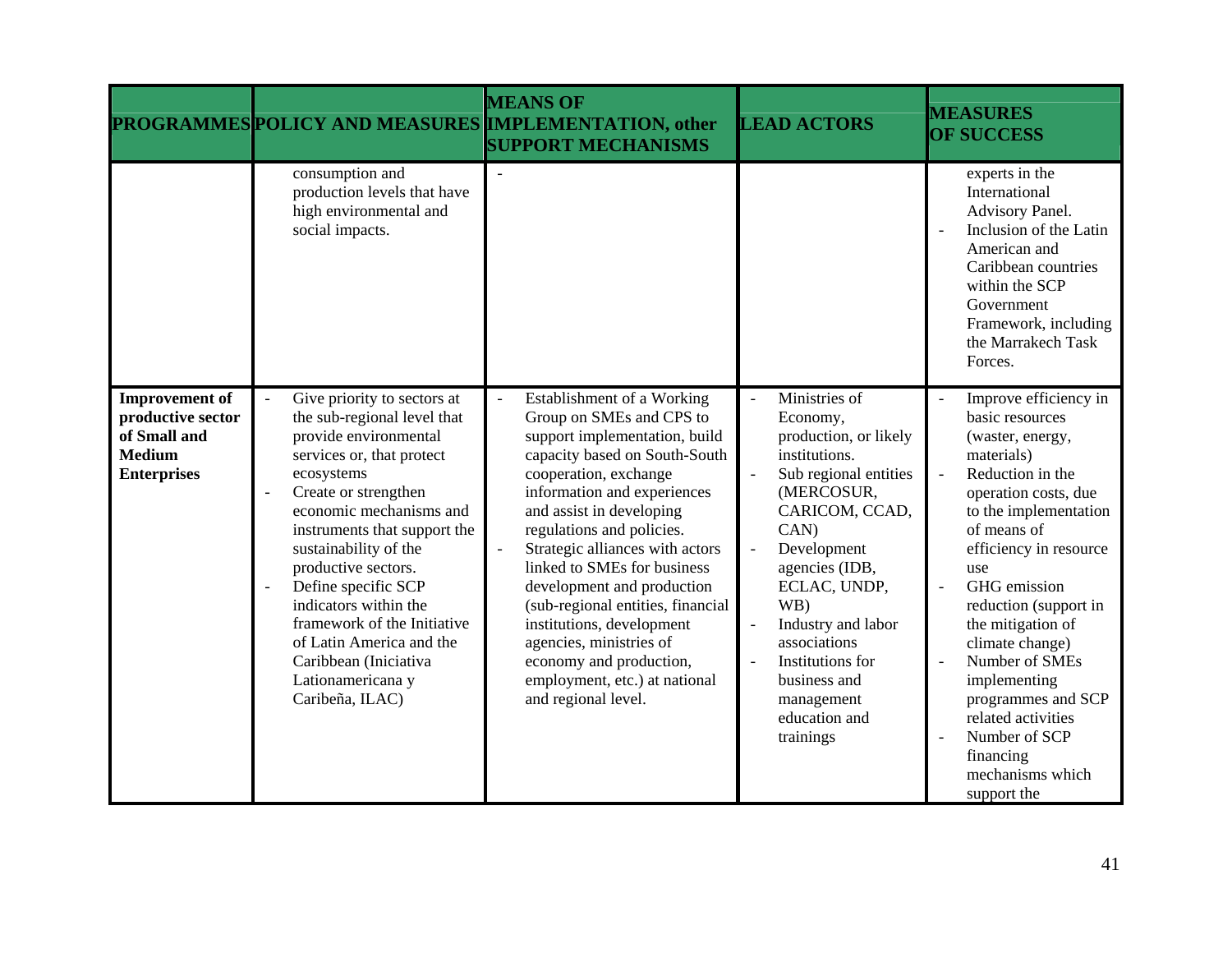|                                                             |                                                                                                                                                                                                                                                                                                                                                                                                                                                                                                                                                                                                                           | <b>MEANS OF</b><br>PROGRAMMES POLICY AND MEASURES IMPLEMENTATION, other<br><b>SUPPORT MECHANISMS</b>                                                                                                                                                                                                                                                                                                                                                                                                                                                                                                                                                                                                                | <b>LEAD ACTORS</b>                                                                                                                                                                                                                                                                                                       | <b>MEASURES</b><br><b>OF SUCCESS</b>                                                                                                                                                                                                                        |
|-------------------------------------------------------------|---------------------------------------------------------------------------------------------------------------------------------------------------------------------------------------------------------------------------------------------------------------------------------------------------------------------------------------------------------------------------------------------------------------------------------------------------------------------------------------------------------------------------------------------------------------------------------------------------------------------------|---------------------------------------------------------------------------------------------------------------------------------------------------------------------------------------------------------------------------------------------------------------------------------------------------------------------------------------------------------------------------------------------------------------------------------------------------------------------------------------------------------------------------------------------------------------------------------------------------------------------------------------------------------------------------------------------------------------------|--------------------------------------------------------------------------------------------------------------------------------------------------------------------------------------------------------------------------------------------------------------------------------------------------------------------------|-------------------------------------------------------------------------------------------------------------------------------------------------------------------------------------------------------------------------------------------------------------|
|                                                             |                                                                                                                                                                                                                                                                                                                                                                                                                                                                                                                                                                                                                           | Development of specific tools<br>and incentives to implement<br>CPS in SMEs, including the<br>adoption of new technologies<br>in coordination with other<br>areas of government<br>Develop<br>information<br>an<br>system to support a better<br>environmental<br>management<br>and the adoption of SCP in the<br><b>SMEs</b>                                                                                                                                                                                                                                                                                                                                                                                       | $\mathbb{L}$                                                                                                                                                                                                                                                                                                             | of<br>implementation<br><b>SCP</b> measures<br><b>CPS</b><br>of<br>Amount<br>investments<br>as<br><sub>a</sub><br>result of financing<br>mechanisms<br>Number<br>of<br>institutions, including<br>NCPCs, offering CP<br>or SCP assistance to<br><b>SMEs</b> |
| <b>Sustainable</b><br><b>Public</b><br>Procurement<br>(SPP) | Establish<br>high<br>level<br>political leadership for SPP<br>and<br>lead<br>engage<br>responsible<br>organizations<br>national<br>public<br><b>SPP</b><br>in<br>procurement<br>programmes;<br>Adopt a practical long-term<br>strategy for the transition to<br>SPP and identify priority<br>goods and services to<br><b>SPP</b><br>commence<br>based<br>programmes<br>on<br>nationally<br>agreed<br>environmental<br>and social<br>criteria;<br>Ensure the inclusion and<br>sustainability of small and<br>medium-sized enterprises<br>in SPP programmes by<br>establishing specific policy<br>measures and instruments; | and methodology<br>Approach<br><b>SPP</b><br>proposed<br>by<br>the<br><b>Marrakech Task Force</b><br>Carry out capacity building<br>initiatives<br>on life<br>cycle<br>analysis targeting government<br>institutions and industries at<br>sub-regional<br>and<br>national<br>level.<br>Share information, documents,<br>guidelines and other materials<br>such as bit documents through<br>information<br>Regional<br>the<br>network (www.redpycs.net)<br>multistakeholder<br>Establish<br>for<br><b>SPP</b><br>groups<br>implementation,<br>including<br>suppliers, lead by the national<br>procurement authority<br>Strategic<br>alliances<br>with<br>existing public procurement<br>forums or groups such as the | National<br>governments,<br>Ministries of<br>Environment and<br>Economy or<br>Finances or<br>procurement<br>authority;<br><b>Marrakech Task</b><br>Force on SPP -<br><b>UNEP</b><br>Subregional<br>organizations<br>Council of SCP<br>Experts;<br>Organizations and<br>$\overline{a}$<br>forums on public<br>procurement | Number of goods and<br>services purchased by<br>public sector based on<br><b>SPP</b><br>criteria<br>(at<br>national level).<br>Number of countries<br><b>SPP</b><br>adopting<br>a<br>/policy<br>strategy<br>programme                                       |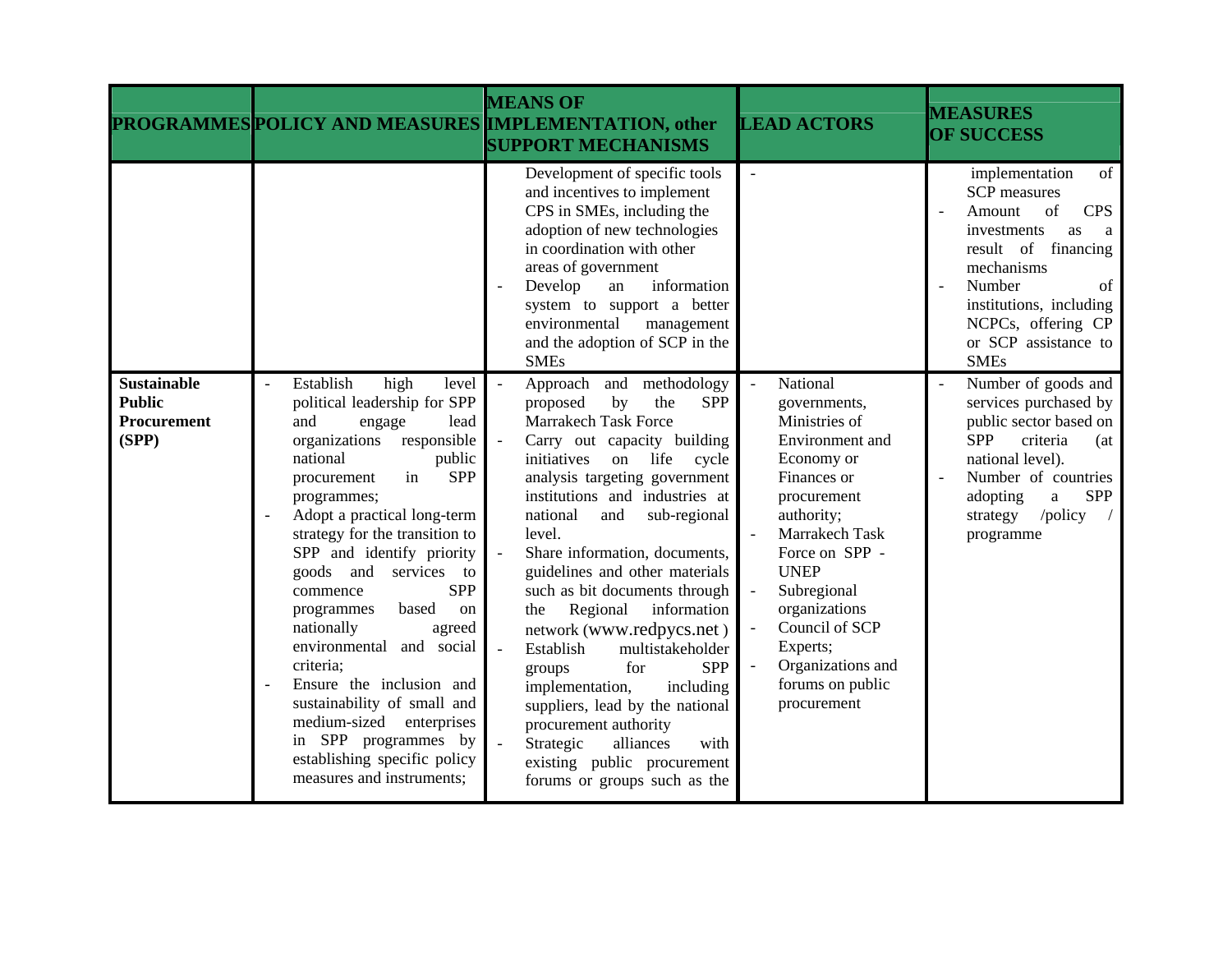|                                  |                                                                                                                                                                                                                                                                                                                                                                                                                         | <b>MEANS OF</b><br><b>PROGRAMMES POLICY AND MEASURES IMPLEMENTATION, other</b><br><b>SUPPORT MECHANISMS</b>                                                                                                                                                                                                                                                                                                                                                                                                                                                                                                                                                                                            | <b>LEAD ACTORS</b>                                                                                                                                                                                                                 | <b>MEASURES</b><br><b>OF SUCCESS</b>                                                                                                                                                                                                                                                    |
|----------------------------------|-------------------------------------------------------------------------------------------------------------------------------------------------------------------------------------------------------------------------------------------------------------------------------------------------------------------------------------------------------------------------------------------------------------------------|--------------------------------------------------------------------------------------------------------------------------------------------------------------------------------------------------------------------------------------------------------------------------------------------------------------------------------------------------------------------------------------------------------------------------------------------------------------------------------------------------------------------------------------------------------------------------------------------------------------------------------------------------------------------------------------------------------|------------------------------------------------------------------------------------------------------------------------------------------------------------------------------------------------------------------------------------|-----------------------------------------------------------------------------------------------------------------------------------------------------------------------------------------------------------------------------------------------------------------------------------------|
|                                  | Create a multi-stakeholder<br>mechanism to monitor and<br><b>SPP</b><br>evaluate<br>national<br>programmes                                                                                                                                                                                                                                                                                                              | governmental<br>procurement<br>group at the Organization of<br>American States (OEA).<br>Existing<br>programmes<br>and<br>initiatives at subregional level<br>(e.g. Central America and<br>MERCOSUR).                                                                                                                                                                                                                                                                                                                                                                                                                                                                                                  |                                                                                                                                                                                                                                    |                                                                                                                                                                                                                                                                                         |
| <b>Sustainable</b><br>lifestyles | Apply new or where<br>necessary adjust existing<br>policies promoting the<br>supply of sustainable goods<br>and services at affordable<br>prices to the public;<br>Integrate education for<br>sustainable consumption in<br>formal and informal<br>educational programmes;<br>Conduct behavioural<br>studies and assessments in<br>order to understand the<br>motivators for the LAC<br>region's consumption<br>pattern | Broaden the participation of<br>the public in development and<br>implementation of actions to<br>promote sustainable lifestyles<br>Facilitate the integrated<br>$\blacksquare$<br>development of education<br>campaigns on sustainable<br>lifestyles with the civil society<br>and private sector at national<br>and sub-regional level<br>Adopt a common<br>understanding of SCP and<br>design targeted<br>communication strategies and<br>messages aimed at consumers<br>Lobby transnational<br>$\overline{a}$<br>corporations (TNCs) and their<br>associations so that they may<br>apply in the region the quality<br>and environmental<br>management standards they<br>apply in their countries of | National<br>governments<br>Industry associations<br>(with TNCs)<br>Associations of<br>consumers, youth,<br>indigenous people,<br>students, etc.<br>UNEP, Marrakech<br><b>Task Force</b><br>Council of<br><b>Government Experts</b> | Indicators of changes<br>in life styles<br>(generation of waste,<br>transport, leisure<br>time, etc)<br>Inclusion of SCP<br>aspects in education<br>Number of initiatives<br>developed to improve<br>the level of awareness<br>and knowledge of the<br>meaning of SCP for<br>the region |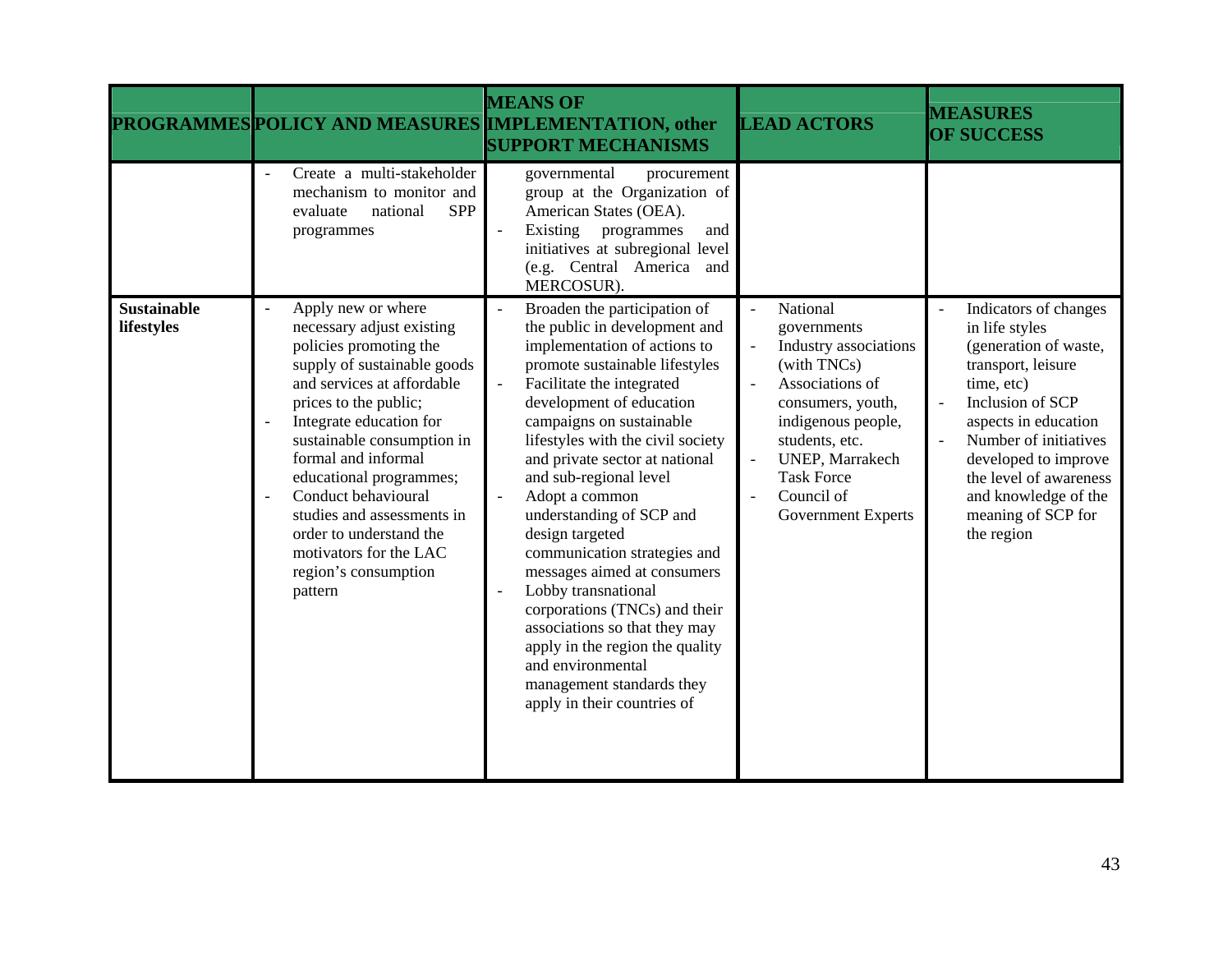|                                             |                                                                                                                                                                     | <b>MEANS OF</b><br><b>PROGRAMMES POLICY AND MEASURES IMPLEMENTATION, other</b><br><b>SUPPORT MECHANISMS</b>                                                                                                                                                                                                                                                                                                                                                                                                                                              | <b>LEAD ACTORS</b>                                                                                                                                   | <b>MEASURES</b><br><b>OF SUCCESS</b>                                                                                                                                                                                                                                                                                       |
|---------------------------------------------|---------------------------------------------------------------------------------------------------------------------------------------------------------------------|----------------------------------------------------------------------------------------------------------------------------------------------------------------------------------------------------------------------------------------------------------------------------------------------------------------------------------------------------------------------------------------------------------------------------------------------------------------------------------------------------------------------------------------------------------|------------------------------------------------------------------------------------------------------------------------------------------------------|----------------------------------------------------------------------------------------------------------------------------------------------------------------------------------------------------------------------------------------------------------------------------------------------------------------------------|
|                                             |                                                                                                                                                                     | origin or in countries with<br>more stringent standards<br>Programmes and initiatives<br>related to responsible<br>consumption, faire trade,<br>youth, etc.                                                                                                                                                                                                                                                                                                                                                                                              |                                                                                                                                                      |                                                                                                                                                                                                                                                                                                                            |
| <b>Information</b><br><b>Network on SCP</b> | Strengthen the Redpycs as<br>referential tool for<br>information dissemination<br>and sharing, linking<br>different stakeholders, and<br>develop capacities for SCP | Launching a comprehensive<br>programme to support and<br>strengthen the Red including:<br>Promote active<br>$\Omega$<br>participation of SCP focal<br>points as National Nodes,<br>as well as other thematic or<br>specific Nodes<br>Coordinate the use of the<br>$\Omega$<br>platform to support<br>information systems for<br>SCP projects in the region<br>Apply platform tools for<br>$\circ$<br>online assessments on<br>SCP, improve regional<br>knowledge and support<br>capacity building activities<br>(surveys, e-forums, e-<br>learning, etc) | Regional Council,<br>UNEP and other<br>agencies actives in<br><b>SCP</b><br><b>Regional SCP</b><br>activities and<br>projects (such as<br>SPP, SMEs) | Number of users and<br>active focal points of<br>the network<br>Availability of<br>updated and<br>organized information<br>on the status of SCP<br>implementation in the<br>region (policies,<br>SMEs programmes,<br>SPP, sustainable<br>lifestyles, etc.)<br>Number of persons<br>trained through the e-<br>learning tool |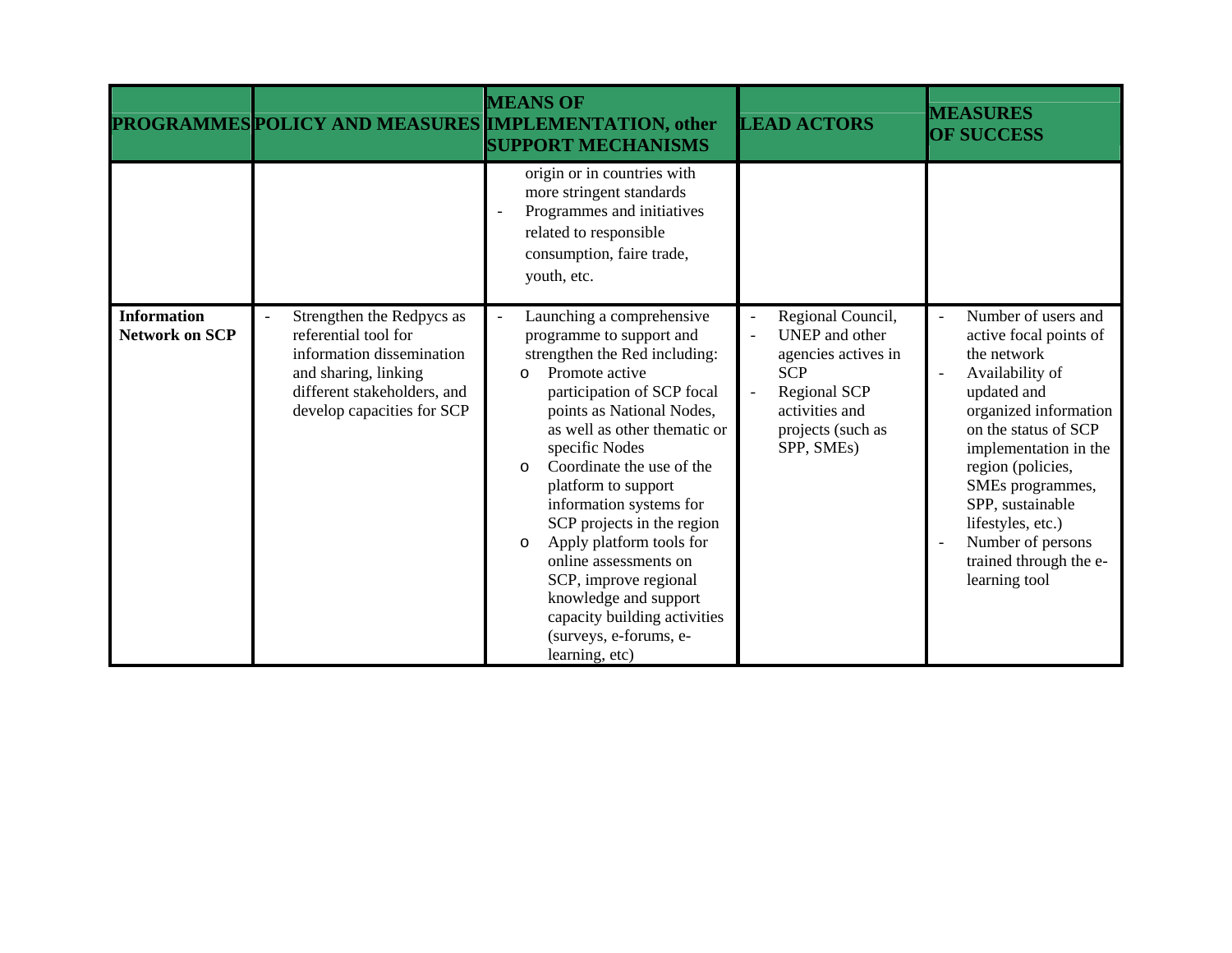## <span id="page-44-0"></span>*ANNEX IV: Lifecycle Perspective*

At the center of Diagram 1, lie the life cycle stages of products and services. Resources use and emissions from each stage for the whole cycle are highly dependent on the general policy framework that affects the whole system and of specific regulations that affect each stage. It is also dependent on societal values and preferences as well as social and technological innovation, which are themselves also influenced by the legislative and regulatory framework.



Diagram 1 10-Year Framework of Programs on SCP using a Life Cycle Perspective

Source: Marrakech Process Secretariat (UNDESA and UNEP) adapted from the Life Cycle concept. \* Managing natural resources (Chapter IV) with poverty alleviation (Chapter II) are the other overarching objectives of Sustainable Development in the JPOI, thus they both appear as cross-cutting issues in the 10YFP.

*Enabling policy framework* -describes examples of policy instruments and measures available for public sector interventions at various levels targeting the whole life cycle of a product, service or infrastructure, or selected parts thereof. The examples mentioned in the "Enabling policy framework" of the diagram are indicative examples only. A more exhaustive list can be found in Annex 1 that also contains a mapping tool.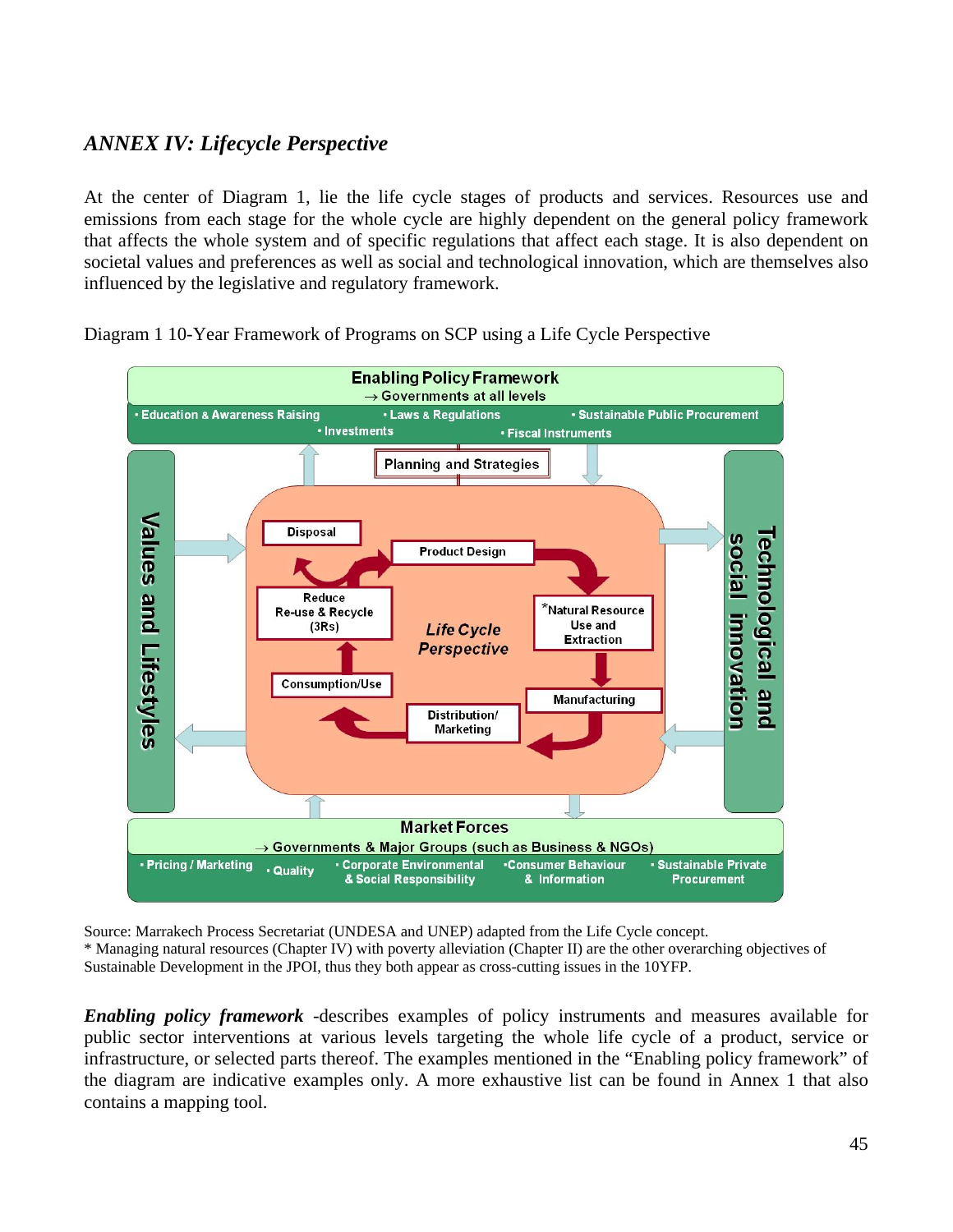*Market forces* include examples of fundamental factors and instruments in the marketplace that have a strong influence on production as well as consumption patterns. Indicative examples are the implementation of Corporate Social and Environmental Responsibility (CSER) strategies, consumer information, marketing etc.

*Values and lifestyles* are a vital part of the production and consumption equation by shaping demand for products and services and influencing everyday consumptions choices. They also affect the mandate of political and other decision-makers.

*Technological and social innovation* is an important underlying factor because environmental and social impacts are greatly affected by the direction and rate of technological and social innovation. Technological and social innovation can also mean an innovative reuse of existing, tested technologies.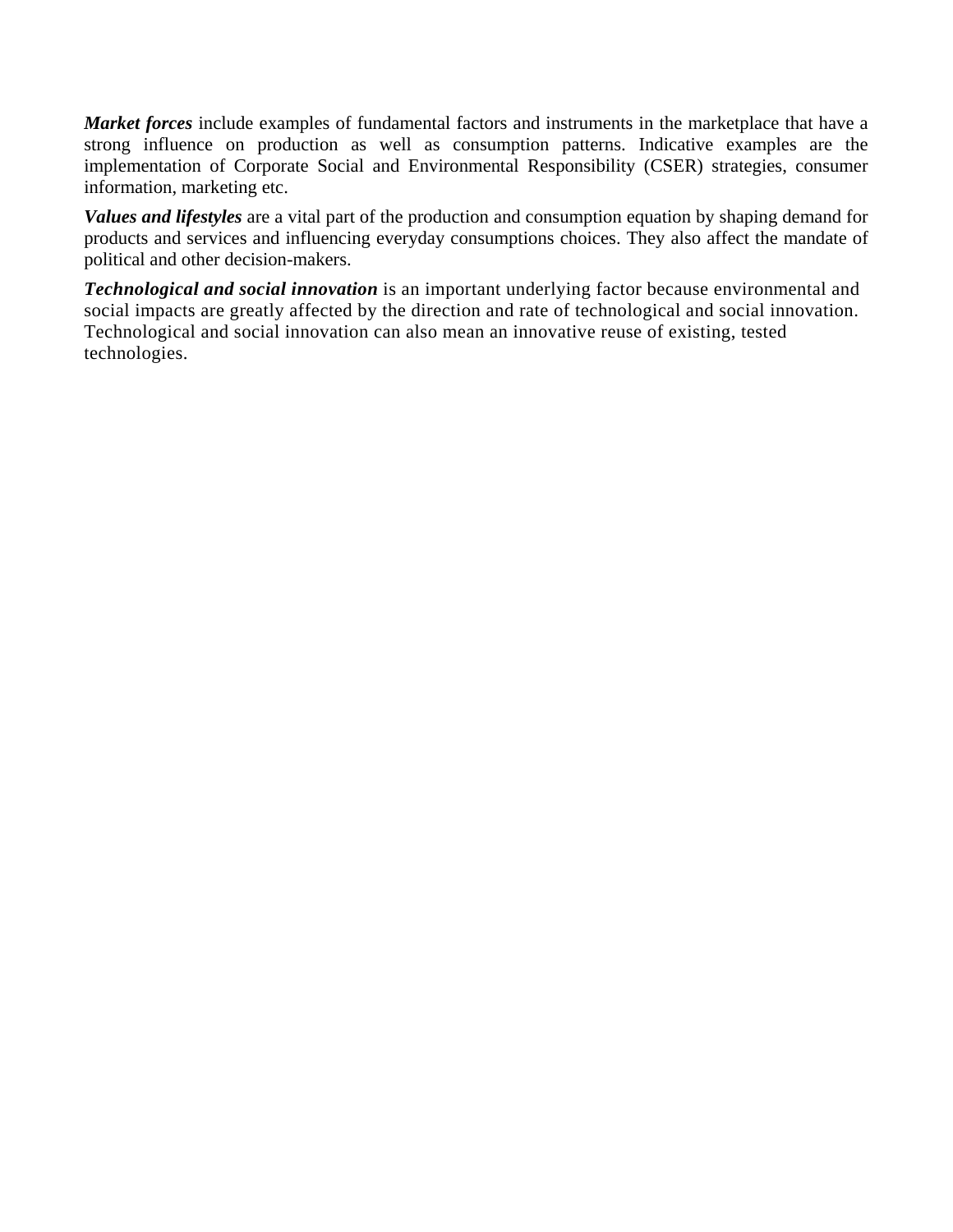This section provides examples on how each of the programs could be developed

#### **1 Programs on Sustainable Public Procurement**

#### **a) Goal or Scope of the Programme**

to enable public authorities to implement sustainable public procurement practices by establishing an enabling political and institutional framework and through concrete capacity building for all relevant stakeholders (policy makers, procurement officers, business) in order to lead by example, spend tax payers money in a responsible way, to lead the market towards more sustainable products and the producers to more sustainable, resource efficient production methods

#### **b) A short description of how the program promotes SCP, e.g.**

- i. This will influence also private consumers and suppliers will be engaged in delivering more sustainable products to the market and adopt more resource efficient productions methods whilst providing decent working conditions. In the medium term, it should also make sustainable products cheaper.
- ii. By taking into account the special needs and priorities set by different regions of the world.
- iii. The SPP approach takes into account the whole life cycle of goods and integrates also life-cycle costing.
- **c) Elements and deliverables of the program (including measurable and verifiable targets as well as a timeline with interim deliverables, and deadline of the implementation)**

The MTF's approach to SPP (SPP toolkit) consists of different elements:The SPP outline with the public procurement principles and the country implementation plan. Countries and sub government level could follow the implementation plan developed by the MTF on SPP which includes the following elements/steps:i. A status assessment (online questionnaire) that allows a country/organisation to identify what's happening on SPPii. A report on legal and institutional framework to assess readiness of public procurement in the country to embed sustainable procurement practicesiii. A market readiness review allows to identify which sectors are offering more sustainable products/solutions and in which sectors are opportunities to improve.iv. SPP policy or strategyv. Training. The training material provides different stakeholders in the procurement process an easy start to implement the concept of SPP.vi. Implementation of SPP

#### **d) Linkages to other programs, e.g.**

- i. The MTF on SPP elaborated a so called "umbrella approach". The idea is to collaborate with similar activities and take advantage of the synergies. Collaboration has been started with the EC on the GPP toolkit, with the IGPN and ICLEI-Procura+ campaign.
- e) **Leading Actors:** who are committed to the implementation of the programme, and their roles, including a local lead actor, e.g.
	- i. Governments have a role in leading by example, ensuring that an increasing amount of sustainable products at affordable prices are available. They need to collaborate with suppliers and keep them informed in advance to ensure continuous improvement. Governments could spend taxpayer's money in a responsible way.
	- ii. Manufacturer's role is to meet the governments demand for more sustainable goods and services, to create innovation and to adopt more sustainable production methods in providing sustainable products and services on the market together with appropriate information to meet our needs, as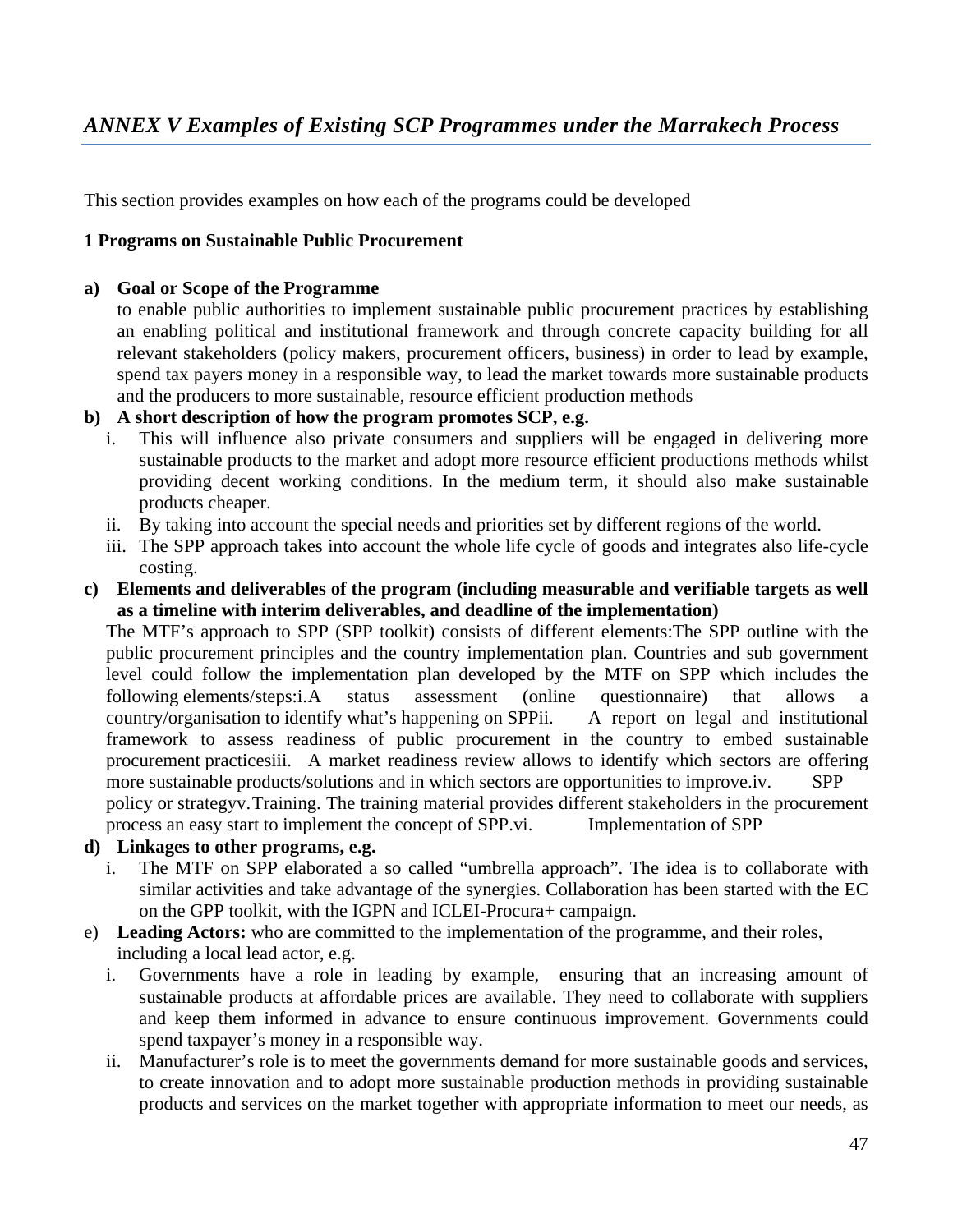well as to work with a lifecycle perspective and cooperate along the whole value chain with suppliers, national, regional and local agencies etc.

#### **2. Program on Sustainable Buildings and Construction**

#### **a) Goal and scope of the program**

To mainstream sustainable construction at the national and local level, with a particular emphasis on energy efficiency and eradication of energy poverty.

#### **b) A short description of how the program promotes SCP**

- i. The implementation of the program will help decrease the number of people living in slums, without access to freshwater and sanitation as well as energy.
- ii. New construction will fulfil basic sustainability criteria also in terms of resource use and decent work.
- iii. Local employment possibilities will be increased because of use of local materials, energy sources and construction methods.
- **c) Elements and deliverables of the program (including measurable and verifiable targets as well as a timeline with interim deliverables, and deadline of the implementation), e.g.** 
	- i. Baseline analysis of the state of construction and policies and resources to guide it, using a UNEP SBCI assessment tool (6 months).
	- ii. Stakeholder workshop to define criteria for sustainable buildings and construction, based on a Marrakech Task Force guideline.
	- iii. Capacity building seminars for civil servants, relevant decision makers, professional associations, teachers in universities and vocational schools educating construction professionals, as well as construction industry associations.
	- iv. Review of the national land use and construction act as well as local building ordinances.
	- v. Best policy and best practice publication with case studies.

#### **d) Linkages to other programs, e.g.**

- i. The program will assist in implementing the Poverty Reduction Strategies and NAMAs.
- e) **Leading Actors:** actors who are committed to the implementation of the programme, and their roles, including a local lead actor, e.g.
	- i. Decision by the Minister for Housing, planning or relevant ministries, Permanent Secretary of the Ministry as lead actor
	- ii. Mayors and Chairs of Building Commissions in five biggest cities of country X
	- iii. ... ...
	- iv.

#### **3 Mainstreaming SCP in planning and develop SCP National Programmes**

a) **Goal:** Raise awareness among countries to integrate SCP into national development strategies, such as national sustainable development strategies (NSDS), poverty reduction strategy papers (PRSP), and/or other significant national strategies related to economic development. If these do not exist, develop a national SCP program or action plan. Measures of success: All countries have integrated SCP in their developing plans or developed national SCP programs or action plans by 2022.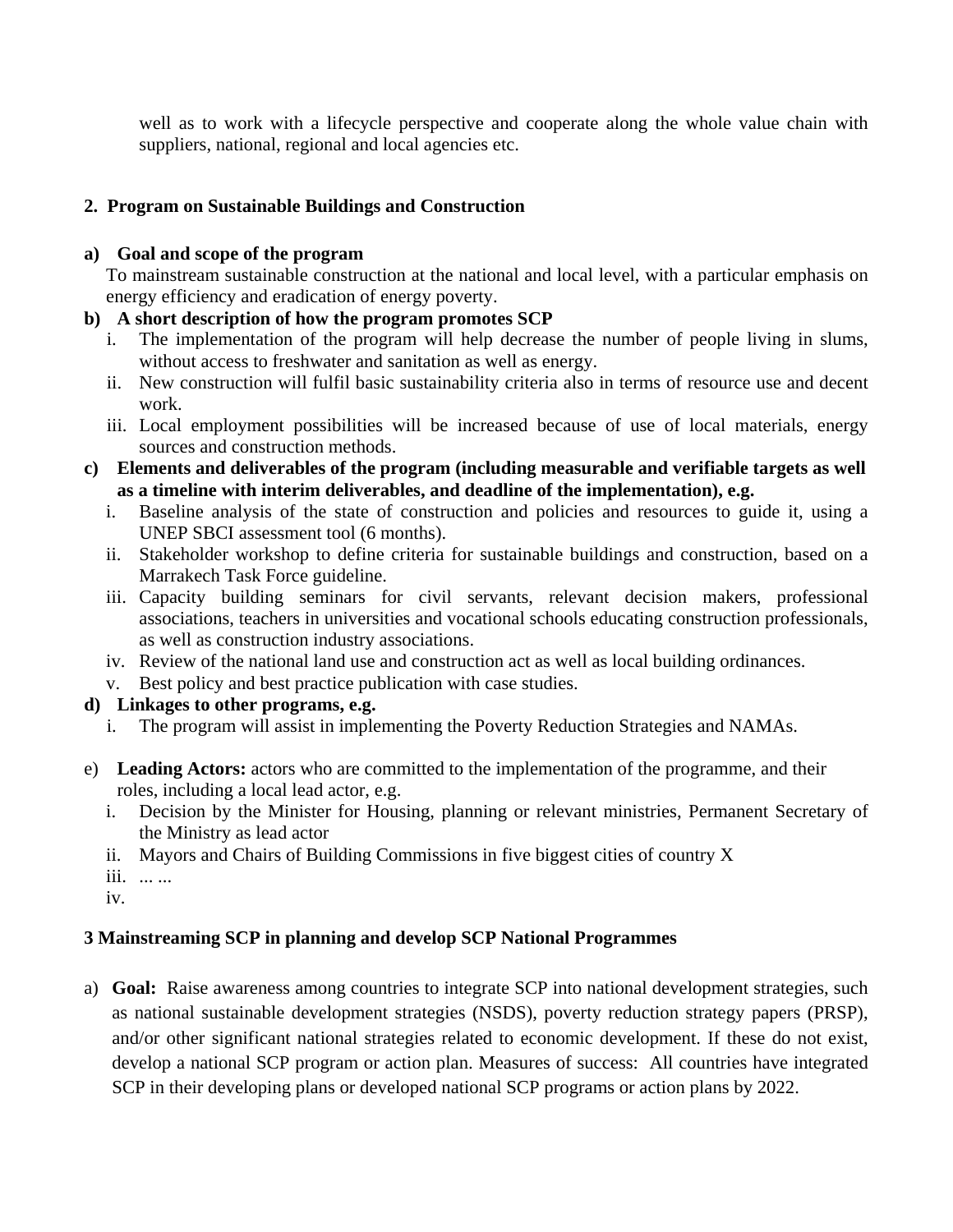#### **b) Possible policies and actions:**

- i. Develop national SCP programs or integrate SCP in the existing strategies such as Sustainable Development Strategies, Poverty Reduction Strategies and/or other significant national strategies related to economic development
- ii. Capacity building and training on National SCP programmes using UNEP's Guidelines for National SCP programs and other relevant training materials (SCP Indicators, Sustainable Ventures…)
- iii. Provide advocacy services to national authorities
- iv. Peer review of SCP Programs, to exchange experience and review progress
- v. Create a database and peer-to-peer learning platform of countries that have developed their own national action plans or programs on SCP (including the indicators to measure progress)
- vi. Enable forums to discuss and exchange experiences and challenges on SCP action plans.
- vii. …
- c) **Means of Implementation**: identify a mix of possible measures and partnerships to ensure: adequate financing for the above activities; a few suggestions are:
	- i. Build cooperation with development agencies and regional banks to support donor countries to build national SCP programs or integrate SCP in Sustainable Development Strategies, PRSPs and/or other significant national strategies related to economic development. It could be discussed under the "Cooperation Dialogue to the Marrakech Process"
	- ii. Developed countries could provide financial support for projects to assist developing countries and economies in transition to develop, implement and monitor national SCP programs
	- iii. Multiply and strengthen existing public-private partnerships on SCP at the national level with the aim of making better use of the complementary skills, resources and objectives of governments, business and civil society, facilitated by a Business and Industry Partnership embedded in the Marrakech Process
	- iv. Partnership with local actors that are already involved in supporting governments developed these policies
- **d) Lead Actors:** The project could be managed by national governments, with the support of relevant stakeholders. The engagement and support of donors and development agencies as well as from some UN agencies.

#### **4 Sustainable Tourism**

a) **Goals:** To ensure that societies can benefit from tourism which values and respects the environment, ecosystems and biodiversity as well as local populations and cultural diversity and which reduces negative impacts on climate change.

#### b) **Measures of success**:

- i. adoption of key principles for sustainable tourism development (e.g. the UNEP/UNWTO 12 aims for sustainable tourism development);
- ii. reduce  $CO<sub>2</sub>$  emissions from tourism and aim to transform tourism into a zero net emissions sector by YYYY;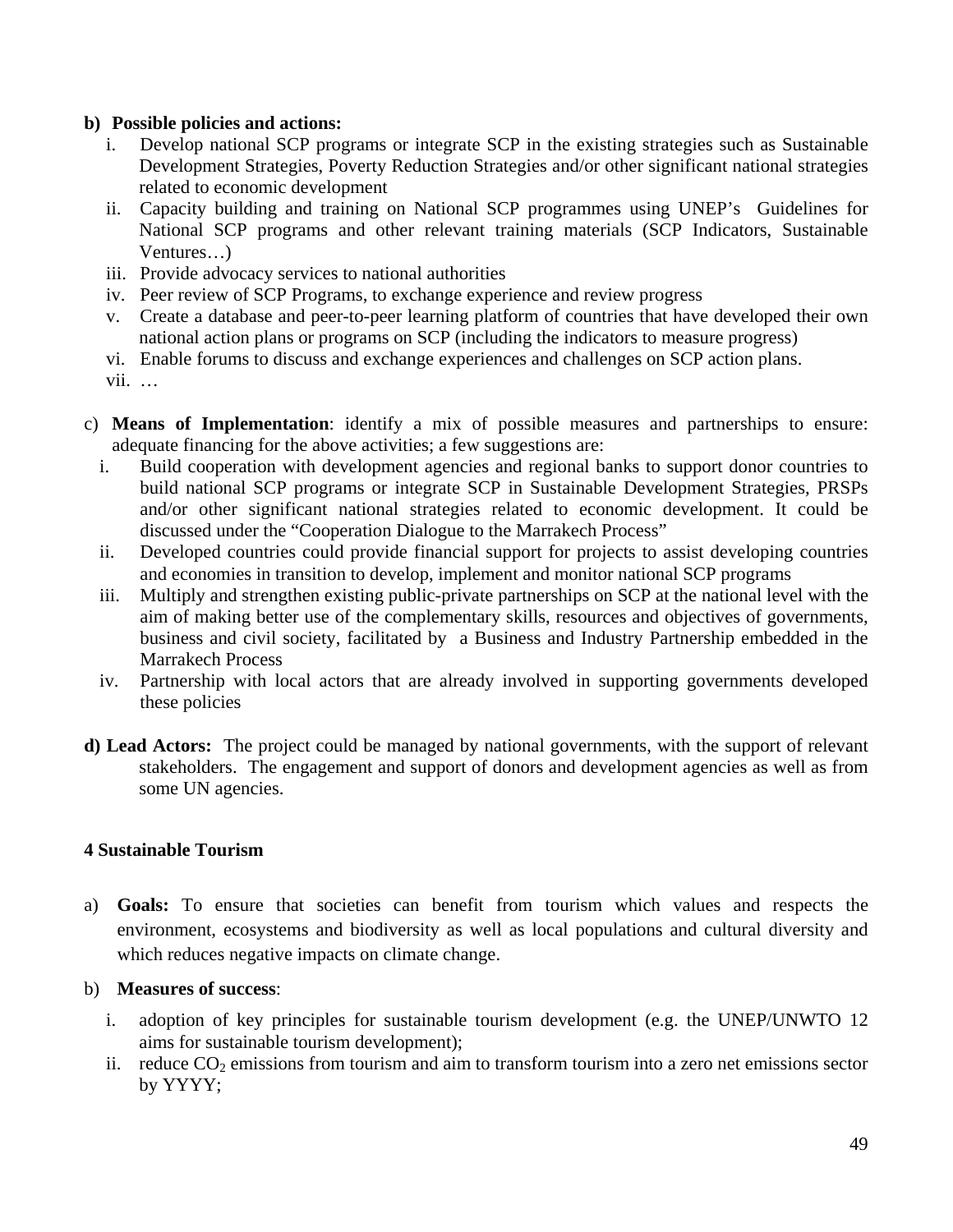iii. increase the number of national / regional, business and consumer oriented initiatives on sustainable tourism.

#### **c) Possible policies and actions:**

- i. Market-based measures/instruments that ensure the economic viability, local prosperity, employment quality, social equity, visitor satisfaction, local control, community wellbeing, cultural richness, physical integrity, biological diversity, resource efficiency and environmental integrity of tourism destinations
- ii. Ensure effective integration of tourism development into NSDS, in particular in planning of tourism developments and infrastructure, natural resource management (biodiversity, water, energy), employment and income generation
- iii. Promote innovative approaches for the sustainable development of tourism in areas of high environmental and cultural value (e.g. biodiversity hotspots, world heritage sites)
- iv. Design jointly with the airlines voluntary mechanisms to offer carbon offsets to consumers
- v. Provide e-learning tools and training for SMEs in the accommodation sector and other tourism operators to promote energy and resource efficiency and sustainable services
- vi. Promote demand for sustainable tourism services through application of a wide range of education, awareness-raising, and consumer information tools (e.g., standards and certification schemes, labels).
- vii. Develop information tools for tourists so that they can be aware of the impact of their stay on the environment. Raise tourist awareness on climate change and the link between climate change and tourism
- viii. Develop assessment tools to enable stakeholders of the tourism value chain to evaluate their environmental impacts and promote appropriate mechanisms for the reduction of these impacts
- ix. Increase the number of business plans or companies' strategies in the tourism sector that include sustainable development principles or CSER approaches.
- d) **Means of Implementation***:* identify a mix of possible measures and partnerships to ensure: adequate financing for the above activities such as support for needed capacity building and institutional improvement, and the transfer of technology, knowledge and know-how. For example:
	- i. Capacity building to help tourism providers (businesses and destinations) develop more sustainable tourism products and services
	- ii. Capacity building to assist decision makers and planners in public authorities to integrate sustainability in tourism development plans
	- iii. Support for implementation of pilot projects in emerging destinations addressing environmental, economic and social aspects of tourism. Emphasis could be given to coastal destinations, SIDS and areas of high environmental and cultural value.
- e) **Leading actors:** governments, tour operators, hotels, …